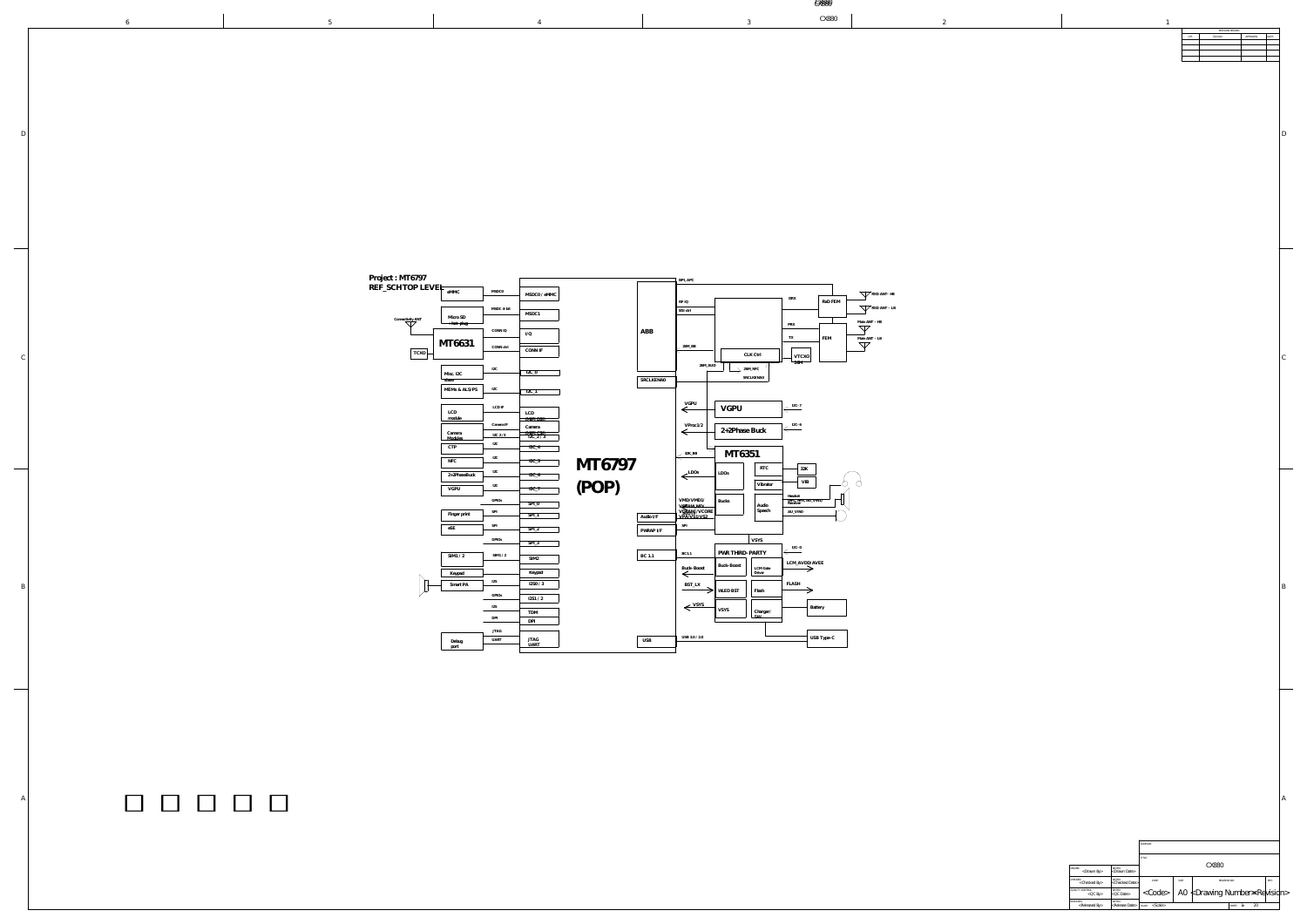|                                          |                                       | COMPANY:<br>LC          |       |                                              |                    |      |  |
|------------------------------------------|---------------------------------------|-------------------------|-------|----------------------------------------------|--------------------|------|--|
|                                          |                                       | TITLE:                  |       |                                              |                    |      |  |
| DRAWN:<br>$<$ Drawn By $>$               | DATED:<br><drawn date=""></drawn>     |                         | CX880 |                                              |                    |      |  |
| CHECKED:<br><checked by=""></checked>    | DATED:<br><checked date=""></checked> | CODE:                   | SIZE: | DRAWING NO:                                  |                    | REV: |  |
| <b>QUALITY CONTROL:</b><br>$QCD$ By      | DATED:<br>$<$ QC Date $>$             | $<$ Code $>$            |       | A0 $\nless$ Drawing Number $\Join$ Revisidn> |                    |      |  |
| RELEASED:<br><released by=""></released> | DATED:<br><release date=""></release> | $<$ Scale $>$<br>SCALE: |       |                                              | 20<br>2F<br>SHEET: |      |  |

B

|  | I2C<br>Function                                            | IZC Spec. [1] Budgeted Timing                                                                               | I2C Slave Address (7-bit mode)                                                                                                                                                     |                              |                                                                                             |
|--|------------------------------------------------------------|-------------------------------------------------------------------------------------------------------------|------------------------------------------------------------------------------------------------------------------------------------------------------------------------------------|------------------------------|---------------------------------------------------------------------------------------------|
|  |                                                            |                                                                                                             |                                                                                                                                                                                    |                              |                                                                                             |
|  | SW charger                                                 | 400 Kbps                                                                                                    | bq25896 / SW charger I2C address: 0X6B (Write:0xD6, Read:0xD7)                                                                                                                     |                              |                                                                                             |
|  | <b>LCM</b> Gate Driver                                     | 400 Kbps                                                                                                    | NT50358 / LCM Gate Driver I2C address: 0X3E (Write:0x7C, Read:0x7D)                                                                                                                |                              |                                                                                             |
|  |                                                            |                                                                                                             |                                                                                                                                                                                    |                              |                                                                                             |
|  | Buck-boost                                                 | 400 Kbps                                                                                                    | FAN49101 / Buck-boost I2C address: 0X70 (Write:0xE0, Read:0xE1)                                                                                                                    |                              |                                                                                             |
|  | Flash LED Driver<br>$I2C-0$                                | 400 Kbps                                                                                                    | LM3643 / Flash LED I2C address: 0X63 (Write:0xC6, Read:0xC7)                                                                                                                       |                              |                                                                                             |
|  | $* [2]$<br>Speaker Amp.                                    | 400 Kbps                                                                                                    | MAX98926EWV+T / Speaker AMP I2C Address: 0x31 (Write:0x62, Read:0x63) when ADDR = GND.<br>MAX98926EWV+T / Speaker AMP I2C Address: 0x34 (Write:0x68, Read:0x69) when ADDR = VIO18. |                              |                                                                                             |
|  | USB Type-C CC                                              | 400 Kbps                                                                                                    | FUSB302 / USB Type-C channel configure I2C Slave Address:0x22, write:0x44, read:0x45) or<br>FUSB302 / USB Type-C channel configure I2C Slave Address:0x23, write:0x46, read:0x47)  | $\sim$ 100 $\sim$ 100 $\sim$ |                                                                                             |
|  |                                                            |                                                                                                             |                                                                                                                                                                                    |                              |                                                                                             |
|  | MHL                                                        | 400 Kbps                                                                                                    | SI8348 / CI2CA Low:MHL I2C Address =0x39/3D/4D/64/48/60.(Write:0x72/7A/9A/C8/92/C0, Read:0x73/7B/9B/C9/93/C1)                                                                      | $\overline{\phantom{a}}$     |                                                                                             |
|  |                                                            |                                                                                                             |                                                                                                                                                                                    |                              |                                                                                             |
|  |                                                            |                                                                                                             |                                                                                                                                                                                    |                              |                                                                                             |
|  | M Sensor                                                   | 400 Kbps                                                                                                    | AK09912 / M-Sensor I2C Address 0x0C (Write: 0x18, Read: 0x19)                                                                                                                      |                              |                                                                                             |
|  | A+Gyro Sensor                                              | 400 Kbps<br>Yes.                                                                                            | ICM-20645 / A+Gyro I2C Address: 0x68 (Write:0xD0, Read:0xD1)                                                                                                                       |                              |                                                                                             |
|  | $IZC-1$<br><b>Baro Sensor</b>                              | 400 Kbps                                                                                                    | BMP280 / Baro I2C address: 0X77 (Write:0xEE, Read:0xEF)                                                                                                                            |                              |                                                                                             |
|  | $* [2]$<br>RGB / PS Sensor                                 | 400 Kbps                                                                                                    | CM36558 / ALPS + UV I2C address: 0X51 (Write:0xA2, Read:0xA3)                                                                                                                      |                              |                                                                                             |
|  | <b>Humidity Sensor</b>                                     | $\vert$ 400 Kbps                                                                                            | HTS221 / Humidity I2C address: 0X5F (Write:0xBE, Read:0xBF)                                                                                                                        |                              |                                                                                             |
|  |                                                            |                                                                                                             |                                                                                                                                                                                    |                              |                                                                                             |
|  | Rear camera                                                | 400 Kbps<br>Yes.                                                                                            | OV23850 / Rear camera I2C address: $0X36$ (Write: $0x6C$ , Read: $0x6D$ ) if SID = low.                                                                                            |                              |                                                                                             |
|  | $IZC-2$                                                    |                                                                                                             | OV23850 / Rear camera I2C address: 0X10 (Write:0x20, Read:0x21) if SID = high.                                                                                                     |                              |                                                                                             |
|  | Rear camera's AF                                           | 400 Kbps                                                                                                    | LC898212XD-SH / AF driver I2C address: 0X72 (Write:0xE4 Read:0xE5)                                                                                                                 |                              |                                                                                             |
|  | 2nd front camera                                           | 400 Kbps<br>Yes.                                                                                            | S5K5E2 / Rear camera I2C address: 0X10 (Write:0x20, Read:0x21);                                                                                                                    |                              |                                                                                             |
|  | Fixed Focus)<br>Front cantera<br>$I2C-3$                   | 400 Kbps<br>Yes.                                                                                            | It can be changed by register[7:1] of addr 0x0107.<br>S5K3M2XXM3 / Front camera I2C address:0X2D (Write:0x5A, Read:0x5B);                                                          |                              |                                                                                             |
|  |                                                            | Front camera's AF   400 Kbps   Yes.                                                                         | DW9714A / AF driver I2C address: 0X0C (Write:0x18, Read:0x19)                                                                                                                      |                              |                                                                                             |
|  | $\overbrace{\hspace{27mm}}^{}$<br>CTP<br>$I2C-4$           | 400 Kbps<br>Yes.                                                                                            | GT1511 / CTP I2C address: 0X5D (Write:0xBA, Read:0xBB) or 0X14 (Write:0x28, Read:0x29)                                                                                             |                              |                                                                                             |
|  |                                                            |                                                                                                             |                                                                                                                                                                                    |                              |                                                                                             |
|  | $\begin{array}{c c} \text{I2C-5} & \text{NFC} \end{array}$ | 1.3 Mbps<br>Yes.                                                                                            | MT6605 / NFC I2C address: 0X28 (Write:0x50, Read:0x51)                                                                                                                             |                              |                                                                                             |
|  | VPROC buck<br>$IZC-6$                                      | 3.4 Mbps<br>Yes.                                                                                            | MT6313 / 2+2Phase Buck I2C address: 0X6B (Write:0xD6, Read:0xD7)                                                                                                                   |                              |                                                                                             |
|  |                                                            | 3.4 Mbps<br>Yes.                                                                                            | FAN53555 / Buck I2C address: 0X60 (Write:0xC0, Read:0xC1)                                                                                                                          |                              |                                                                                             |
|  | $\left  2C-7 \right $<br>VGPU Buck                         |                                                                                                             |                                                                                                                                                                                    |                              |                                                                                             |
|  |                                                            |                                                                                                             | Note 1: I2C Spec.: Standard mode (100 kbps) and Fast mode (400 kbps), Fast mode Plus (1 Mbps) and High-speed mode (3.4 Mbps)                                                       |                              |                                                                                             |
|  |                                                            |                                                                                                             |                                                                                                                                                                                    |                              |                                                                                             |
|  |                                                            | Note 2: For MEMs sensor/sensor hub application, these I2C slave devices must be connected to I2C0 or I2C-1. |                                                                                                                                                                                    |                              |                                                                                             |
|  |                                                            |                                                                                                             |                                                                                                                                                                                    |                              |                                                                                             |
|  |                                                            |                                                                                                             |                                                                                                                                                                                    |                              |                                                                                             |
|  |                                                            |                                                                                                             |                                                                                                                                                                                    |                              |                                                                                             |
|  |                                                            |                                                                                                             |                                                                                                                                                                                    |                              |                                                                                             |
|  |                                                            |                                                                                                             |                                                                                                                                                                                    |                              |                                                                                             |
|  |                                                            |                                                                                                             |                                                                                                                                                                                    |                              |                                                                                             |
|  |                                                            |                                                                                                             |                                                                                                                                                                                    |                              |                                                                                             |
|  |                                                            |                                                                                                             |                                                                                                                                                                                    |                              |                                                                                             |
|  |                                                            |                                                                                                             |                                                                                                                                                                                    |                              |                                                                                             |
|  |                                                            |                                                                                                             |                                                                                                                                                                                    |                              |                                                                                             |
|  |                                                            |                                                                                                             |                                                                                                                                                                                    |                              |                                                                                             |
|  |                                                            |                                                                                                             |                                                                                                                                                                                    |                              |                                                                                             |
|  |                                                            |                                                                                                             |                                                                                                                                                                                    |                              |                                                                                             |
|  |                                                            |                                                                                                             |                                                                                                                                                                                    |                              |                                                                                             |
|  |                                                            |                                                                                                             |                                                                                                                                                                                    |                              |                                                                                             |
|  |                                                            |                                                                                                             |                                                                                                                                                                                    |                              |                                                                                             |
|  |                                                            |                                                                                                             |                                                                                                                                                                                    |                              |                                                                                             |
|  |                                                            |                                                                                                             |                                                                                                                                                                                    |                              |                                                                                             |
|  |                                                            |                                                                                                             |                                                                                                                                                                                    |                              |                                                                                             |
|  |                                                            |                                                                                                             |                                                                                                                                                                                    |                              |                                                                                             |
|  |                                                            |                                                                                                             |                                                                                                                                                                                    |                              | COMPANY:                                                                                    |
|  |                                                            |                                                                                                             |                                                                                                                                                                                    |                              |                                                                                             |
|  |                                                            |                                                                                                             |                                                                                                                                                                                    |                              | $\langle$ Drawn By $\langle$ Drawn Date $\langle$ Drawn Date $\langle$ Drawn Date $\rangle$ |
|  |                                                            |                                                                                                             |                                                                                                                                                                                    |                              | CHECKED:<br><checked by=""><br/> <checked date=""><br/>CODE:</checked></checked>            |
|  |                                                            |                                                                                                             |                                                                                                                                                                                    |                              | QUALITY CONTROL:<br><oc by=""> <oc date=""> <coc c<="" td=""></coc></oc></oc>               |

D

 $\mathcal{C}_{0}^{(n)}$ 

 $\overline{\phantom{a}}$ 

|     | REVISION RECORD |           |       |  |  |  |  |  |
|-----|-----------------|-----------|-------|--|--|--|--|--|
| LTR | ECO NO:         | APPROVED: | DATE: |  |  |  |  |  |
|     |                 |           |       |  |  |  |  |  |
|     |                 |           |       |  |  |  |  |  |
|     |                 |           |       |  |  |  |  |  |
|     |                 |           |       |  |  |  |  |  |
|     |                 |           |       |  |  |  |  |  |
|     |                 |           |       |  |  |  |  |  |
|     |                 |           |       |  |  |  |  |  |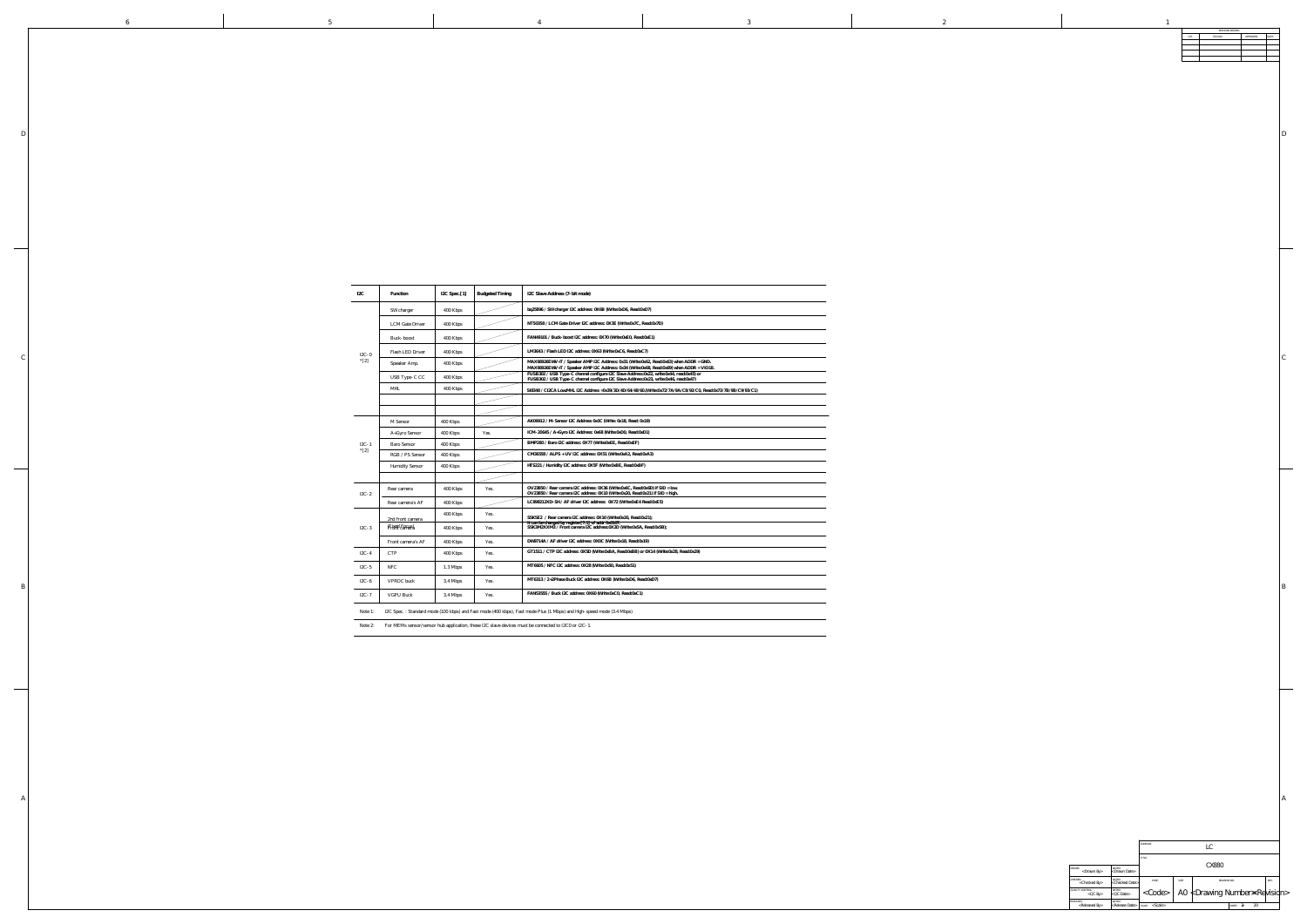A

B

 $\mathcal{C}$ 

|                                                                                                                                                                                                                                                                                                                                                                                                                                                                                                                                                                                                                                                                                                                                                                                                                                                                                                                                                                                                                                                                                                                                                                                                                                                                                                                                                                                                                                                                                                                                                                                                                                                                                                                                                                                                                                                                                                                                                                                                                                                                                                                                                                                                                                                                                                                                                                                                                                                                                                                                                                                                                                                                                                                                                                                                                                                                                                                                                                                                                                                                                                                                                                                                                                                                                                                                                                                                                                                                                                                                                                                                                                                                                                                                                                                                                                                                                                                                                                                                                                                                                                                                                                                                                                                                                                                                                                                                                            | REVISION RECORD<br>ECO NO:<br>LTR.                                                                                                                                                                                                                                                                                                                                                                                                                                                                                                                                                                                                                                                                                                                                                                                                                                                                                                                                                                                                                                                                                                                                                                                                                                                                                                                                                                                                                                                                                                                                                                                                                                                                                                                                                                                                                                                                                                                                                                                                                                                                                                                                                                                                                                                                                                                                                                                                                                                                                                                                                                                                                                                                                                                                                                                                                                                                                                                                                                                                                                                                                                                                                                                                                                                                                                                                                                                                                                                                                                                                                                                                                                                                                                                                                                                                                                                                                                                                                                                                                                                                                                                                                                                                                                                                                                                                                                                                                                                                                                                                                                                                                                                                                                                                                                                                                                                                                                                                                                                                                                                                                                                                                                                                                                                                                                                                                                                                                                                                                                                                                                                                                                                                                                                                                                                                                                                                                                                                                                                                                                                                                                                                                                                                                                                                                                                                                                                                                                                                                                                                                                                                                                                                                                                                                                                                                                                                                                                                                                                                                                                                                                                                                                                                                                                                                                                                                                                                                                                                                                                                                                                                                                                                                                                                                                                                                                                                                                                                                                                                                                                                                                                                                                                                                                                                                                                                                                                                                                                                                                                                                                                                                                                                                                                                                                                                                                                                                                                                                                                                                                                                                                                                                                                                                                                                                                                                                                                                                                                                                                                                                                                                                                                                                                                                                                                                                                                                                                                                                                                                                                                                                                                                                                                                                                                                                                                                                                                                                                                                                                                                                                                                                                                                                                                                                                                                                                                                                                                                                                                                                                                                                                                                                                                                                                                                                                                                                                                                                                                                                                                                                                                                                                                                                                                                                                                                                                                                                                                                                                                                                                                                                                                                                                                                                                                                                                                                                                                                                                                                                                                                                                                                                                                                                                                                                                                                                                                                                                                                                                                                                                                                                                                                                                                                                                                                                                                                                                                                                                                                                                                                                                                                                                                                                                                                                                                                                                                                                                                                                                                                                                                                                                                                                                                                                                                                                                                                                                                                                                                                                                                                                                                                                                                                                                                                                                                                                                                                                                                                                                                                                                                                                                                                                                                                                                                                                                                                                                                                                                                                                                                                                                                                                                                                                                                                                                | APPROVED:          |
|----------------------------------------------------------------------------------------------------------------------------------------------------------------------------------------------------------------------------------------------------------------------------------------------------------------------------------------------------------------------------------------------------------------------------------------------------------------------------------------------------------------------------------------------------------------------------------------------------------------------------------------------------------------------------------------------------------------------------------------------------------------------------------------------------------------------------------------------------------------------------------------------------------------------------------------------------------------------------------------------------------------------------------------------------------------------------------------------------------------------------------------------------------------------------------------------------------------------------------------------------------------------------------------------------------------------------------------------------------------------------------------------------------------------------------------------------------------------------------------------------------------------------------------------------------------------------------------------------------------------------------------------------------------------------------------------------------------------------------------------------------------------------------------------------------------------------------------------------------------------------------------------------------------------------------------------------------------------------------------------------------------------------------------------------------------------------------------------------------------------------------------------------------------------------------------------------------------------------------------------------------------------------------------------------------------------------------------------------------------------------------------------------------------------------------------------------------------------------------------------------------------------------------------------------------------------------------------------------------------------------------------------------------------------------------------------------------------------------------------------------------------------------------------------------------------------------------------------------------------------------------------------------------------------------------------------------------------------------------------------------------------------------------------------------------------------------------------------------------------------------------------------------------------------------------------------------------------------------------------------------------------------------------------------------------------------------------------------------------------------------------------------------------------------------------------------------------------------------------------------------------------------------------------------------------------------------------------------------------------------------------------------------------------------------------------------------------------------------------------------------------------------------------------------------------------------------------------------------------------------------------------------------------------------------------------------------------------------------------------------------------------------------------------------------------------------------------------------------------------------------------------------------------------------------------------------------------------------------------------------------------------------------------------------------------------------------------------------------------------------------------------------------------------------------|---------------------------------------------------------------------------------------------------------------------------------------------------------------------------------------------------------------------------------------------------------------------------------------------------------------------------------------------------------------------------------------------------------------------------------------------------------------------------------------------------------------------------------------------------------------------------------------------------------------------------------------------------------------------------------------------------------------------------------------------------------------------------------------------------------------------------------------------------------------------------------------------------------------------------------------------------------------------------------------------------------------------------------------------------------------------------------------------------------------------------------------------------------------------------------------------------------------------------------------------------------------------------------------------------------------------------------------------------------------------------------------------------------------------------------------------------------------------------------------------------------------------------------------------------------------------------------------------------------------------------------------------------------------------------------------------------------------------------------------------------------------------------------------------------------------------------------------------------------------------------------------------------------------------------------------------------------------------------------------------------------------------------------------------------------------------------------------------------------------------------------------------------------------------------------------------------------------------------------------------------------------------------------------------------------------------------------------------------------------------------------------------------------------------------------------------------------------------------------------------------------------------------------------------------------------------------------------------------------------------------------------------------------------------------------------------------------------------------------------------------------------------------------------------------------------------------------------------------------------------------------------------------------------------------------------------------------------------------------------------------------------------------------------------------------------------------------------------------------------------------------------------------------------------------------------------------------------------------------------------------------------------------------------------------------------------------------------------------------------------------------------------------------------------------------------------------------------------------------------------------------------------------------------------------------------------------------------------------------------------------------------------------------------------------------------------------------------------------------------------------------------------------------------------------------------------------------------------------------------------------------------------------------------------------------------------------------------------------------------------------------------------------------------------------------------------------------------------------------------------------------------------------------------------------------------------------------------------------------------------------------------------------------------------------------------------------------------------------------------------------------------------------------------------------------------------------------------------------------------------------------------------------------------------------------------------------------------------------------------------------------------------------------------------------------------------------------------------------------------------------------------------------------------------------------------------------------------------------------------------------------------------------------------------------------------------------------------------------------------------------------------------------------------------------------------------------------------------------------------------------------------------------------------------------------------------------------------------------------------------------------------------------------------------------------------------------------------------------------------------------------------------------------------------------------------------------------------------------------------------------------------------------------------------------------------------------------------------------------------------------------------------------------------------------------------------------------------------------------------------------------------------------------------------------------------------------------------------------------------------------------------------------------------------------------------------------------------------------------------------------------------------------------------------------------------------------------------------------------------------------------------------------------------------------------------------------------------------------------------------------------------------------------------------------------------------------------------------------------------------------------------------------------------------------------------------------------------------------------------------------------------------------------------------------------------------------------------------------------------------------------------------------------------------------------------------------------------------------------------------------------------------------------------------------------------------------------------------------------------------------------------------------------------------------------------------------------------------------------------------------------------------------------------------------------------------------------------------------------------------------------------------------------------------------------------------------------------------------------------------------------------------------------------------------------------------------------------------------------------------------------------------------------------------------------------------------------------------------------------------------------------------------------------------------------------------------------------------------------------------------------------------------------------------------------------------------------------------------------------------------------------------------------------------------------------------------------------------------------------------------------------------------------------------------------------------------------------------------------------------------------------------------------------------------------------------------------------------------------------------------------------------------------------------------------------------------------------------------------------------------------------------------------------------------------------------------------------------------------------------------------------------------------------------------------------------------------------------------------------------------------------------------------------------------------------------------------------------------------------------------------------------------------------------------------------------------------------------------------------------------------------------------------------------------------------------------------------------------------------------------------------------------------------------------------------------------------------------------------------------------------------------------------------------------------------------------------------------------------------------------------------------------------------------------------------------------------------------------------------------------------------------------------------------------------------------------------------------------------------------------------------------------------------------------------------------------------------------------------------------------------------------------------------------------------------------------------------------------------------------------------------------------------------------------------------------------------------------------------------------------------------------------------------------------------------------------------------------------------------------------------------------------------------------------------------------------------------------------------------------------------------------------------------------------------------------------------------------------------------------------------------------------------------------------------------------------------------------------------------------------------------------------------------------------------------------------------------------------------------------------------------------------------------------------------------------------------------------------------------------------------------------------------------------------------------------------------------------------------------------------------------------------------------------------------------------------------------------------------------------------------------------------------------------------------------------------------------------------------------------------------------------------------------------------------------------------------------------------------------------------------------------------------------------------------------------------------------------------------------------------------------------------------------------------------------------------------------------------------------------------------------------------------------------------------------------------------------------------------------------------------------------------------------------------------------------------------------------------------------------------------------------------------------------------------------------------------------------------------------------------------------------------------------------------------------------------------------------------------------------------------------------------------------------------------------------------------------------------------------------------------------------------------------------------------------------------------------------------------------------------------------------------------------------------------------------------------------------------------------------------------------------------------------------------------------------------------------------------------------------------------------------------------------------------------------------------------------------------------------------------------------------------------------------------------------------------------------------------------------------------------------------------------------------------------------------------------------------------------------------------------------------------------------------------------------------------------------------------------------------------------------------------------------------------------------------------------------------------------------------------------------------------------------------------------------------------------------------------------------------------------------------------------------------------------------------------------------------------------------------------------------------------------------------------------------------------------------------------------------------------------------------------------------------------------------------------------------------------------------------------------------------------------------------------------------------------------------------------------------------------------------------------------------------------------------------------------------------------------------------------------------------------------------------------------------------------------------------------------------------------------------------------------------------------------------------------------------------------------------------------------------------------------------------------------------------------------------------------------------------------------------------------------------------------------------------------------------------------------------------------------------------------------------------------------------------------------------------------------------------------------------------------------------------------------------------------------------------------------------------------------------------------------------------------------------------------------------------------------------------------------------------------------------------------------------------------------------------------------------------------------------------------------------------------------------------------------------------------------------------------------------------------------------------------------------------------------------------------------------------------------------------------------------------------------------------------------------------------------------------------------------------------------------------------------------------------------------------------------------------------------------------------------------------------------------------------------------------------------------------------------------------------------------------------------------------------------------------------------------------------------------------------------------------------------------------------------------------------------------------------------------------------------------------------------------------------------------------------------------------------------------------------------------------------------------------------------------------------------------------------------------------------------------------------|--------------------|
| ed at PCB<br>ented in<br>OM.<br><u> 1989 - Johann Barbara, martxa alemaniar argamento de la contrada de la contrada de la contrada de la contrada</u>                                                                                                                                                                                                                                                                                                                                                                                                                                                                                                                                                                                                                                                                                                                                                                                                                                                                                                                                                                                                                                                                                                                                                                                                                                                                                                                                                                                                                                                                                                                                                                                                                                                                                                                                                                                                                                                                                                                                                                                                                                                                                                                                                                                                                                                                                                                                                                                                                                                                                                                                                                                                                                                                                                                                                                                                                                                                                                                                                                                                                                                                                                                                                                                                                                                                                                                                                                                                                                                                                                                                                                                                                                                                                                                                                                                                                                                                                                                                                                                                                                                                                                                                                                                                                                                                      | Schematic design notice of "11_BB_POWER" page.<br>Note 11-1: Reserve 1uF capacitor in VCC18IO0 for MHL.<br>Note 11-2: AVDD28_DAC (F1 ball) must be powered by<br>"VTCXO28_PMU".<br>Note 11-3:<br>The placement of power/de-coupling capacitors of<br>DVDD18_MSDC0/1 &DVDD28_MSDC1should<br>Note 11-4:<br>4: Analaged as close to its power hall as possible GND<br>$\begin{tabular}{lcccccc} \multicolumn{2}{c }{\textbf{1} & \textbf{2} & \textbf{3} & \textbf{4} & \textbf{5} & \textbf{5} & \textbf{6} & \textbf{6} & \textbf{7} & \textbf{8} & \textbf{8} & \textbf{9} & \textbf{10} & \textbf{10} & \textbf{10} & \textbf{10} & \textbf{10} & \textbf{10} & \textbf{10} & \textbf{10} & \textbf{10} & \textbf{10} & \textbf{10} & \textbf{10} & \textbf{10} & \textbf{10} & \textbf{$<br>Note 11-5:<br>Differential pair of VDRAM_PMU remote sense should<br>be placed in the farest power plane from MT6351 point<br>of view.<br>Note 11-6:<br>Connect AVDD33_USB_P1 to "VUSB33_PMU" for<br>USB application; Connect AVDD33_USB_P1 to<br>"VSIM1_PMU" for IC-USB / Samrt card application.                                                                                                                                                                                                                                                                                                                                                                                                                                                                                                                                                                                                                                                                                                                                                                                                                                                                                                                                                                                                                                                                                                                                                                                                                                                                                                                                                                                                                                                                                                                                                                                                                                                                                                                                                                                                                                                                                                                                                                                                                                                                                                                                                                                                                                                                                                                                                                                                                                                                                                                                                                                                                                                                                                                                                                                                                                                                                                                                                                                                                                                                                                                                                                                                                                                                                                                                                                                                                                                                                                                                                                                                                                                                                                                                                                                                                                                                                                                                                                                                                                                                                                                                                                                                                                                                                                                                                                                                                                                                                                                                                                                                                                                                                                                                                                                                                                                                                                                                                                                                                                                                                                                                                                                                                                                                                                                                                                                                                                                                                                                                                                                                                                                                                                                                                                                                                                                                                                                                                                                                                                                                                                                                                                                                                                                                                                                                                                                                                                                                                                                                                                                                                                                                                                                                                                                                                                                                                                                                                                                                                                                                                                                                                                                                                                                                                                                                                                                                                                                                                                                                                                                                                                                                                                                                                                                                                                                                                                                                                                                                                                                                                                                                                                                                                                                                                                                                                                                                                                                                                                                                                                                                                                                                                                                                                                                                                                                                                                                                                                                                                                                                                                                                                                                                                                                                                                                                                                                                                                                                                                                                                                                                                                                                                                                                                                                                                                                                                                                                                                                                                                                                                                                                                                                                                                                                                                                                                                                                                                                                                                                                                                                                                                                                                                                                                                                                                                                                                                                                                                                                                                                                                                                                                                                                                                                                                                                                                                                                                                                                                                                                                                                                                                                                                                                                                                                                                                                                                                                                                                                                                                                                                                                                                                                                                                                                                                                                                                                                                                                                                                                                                                                                                                                                                                                                                                                                                                                                                                                                                                                                                                                                                                                                                                                                                                                                                                                                                                                                                                                                                                                                                                                                                                                                                                                                                                                                                                                                                                                                                                                                                                                                                                                                                                                                                                                                                                                                                                                                                                                                                                                                                                                                                                                                                                   | D                  |
| DVDD_PROC2<br>P<br>$\frac{3}{2}$ $\frac{1}{2}$<br>DVDD_PROCZ V25<br>DVDD_PROCZ V27<br>DVDD_PROCZ AA10<br>DVDD_PROCZ AA21<br>DVDD_PROCZ AA21<br>DVDD_PROCZ AA21<br>DVDD_PROCZ AA24<br>DVDD_PROCZ AA24<br>DVDD_PROCZ AA24<br>DVDD_PROCZ AA24<br>DVDD_PROCZ AA28<br>DVDD_PROCZ AA28<br>DVDD_PROCZ AA28<br>DVD<br>Note: 10-1<br>DVDD_PROC2_PMIC_F#7]<br>DVDD_PROC2_GND(7)<br>PVDD_PROC2 AC29<br>DVDD_PROC2 AD19<br>DVDD_PROC2 AD23<br>DVDD_PROC2 AD27<br>DVDD_PROC2 AE20<br>DVDD_PROC2 AE20<br>2376<br>DVDD_PROC2 AE20<br>DVDD_PROC2 $\left \frac{\text{A} \text{E20}}{\text{A} \text{E21}}\right $<br>$DVDD_PROC2 \left[\begin{array}{c} \Delta E21 \\ \Delta E27 \end{array}\right]$<br>DVDD_PROC2 $AE27$ $A$<br>DVDD PROC1<br>—— <del>—————————</del> ———————<br>$DVDD_PROC1 \nightharpoonup AEB4$<br>PVDD_PROC1<br>DVDD_PROC1<br>DVDD_PROC1<br>DVDD_PROC1<br>AG19<br>DVDD_PROC1<br>AG19<br>AG20<br>$\frac{1}{\sqrt{1-\frac{1}{2}}\sqrt{1-\frac{1}{2}}\sqrt{1-\frac{1}{2}}\sqrt{1-\frac{1}{2}}}}$<br>$\frac{1}{22.5}$ $\frac{1}{22.5}$ $\frac{1}{22.5}$<br>$\begin{array}{c} \hline \text{I} \quad \text{22uF} \\ \hline \text{DVDD\_PROC1\_CND(7)} \end{array}$<br>DVDD_PROC1 AG20<br>DVDD_PROC1 AG21<br>DVDD_PROC1 AG23<br>DVDD_PROC1 AG23<br>DVDD_PROC1 AG24<br>DVDD_PROC1 AG24<br>DVDD_PROC1 AG24<br>DVDD_PROC1 AG24<br>DVDD_PROC1 AG24<br>DVDD_PROC1 AG25<br>DVDD_PROC1 AG25<br>DVDD_PROC1 AG25<br>DVDD_PROC1 AG25<br>D<br>$DVDD$ PROC1 $A_{U10}$<br>H H C382<br>DVDD_PROC1 $\downarrow$ AH19<br>$DVDD\_PROC1$ $\overline{A119}$<br>$\mathsf{H}$ C383<br>$DVDD_PROC1$ $A120$<br>DVDD_PROCI A121<br>DVDD_PROCI A123<br>DVDD_PROCI A124 <b>COVDD_PROCI</b><br>$DVDD\_PROC1$ $A125$<br>$H$ C385<br><u> Linda a Carl Communication de la communica</u><br>$DVDD_GPU \rightarrow G12$ $Q \rightarrow VDD_GPU$<br>$DVDD_GPU \rightarrow 33$<br>$DVDD_GPU$ $G14$<br>$DVDD_GPU \rightarrow G15$<br>DVDD GPU $\frac{\left  \frac{1}{2} \right }{2}$ $\frac{1}{2}$ $\frac{1}{2}$ $\frac{1}{2}$ $\frac{1}{2}$ $\frac{1}{2}$ $\frac{1}{2}$ $\frac{1}{2}$ $\frac{1}{2}$ $\frac{1}{2}$ $\frac{1}{2}$ $\frac{1}{2}$ $\frac{1}{2}$ $\frac{1}{2}$ $\frac{1}{2}$ $\frac{1}{2}$ $\frac{1}{2}$ $\frac{1}{2}$ $\frac{1}{2}$ $\frac{1}{2}$<br>$DVDD_CPU$ $G18$ $Q2uF$ $C387$<br>DVDD GPU $\frac{1419}{90}$<br>DVDD_GPU $\frac{G20}{1110}$ $\qquad \qquad \qquad \bigoplus$<br>$22uF$ $C388$<br>DVDD GPU $\frac{\text{H12}}{\text{H12}}$ $\rightarrow$<br>DVDD_GPU<br>DVDD_GPU<br>DVDD_GPU<br>DVDD_GPU<br>DVDD_GPU<br>H12<br>T12<br>$DVDD_GPU$<br>DVDD_GPU<br>DVDD_GPU<br>DVDD_GPU<br>$DVDD_GPU$ $K17$<br>$DVDD_GPU$ $K18$<br>$DVDD_GPU$ $K19$<br>$\blacksquare$ $\blacksquare$ $\blacksquare$ $\blacksquare$ $\blacksquare$<br>$DVDD$ GPU $K20$<br>DVDD GPU $\frac{1}{2}$<br>$DVDD_GPU$ $H2$<br>$DVDD$ GPU $\frac{\perp 13}{}$<br>$DVDD_GPU$ $\frac{1.14}{1.12}$<br>C349 100nF<br>$DVDD_GPU$ $H_46$ $H_5$ $H_6$ $H_7$ $H_8$ $H_8$ $H_9$ $H_9$ $H_9$ $H_9$ $H_9$ $H_9$ $H_9$ $H_9$ $H_9$ $H_9$ $H_9$ $H_9$ $H_9$ $H_9$ $H_9$ $H_9$ $H_9$ $H_9$ $H_9$ $H_9$ $H_9$ $H_9$ $H_9$ $H_9$ $H_9$ $H_9$ $H_9$ $H_9$ $H_9$ $H$<br>$DVDD_GPU$ $H8$<br>and the contract of the con-<br>$\overline{C348}$ $100nF$<br>$DVDD$ GPU $\frac{120}{120}$<br>DVDD_GPU<br>DVDD_GPU<br>DVDD_GPU<br>DVDD_GPU<br>M11<br>$\begin{array}{c c}\n\text{C347} & \text{100nF} \\ \hline\n\end{array}$ C346     100nF<br>$DVDD_GPU$ $\frac{N12}{N!}$<br>$DVDD_GPU$ $N14$<br>DVDD_GPU<br>DVDD_GPU<br>DVDD_GPU<br>DVDD_GPU<br>DVDD_GPU<br>DVDD_GPU<br>DVDD_GPU<br>PVDD_GPU<br>PVDD_GPU<br>PVDD_GPU<br>PVDD_GPU<br>PVDD_GPU<br>PVDD_GPU<br>PVDD_GPU<br>PVDD_GPU<br>PVDD_GPU<br>PVDD_GPU<br>PVDD_GPU<br>PVDD_GPU<br>PVDD_GPU<br>PVDD_GPU<br>PVDD_GPU<br>PV<br>—— —————<br>$DD\_SRAM\_CORE$ $\frac{G10}{G20}$<br>$11 \t C344 + 100nF$<br>$DD$ SRAM_CORE $\frac{G22}{100}$<br>——— ————<br>VIO18_PMU<br>bD_SRAM_CORE L28<br>DD_SRAM_CORE L29<br>$\sqrt{\text{Note: }10-5}$<br>$D_SRAM_PROC1$ $AG28$ $8 mil$<br>$C343$ 10mil<br>OuF<br>1.0uF<br>DVDD_SRAM_MD<br>$22uF$ $8340Z$<br>$\sqrt{\text{Note: }10-4}$<br>DVDD_SRAM_CORE_MD_PMIC_FB[6]<br>NC/MMD/L8/4MIL<br>NC/MMD/L8/4MIL NC/MMD/L8/4MIL<br>DVDD_PSMCU AA16<br>DVDD_PSMCU Y16<br>U338   1 100nb<br>$\begin{array}{c c c c c c} \hline \multicolumn{3}{c }{\text{C337}} & \multicolumn{3}{c }{\text{100nF}} \\ \hline \multicolumn{3}{c }{\text{C337}} & \multicolumn{3}{c }{\text{100nF}} \\ \hline \end{array}$<br>C336 100nF | U301-F<br>U301-G<br>VIO18_PMU<br>MT6797<br>MT6797-MVFPOP-950P<br>MT6797-MVFPOP-950P<br>Note: 11-1<br>PERLD<br>    AVDD & MD_A<br>$\overline{\phantom{a}}$<br>GND<br>$\Box$ GND<br>$\bigoplus$ $\bigoplus$ $\bigoplus$ $\bigoplus$ DVDD18 IO0<br>$AVDD18_MD$ $AA2$ $Q$ $Q$<br>$\rightarrow$ VIO18_PMU<br>$-1-1$<br><b>EXAMPLE</b> DVSS<br>$\overline{C302}$ $\overline{100nF}$<br>DVSS $\frac{1}{201}$<br><b>CALCOMORAGE SECURE 2018</b><br>CALCOMORAGE DUSS<br>CALCOMORAGE DUSS<br>FRE DUSS<br>HIS DUSS<br>HIS DUSS<br>RE DUSS<br>HIS DUSS<br>$\frac{1}{2}$ is $\frac{1}{2}$ is $\frac{1}{2}$ is $\frac{1}{2}$ is $\frac{1}{2}$ is $\frac{1}{2}$ is $\frac{1}{2}$ is $\frac{1}{2}$ is $\frac{1}{2}$ is $\frac{1}{2}$ is $\frac{1}{2}$ is $\frac{1}{2}$ is $\frac{1}{2}$ is $\frac{1}{2}$ is $\frac{1}{2}$ is $\frac{1}{2}$ is $\frac{1}{2}$ is<br>vss <u>V22</u><br>VSS <u>V23 —</u><br>VSS <u>V24</u> —<br>$VIO18_PMU$ $Q$ $A22$ DVDD18_IO1<br>$AVDD18_AP$ $AB2$ $---$<br>$\sqrt{\text{Note: } 11-2}$<br>ss <del>I <sup>vzs</sup> — 1</del><br>$DVSS \frac{1}{2}$<br>$\downarrow$ DVDD18_IO2<br>>VSS<br>DVSS W15<br>DVSS W19<br>DVSS W21<br>$\begin{array}{ c c c c }\n\hline\n\text{C303} & \text{100nF} \\ \hline\n\end{array}$<br>$\overline{\bigoplus}$ $\overline{\bigoplus}$ $\overline{\bigoplus}$ $\overline{\bigoplus}$ $\overline{\bigoplus}$ $\overline{\bigoplus}$ $\overline{\bigoplus}$ $\overline{\bigoplus}$ $\overline{\bigoplus}$ $\overline{\bigoplus}$ $\overline{\bigoplus}$ $\overline{\bigoplus}$ $\overline{\bigoplus}$ $\overline{\bigoplus}$ $\overline{\bigoplus}$ $\overline{\bigoplus}$ $\overline{\bigoplus}$ $\overline{\bigoplus}$ $\overline{\bigoplus}$ $\overline{\bigoplus}$<br>VTCXO28_PMU<br>$AVDD28_DAC$ $H$ $\longrightarrow$<br>and the state of the state<br>$\begin{array}{c c c c} \hline \text{C304} & 100 \text{nF} & \text{AM1} & \text{DVDD18\_IO4} \\ \hline \text{AC1} & \text{DVDD18\_IO4} & \text{DVDD18\_IO4} \\\hline \end{array}$<br>H13 DVSS<br>H15 DVSS<br>H17 DVSS<br>H19 DVSS<br>ಠπ ೮<br>$\sqrt{ss}$ $\frac{W25}{W}$ $\frac{1}{2}$<br>$50 \times 5$ $10 \times 6$ $\frac{1}{20}$<br>$s \rightarrow wz \rightarrow 0$<br>H <sub>32</sub> DVSS<br>I8 DVSS<br><u>I10</u> DVSS<br><u>I10</u> DVSS<br>$DVSS$ $W29$ $W29$<br>$VIO18_PMU \longrightarrow \bigoplus_{\Delta C34} \text{DVDD18_MSDCO}$<br>AVSS18 MD<br>dvss <del>P<sup>ry</sup> — C</del><br>AVSS18 MD $\frac{\text{H3}}{\text{H3}}$ $\frac{\text{O}}{\text{O}}$<br>$C30511100nF$ $\qquad \qquad$<br>$\frac{1}{100}$ ivss $\frac{1}{100}$<br>AVSS18 MD $\frac{12}{12}$ $\rightarrow$ 0<br>$\overrightarrow{a}$<br>$\overline{\text{D} - \frac{113}{115}}$ DVSS<br>AVSS18 MD $\frac{13}{112}$ $\rightarrow$ 0<br>vss <del>Litera <b>d</b>e</del><br>$C3081 + 100nF$<br>$\overline{\text{C306}}$ $\overline{\text{100nF}}$ $\overline{\text{A}}$ $\overline{\text{A}G33}}$ DVDD18_MSDC1<br>AVSS <sub>18</sub> MD $\frac{K3}{4}$ – 0<br>$_{\rm VSS}$ $\rightarrow$ $\rightarrow$ $\rightarrow$<br>$\overline{116}$ DVSS<br>DVSS<br>DVSS<br>and the contract<br>AVSS18 MD $\frac{14}{2}$ $\rightarrow$ 0<br>vss <del>L<sup>yll</sup> – C</del><br>AVSS18 MD $\frac{M3}{4}$ – 0<br>dvss <del>L<sup>yzb</sup> — C</del><br>$\frac{18}{100}$ byss<br>vss Lieb — C<br>AVSS18 MD $\frac{103}{2}$ $\frac{1}{2}$<br>$\Phi$ DVSS<br>VMC_PMU $\leftarrow$ $\frac{F_1}{2}$ $\leftarrow$ $\leftarrow$ $\frac{\text{AF34}}{\text{DVD28\_MSDC1}}$<br>$VSS \mid$ $\frac{129}{2} \mid$ $\frac{1}{2}$<br>AVSS18 MD $\frac{124}{22}$ $\rightarrow$ 0<br>$\begin{array}{c c}\n & \text{J20} & \text{DVSS} \\  & \text{DVSS} & \text{DVSS}\n\end{array}$<br>AVSS18 MD $\frac{KZ}{K}$ ––0<br>)VSS <del>  134        </del><br>ੱਸ ਜਾਂ ਜ<br>$\mathbf{s}$ $\mathbf{\mathsf{A}}\mathbf{\mathsf{A}}\mathbf{\mathsf{B}}$ $\mathbf{\mathsf{A}}$<br>AVSS18 MD $\frac{183}{2}$ – $\bigoplus$<br>$\frac{123}{105}$ DVSS<br>dvss <del>  <sup>AA9</sup> - - 1</del><br>AVSS18 MD $\frac{13}{2}$ – C<br>and the contract of the contract of the<br>125 DVSS<br>127 DVSS<br><b>CONTRACT RESERVED</b><br>$\mathcal{C}$ $\Box$<br>AVSS18 MD $\frac{14}{112}$ $\frac{10}{10}$<br>and the second control of the<br>VIO18_PMU<br><del>- 0 <sup>AJ33</sup> DVDD18</del> SIM<br>AVSS18 MD $\frac{113}{112}$ $\rightarrow$ 0<br>and the state of the<br>AVSS18_MD $\frac{11}{2}$ $\rightarrow$ $\bullet$<br>Note: $11-3$<br>K10 DVSS<br>EX11 DVSS<br>COMENCE RANGE<br>$\mathbf{\Phi}$ $\mathbf{\Phi}$<br>$VSIM1_PMU$<br>$\sqrt{\frac{1}{100}}$ $\frac{1}{100}$<br>the control of the control of the control of the control of<br>AA22<br>AVSS18 AP <del>  <sup>AB3</sup>   ©</del><br>K13 DVSS<br>EXTA DVSS<br>$AK33$ DVDD18_SIM2<br>$ABy = 0$<br>$\frac{1}{\sqrt{2}}$ VIO18_PMU<br>EXAMPLE POSSES<br>EXAMPLE POSSES<br>EXAMPLE POSSES<br>EXAMPLE POSSES<br>EXAMPLE POSSES<br>VSIM2_PMU<br>$\sim$ LABIO $\rightarrow$<br>AB12<br>$\overline{\phantom{a}}$<br>$K27$ DVSS<br>$A_{\text{BH}}$<br>$\frac{12}{2}$ DVSS<br>$A_{\text{R}}$<br>$\overline{\mathbf{u}}$<br>TPL<br>$\frac{18}{2}$ DVSS<br>  WBG<br>$\frac{1}{\sqrt{2}}$ $\frac{1}{\sqrt{2}}$ $\frac{1}{\sqrt{2}}$ $\frac{1}{\sqrt{2}}$ $\frac{1}{\sqrt{2}}$ $\frac{1}{\sqrt{2}}$ $\frac{1}{\sqrt{2}}$ $\frac{1}{\sqrt{2}}$ $\frac{1}{\sqrt{2}}$ $\frac{1}{\sqrt{2}}$ $\frac{1}{\sqrt{2}}$ $\frac{1}{\sqrt{2}}$ $\frac{1}{\sqrt{2}}$ $\frac{1}{\sqrt{2}}$ $\frac{1}{\sqrt{2}}$ $\frac{1}{\sqrt{2}}$ $\frac{1}{\sqrt{2}}$<br>$\Phi$ $\rightarrow$ $\frac{110}{10}$ DVSS<br>$\mathcal{S} \models_{\text{pp} \uparrow \uparrow} \blacksquare$<br>$\Phi$ $\longrightarrow$ $\frac{115}{2}$ pvss<br>$A_{\rm B18}$ $A_{\rm C}$<br>$AVDD18_MCU1PLLGP$ $AE28$ $---$<br>VIO18_PMU $\leftarrow$ $\leftarrow$ $\leftarrow$ $\leftarrow$ $\leftarrow$ $\leftarrow$ $\leftarrow$ $\leftarrow$ $\leftarrow$ $\leftarrow$ $\leftarrow$ $\leftarrow$ $\leftarrow$ $\leftarrow$ $\leftarrow$ $\leftarrow$ $\leftarrow$ $\leftarrow$ $\leftarrow$ $\leftarrow$ $\leftarrow$ $\leftarrow$ $\leftarrow$ $\leftarrow$ $\leftarrow$ $\leftarrow$ $\leftarrow$ $\leftarrow$ $\leftarrow$ $\leftarrow$ $\leftarrow$ $\leftarrow$ $\leftarrow$ $\leftarrow$ $\leftarrow$<br>$\Phi$ $\longrightarrow$ $\frac{117}{10}$ DVSS<br>$AVDD18_SYSPLLGP$ $\frac{E33}{E2}$<br>ABZU<br>$\frac{119}{20000}$ by SSS<br>$\overline{\bullet}$<br>$\frac{121}{100}$ DVSS<br>$R \rightarrow R$<br>$_{\rm VSS}$ $\rm A Bzz$ or<br>— — — — —<br>$\Phi$ $\frac{122}{123}$ DVSS<br>೮—−೪<br>$\overline{\qquad}$ $\overline{\qquad}$ $\overline{\qquad}$ $\overline{\qquad}$ $\overline{\qquad}$ $\overline{\qquad}$ $\overline{\qquad}$ $\overline{\qquad}$ $\overline{\qquad}$ $\overline{\qquad}$ $\overline{\qquad}$ $\overline{\qquad}$ $\overline{\qquad}$ $\overline{\qquad}$ $\overline{\qquad}$ $\overline{\qquad}$ $\overline{\qquad}$ $\overline{\qquad}$ $\overline{\qquad}$ $\overline{\qquad}$ $\overline{\qquad}$ $\overline{\qquad}$<br>ABZ4<br>$\phi$ $\frac{123}{184}$ DVSS<br>$B29$ AVSS18 WBG<br>$\theta$ $\rightarrow$ $\frac{124}{2}$ DVSS<br>$\bigoplus$ $\bigoplus$ $\bigoplus$ $\bigoplus$ $\bigoplus$ $\bigoplus$ $\bigoplus$ $\bigoplus$ $\bigoplus$ $\bigoplus$ $\bigoplus$ $\bigoplus$ $\bigoplus$ $\bigoplus$ $\bigoplus$ $\bigoplus$ $\bigoplus$ $\bigoplus$ $\bigoplus$ $\bigoplus$ $\bigoplus$ $\bigoplus$ $\bigoplus$ $\bigoplus$ $\bigoplus$ $\bigoplus$ $\bigoplus$ $\bigoplus$ $\bigoplus$ $\bigoplus$ $\bigoplus$ $\bigopl$<br>$\overline{A}$<br>$\overline{125}$ DVSS<br>$\overline{126}$ DVSS<br>$AB28$ $\rightarrow$<br>$C^{25}$ AVSS18 WBG<br>$\bigoplus$ $\bigoplus$ $\bigoplus$ $\bigoplus$ $\bigoplus$ AVSS18 WBG<br>$\frac{127}{20}$ DVSS<br>$\overline{C^{29}}$ AVSS18 WBG<br>$: A C 3 \longrightarrow$<br>AVSS18 MCU1PLLGP $\frac{\text{APZ8}}{\text{QCD}}$<br>$\overline{\phantom{a}}$<br>M <sub>B</sub> M <sub>B</sub> DVSS<br>M <sub>10</sub> DVSS<br>$ACD - C$<br>$\bigoplus$ $\bigoplus$ $\bigoplus$ $\bigoplus$ AVSS18 WBG<br>AVSS18_SYSPLLGP $\frac{1133}{22}$ ––0<br>$\bigoplus$ $\bigoplus$ $\bigoplus$ $\bigoplus$ $\bigoplus$ $\bigoplus$ $\bigoplus$ $\bigoplus$ $\bigoplus$ $\bigoplus$ $\bigoplus$ $\bigoplus$ $\bigoplus$ $\bigoplus$ $\bigoplus$ $\bigoplus$ $\bigoplus$ $\bigoplus$ $\bigoplus$ $\bigoplus$ $\bigoplus$ $\bigoplus$ $\bigoplus$ $\bigoplus$ $\bigoplus$ $\bigoplus$ $\bigoplus$ $\bigoplus$ $\bigoplus$ $\bigoplus$ $\bigoplus$ $\bigopl$<br>$\frac{1}{10}$ MILL DVSS<br>$\overline{\mathcal{S}}$ $\overline{\mathcal{S}}$ $\overline{\mathcal{S}}$<br>$\bigoplus$ $\bigoplus$ $\bigoplus$ $\bigoplus$ $\bigoplus$ $\bigoplus$ $\bigoplus$ $\bigoplus$ $\bigoplus$ $\bigoplus$ $\bigoplus$ $\bigoplus$ $\bigoplus$ $\bigoplus$ $\bigoplus$ $\bigoplus$ $\bigoplus$ $\bigoplus$ $\bigoplus$ $\bigoplus$ $\bigoplus$ $\bigoplus$ $\bigoplus$ $\bigoplus$ $\bigoplus$ $\bigoplus$ $\bigoplus$ $\bigoplus$ $\bigoplus$ $\bigoplus$ $\bigoplus$ $\bigopl$<br>معاملتين المستنقل<br>vss LAC22 ____<br>$\bigoplus$ $\bigoplus$ $\bigoplus$ $\bigoplus$ $\bigoplus$ AVSS18 WBG<br>$\perp$ $\sqrt{\text{Note: } 11-4}$<br>$\frac{1}{\sqrt{2}}$ M <sub>15</sub> DVSS<br>$155 - 6$<br>$\Phi$ Resolution AVSS18 WBG<br>$\Phi$ Misi DVS<br>$AD9 - C$<br>$\bigoplus$ $\qquad \qquad \frac{128}{122}$ AVSS18 WBG<br>$\frac{1}{2}$ M17 DVSS<br>$E_{25}$ $AVSS18$ WBG<br>$\frac{1}{100}$ $\frac{1}{100}$ $\frac{1}{100}$ $\frac{1}{100}$<br>$\frac{1}{\sqrt{2}}$ M <sub>18</sub> DVSS<br>$\overline{1}$<br>$\frac{100}{200}$ M <sub>19</sub> DVSS<br>$_{\rm NVSS}$ $\rm \left[ \frac{\rm AD18}{\rm APR} \right]$<br>$\Phi$ $\sim$ $\frac{M20}{DVS}$<br>MCU1PLLGP_TN <del>  AF29  </del><br>$A$ DZU $\rightarrow$<br>$\Phi$ $\longrightarrow$ M21 DVSS<br>$\sim$ $\sim$ $\sim$ $\sim$<br>$\overline{A}$<br>$\Phi$ $\longrightarrow$ $\frac{M32}{N}$ DVSS<br>$ADE6 - C$<br>$AD24$ -<br>$\mathcal{S}$ $\vdash$ AD25 $\longrightarrow$ $\blacklozenge$<br>$AD26$ $\rightarrow$<br>$\overline{A}$ $\overline{C}$ $\overline{C}$<br>$\overline{N12}$ DVSS<br>$N19$ DVSS<br>; $\overline{\phantom{1}}$ $\overline{\phantom{1}}$<br>. <del>  ALIU <b>  4</b>1</del><br>$\sim$ $\sim$ $\sim$ $\sim$ $\sim$<br>VIO18_PMU<br>$AE14$ $\rightarrow$<br>$\Box$ PERI_A / MIPI $\Box$ $\Box$ VDD1<br>AED<br>AEL<br>$\begin{array}{c c}\n\text{VDD1} & C2 & \longrightarrow & \overline{C} \\ \text{VDD1} & D32 & \longrightarrow & \overline{C} \\ \hline\n\end{array}$<br>s L <sup>aeis</sup> — (<br>DVSS AE22<br>$\bigoplus$ $\bigoplus$ $\bigoplus$ $\bigoplus$ $\bigoplus$ $\bigoplus$ $\bigoplus$ $\bigoplus$ $\bigoplus$ $\bigoplus$ $\bigoplus$ $\bigoplus$ $\bigoplus$ $\bigoplus$ $\bigoplus$ $\bigoplus$ $\bigoplus$ $\bigoplus$ $\bigoplus$ $\bigoplus$ $\bigoplus$ $\bigoplus$ $\bigoplus$ $\bigoplus$ $\bigoplus$ $\bigoplus$ $\bigoplus$ $\bigoplus$ $\bigoplus$ $\bigoplus$ $\bigoplus$ $\bigopl$<br>$VIO18_PMU$<br>$\sqrt{OD1}$ $\frac{1.034}{1.0001}$ $\frac{1.0001}{1.0001}$ $\frac{1.0001}{1.0001}$ $\frac{1.0001}{1.0001}$<br>VVSS AF3<br>VVSS AF9<br>VVSS AF1<br>VVSS AF13<br>VVSS AF13<br>VVSS AF18<br>VVSS AF18<br>AF18<br>AN18 AVSS18_MIPITX<br>$VDD1$ $AN3$<br>$\begin{array}{c c c c c} \text{VDD1} & \text{API2} & \text{G320} & 100 \text{nF} \\ \text{VDD1} & \text{API2} & \text{G320} & \text{G321} & 100 \text{nF} \\ \end{array}$<br>$VIO18_PMU$ $10^{18}$<br>$\phi$ 6mil<br>1.0uF<br>$B12$ AVDD18_CSI<br>$\frac{1}{\text{S}}$ $\frac{\text{AF19}}{\text{F}}$<br>POSTAGE PRINT PRINT CONTROLLED AVSSIB_CSI<br>$\frac{\text{S}}{\text{S}}$ $\frac{\text{AF20}}{\text{AF21}}$<br>VDRAM_PMU<br>TONSIS AF22<br>NVSS AF24<br>NVSS AF25<br>NVSS AF26<br>NVSS AF27<br>VUSB10_PMU <del>O</del><br>F <sub>min</sub><br><sup>-</sup> Ë´¦Ô-±¾ÓеçÈÝC322=47uF,C323=22uF,ÒòCM885 PDNÔ-Òòɾ <sup>3</sup> ý¡£<br>T PERLA/USB T TVDDQ<br>$\frac{1}{2}$ $\frac{1}{2}$ $\frac{1}{2}$ $\frac{1}{2}$ $\frac{1}{2}$ $\frac{1}{2}$ $\frac{1}{2}$ $\frac{1}{2}$ $\frac{1}{2}$ $\frac{1}{2}$ $\frac{1}{2}$ $\frac{1}{2}$ $\frac{1}{2}$ $\frac{1}{2}$ $\frac{1}{2}$ $\frac{1}{2}$ $\frac{1}{2}$ $\frac{1}{2}$ $\frac{1}{2}$ $\frac{1}{2}$ $\frac{1}{2}$ $\frac{1}{2}$<br>$\sqrt{\text{Note: } 11-4}$<br>$\begin{array}{c}\n\text{VDDQ} \quad \frac{\text{A6}}{\text{A11}} \\ \text{VDDQ} \quad \frac{\text{A11}}{\text{A12}} \\ \text{VDDQ} \quad \frac{\text{A2}}{\text{A21}}\n\end{array}$<br>$A\cup B$<br>$AG22 - 7$<br>$\overline{AP13}$ $\overline{AP13}$ $\overline{AVDD10}$ $SSUSE$<br>$S \rightarrow 4$<br>$\frac{1}{\text{A}\text{H13}}$<br>$VDDQ$ $A21$<br>$\overline{\bullet}$ $\overline{\bullet}$ $\overline{\bullet}$ $\overline{\bullet}$ $\overline{\bullet}$ $\overline{\bullet}$ $\overline{\bullet}$ $\overline{\bullet}$ $\overline{\bullet}$ $\overline{\bullet}$ $\overline{\bullet}$ $\overline{\bullet}$ $\overline{\bullet}$ $\overline{\bullet}$ $\overline{\bullet}$ $\overline{\bullet}$ $\overline{\bullet}$ $\overline{\bullet}$ $\overline{\bullet}$ $\overline{\bullet}$ $\overline{\bullet}$ $\overline{\bullet}$ $\overline{\bullet}$ $\overline{\bullet}$ $\overline{\$<br>$VIO18_PMU$<br>$\sqrt{\text{Note: } 11-5}$<br>$VDDQ$ $Q_2Q_3$<br>$\frac{1}{\sqrt{1-\frac{1}{2}}}\left( \frac{1}{\sqrt{1-\frac{1}{2}}}\right) ^{2}$<br>AM8 AVDD18_USB<br>$AH15$ - $A$<br>$\begin{array}{c}\n\text{VDDQ} & \text{C32} \\ \text{VDDQ} & \text{D30} \\ \text{VDDQ} & \text{F34} \\ \text{VDDQ} & \text{A} \\ \end{array}$<br>VDRAM_PMIC_FB [6]<br>$\frac{1}{\text{S}}$ $\overrightarrow{AB18}$ $\overrightarrow{B}$<br>VIO18 star<br>SS<br>SS<br>SS<br>SS<br>AH22<br>SS<br>AH22<br>AH24<br>VUSB33_PMU<br>VDDQ $\frac{1.3}{1.3}$<br>AP9 AVDD33_USB_P1<br>$VDDQ$ $P3$<br>$VDDQ$ $P3$<br>NC/MMD/L8/4MIL NC/MMD/L8/4MIL<br>6mil<br>$\frac{25}{55}$ $\frac{\text{A}\text{H25}}{\text{A}\text{H26}}$<br>$VDDQ$ $R34$ $\longrightarrow$<br>$AN13$ AVSS10_SSUSB<br>vddo <del>  Y34                  </del><br>1.0uF<br>$\frac{\sqrt{SS}}{\sqrt{SS}}$ $\frac{\triangle H28}{\triangle J18}$<br>$\frac{\triangle J18}{\triangle J22}$<br>$\overline{\text{AM10}}$ $\overline{\text{AVSS33\_USB}}$<br>1.0uF<br>$\sqrt{\text{Note: } 11-6}$<br>$\begin{array}{ c c } \hline \quad \quad & \quad \\\hline \quad \quad & \quad \\\hline \quad \quad & \quad \\\hline \quad \quad & \quad \\\hline \quad \quad & \quad \\\hline \end{array}$<br>$-220$ $-20$<br>$C31\overline{4}$<br>C312<br>C313<br>VDDQ <del>  <sup>All</sup>          </del><br>$\frac{0.060}{0.000}$<br>$\frac{1}{2222} + \frac{1}{21} + \frac{1}{200}$<br>$\frac{35}{25}$ $\frac{\text{A126}}{25}$<br>ว์   ∆H34  ———<br>$\frac{2}{35}$ $\frac{\text{AL3}}{\text{A}}$<br><u>nó L<sup>all</sup> —</u><br>$\mathbb{A}$ $\mathbb{B}$ $\mathbb{C}$<br>$_0$ $_{\rm AP4}$ $_{\rm 2}$<br>$\sqrt{\text{Note: } 11-4}$<br>로 고<br><u>,nn Laps _____</u><br>$\frac{1}{2004}$ 100pF<br>$_{\rm DO}$ $_{\rm AFLU}$ $_{\rm}$<br>$\frac{0.334}{2}$ $\frac{10011}{2}$<br><u>no Laris — </u><br>ppă <del>  <sup>AP20</sup> - - - - - -</del><br>$\sim$<br>$\bigoplus$ $\bigoplus$ $\bigoplus$ $\bigoplus$ $\bigoplus$ $\bigoplus$ $\bigoplus$ $\bigoplus$ $\bigoplus$ $\bigoplus$ $\bigoplus$ $\bigoplus$ $\bigoplus$ $\bigoplus$ $\bigoplus$ $\bigoplus$ $\bigoplus$ $\bigoplus$ $\bigoplus$ $\bigoplus$ $\bigoplus$ $\bigoplus$ $\bigoplus$ $\bigoplus$ $\bigoplus$ $\bigoplus$ $\bigoplus$ $\bigoplus$ $\bigoplus$ $\bigoplus$ $\bigoplus$ $\bigopl$<br>$\frac{1}{2000}$ 100pF<br>AM31<br>$\theta$ and the set of $\theta$<br>C392<br>$\overline{\phantom{a}}$<br>$\theta$ and $\theta$ and $\theta$ and $\theta$ and $\theta$ and $\theta$ and $\theta$ and $\theta$ and $\theta$ and $\theta$ and $\theta$ and $\theta$ and $\theta$ and $\theta$ and $\theta$ and $\theta$ and $\theta$ and $\theta$ and $\theta$ and $\theta$ and $\theta$ and $\theta$ and $\theta$ and $\theta$ and $\theta$ | $\cap$<br>  U<br>H |
|                                                                                                                                                                                                                                                                                                                                                                                                                                                                                                                                                                                                                                                                                                                                                                                                                                                                                                                                                                                                                                                                                                                                                                                                                                                                                                                                                                                                                                                                                                                                                                                                                                                                                                                                                                                                                                                                                                                                                                                                                                                                                                                                                                                                                                                                                                                                                                                                                                                                                                                                                                                                                                                                                                                                                                                                                                                                                                                                                                                                                                                                                                                                                                                                                                                                                                                                                                                                                                                                                                                                                                                                                                                                                                                                                                                                                                                                                                                                                                                                                                                                                                                                                                                                                                                                                                                                                                                                                            | LC<br>COMPANY<br><b>CX880</b><br>DRAWN:<br><drawn by=""> <drawn date=""><br/>DRAWING NO</drawn></drawn>                                                                                                                                                                                                                                                                                                                                                                                                                                                                                                                                                                                                                                                                                                                                                                                                                                                                                                                                                                                                                                                                                                                                                                                                                                                                                                                                                                                                                                                                                                                                                                                                                                                                                                                                                                                                                                                                                                                                                                                                                                                                                                                                                                                                                                                                                                                                                                                                                                                                                                                                                                                                                                                                                                                                                                                                                                                                                                                                                                                                                                                                                                                                                                                                                                                                                                                                                                                                                                                                                                                                                                                                                                                                                                                                                                                                                                                                                                                                                                                                                                                                                                                                                                                                                                                                                                                                                                                                                                                                                                                                                                                                                                                                                                                                                                                                                                                                                                                                                                                                                                                                                                                                                                                                                                                                                                                                                                                                                                                                                                                                                                                                                                                                                                                                                                                                                                                                                                                                                                                                                                                                                                                                                                                                                                                                                                                                                                                                                                                                                                                                                                                                                                                                                                                                                                                                                                                                                                                                                                                                                                                                                                                                                                                                                                                                                                                                                                                                                                                                                                                                                                                                                                                                                                                                                                                                                                                                                                                                                                                                                                                                                                                                                                                                                                                                                                                                                                                                                                                                                                                                                                                                                                                                                                                                                                                                                                                                                                                                                                                                                                                                                                                                                                                                                                                                                                                                                                                                                                                                                                                                                                                                                                                                                                                                                                                                                                                                                                                                                                                                                                                                                                                                                                                                                                                                                                                                                                                                                                                                                                                                                                                                                                                                                                                                                                                                                                                                                                                                                                                                                                                                                                                                                                                                                                                                                                                                                                                                                                                                                                                                                                                                                                                                                                                                                                                                                                                                                                                                                                                                                                                                                                                                                                                                                                                                                                                                                                                                                                                                                                                                                                                                                                                                                                                                                                                                                                                                                                                                                                                                                                                                                                                                                                                                                                                                                                                                                                                                                                                                                                                                                                                                                                                                                                                                                                                                                                                                                                                                                                                                                                                                                                                                                                                                                                                                                                                                                                                                                                                                                                                                                                                                                                                                                                                                                                                                                                                                                                                                                                                                                                                                                                                                                                                                                                                                                                                                                                                                                                                                                                                                                                                                                                                                                           |                    |

SCALE: < > SCALE> OF DETERMINING SHEET: OF DETERMINING SHEET: OF

 $\vert <^{\text{DATED}}_{\text{CQCDate}>}\vert <\text{Code}> \vert$  A0  $\nmid$  Drawing Number $\gg$  Revision $>$ 

SHEET:  $\delta$ F 20

RELEASED:<br>
<Released By><br>
<Release Date>

QUALITY CONTROL: DATED:

<Checked Date>

<QC By>

<Checked By>

**Schematic design notice of "10\_BB\_POWER\_1" page.** Note 10-1: Note 10-2: Note 10-3: Differential pairs of buck's remote sense must be placed at PCB Note 10-4: back side right beneath MT6797 chip.

 $\mathbb{D}$ 



 $\sqrt{N}$ 

| Schematic design notice of "11_BB_POWER" page. |                                                                                            |   |  |  |  |  |
|------------------------------------------------|--------------------------------------------------------------------------------------------|---|--|--|--|--|
| Note $11 - 1$ :                                | Reserve 1uF capacitor in VCC18IO0 for MHL.                                                 |   |  |  |  |  |
| Note $11-2$ :                                  | AVDD28_DAC (F1 ball) must be powered by                                                    |   |  |  |  |  |
| Note 11-3:                                     | 'VTCXO28_PMU".                                                                             |   |  |  |  |  |
|                                                | The placement of power/de-coupling capacitors of                                           |   |  |  |  |  |
| Note 11-4:                                     | DVDD18_MSDC0/1 &DVDD28_MSDC1should<br>be placed as close to its nower hall as possible GND | C |  |  |  |  |
| Note 11-5:                                     | within 150mil-                                                                             |   |  |  |  |  |
|                                                | Differential pair of VDRAM_PMU remote sense should                                         |   |  |  |  |  |
| Note 11-6:                                     | be placed in the farest power plane from MT6351 point<br>of view.                          |   |  |  |  |  |
|                                                | Connect AVDD33_USB_P1 to "VUSB33_PMU" for                                                  |   |  |  |  |  |
|                                                |                                                                                            |   |  |  |  |  |



|                                                      |                                         | U301-E                   |                                                             |
|------------------------------------------------------|-----------------------------------------|--------------------------|-------------------------------------------------------------|
|                                                      | DVDD CORE                               | MT6797                   |                                                             |
|                                                      |                                         | MT6797-MVFPOP-950P       |                                                             |
|                                                      |                                         | <b>VCCK</b>              | PROC <sub>2</sub>                                           |
|                                                      | G11                                     | DVDD_CORE                | <u>Y25 </u><br>DVDD_PROC2                                   |
|                                                      | H <sub>9</sub><br>H10                   | DVDD_CORE<br>DVDD_CORE   | Y27<br>DVDD_PROC2<br>AA19<br>DVDD_PROC2                     |
|                                                      | H11<br>H <sub>21</sub>                  | DVDD_CORE                | AA20<br>DVDD_PROC2<br>AA21                                  |
| C372                                                 | H22<br>H23                              | DVDD_CORE<br>DVDD_CORE   | DVDD_PROC2<br>AA23<br>DVDD_PROC2<br>AA24                    |
|                                                      | H24                                     | DVDD CORE<br>DVDD_CORE   | DVDD_PROC2<br>AA25<br>DVDD_PROC2                            |
| 47uF/0603                                            | H <sub>25</sub><br>Œ<br>H <sub>26</sub> | DVDD CORE<br>DVDD CORE   | AA27<br>DVDD_PROC2<br><b>AA28</b><br>DVDD_PROC2             |
| C373<br>22uF                                         | J9<br>J11                               | DVDD_CORE<br>DVDD_CORE   | AA29<br>DVDD_PROC2<br><b>AB19</b><br>DVDD_PROC2             |
| [6DVDD_CORE_PMIC_FB <                                | J22<br>J24                              | DVDD_CORE                | AB23<br>DVDD_PROC2<br>AB27<br>DVDD_PROC2                    |
| [6]DVDD_CORE_GND                                     | J26<br>K9                               | DVDD_CORE<br>DVDD_CORE   | AC19<br>DVDD_PROC2<br>AC <sub>20</sub>                      |
| NC/MMD/L8/4MIL                                       | K22<br>K24                              | DVDD_CORE<br>DVDD_CORE   | DVDD_PROC2<br>AC21<br>DVDD_PROC2<br>AC23                    |
| NC/MMD/L8/4MIL                                       | K26                                     | DVDD_CORE<br>DVDD_CORE   | DVDD_PROC2<br>AC24<br>DVDD_PROC2                            |
|                                                      | L9<br>M9                                | DVDD CORE<br>DVDD_CORE   | AC25<br>DVDD PROC2<br>AC27<br>DVDD_PROC2                    |
| Note: 10-2                                           | M22<br>M23                              | DVDD_CORE<br>DVDD_CORE   | AC <sub>28</sub><br>DVDD_PROC2<br>AC29<br>DVDD_PROC2        |
|                                                      | M24<br>M25                              | DVDD_CORE                | AD19<br>DVDD_PROC2<br>AD23                                  |
| C <sub>350</sub><br>100nF                            | M26<br>M27                              | DVDD_CORE<br>DVDD_CORE   | DVDD_PROC2<br>AD <sub>27</sub><br>DVDD_PROC2<br><b>AE19</b> |
| C351<br>100nF                                        | M28<br>N22                              | DVDD_CORE<br>DVDD_CORE   | DVDD_PROC2<br>AE20<br>DVDD_PROC2<br>AE21                    |
| C352<br>100 <sub>n</sub> F                           | N24                                     | DVDD CORE<br>DVDD_CORE   | DVDD_PROC2<br><b>AE27</b><br>DVDD_PROC2                     |
| C353<br>100nF                                        | N26<br>N28                              | DVDD_CORE<br>DVDD CORE   |                                                             |
|                                                      | P <sub>22</sub><br>P24<br>Œ             | DVDD_CORE<br>DVDD_CORE   |                                                             |
| C354<br>100nF                                        | P <sub>26</sub><br>P <sub>28</sub>      | DVDD_CORE                | PROC 1                                                      |
| C355<br>100 <sub>n</sub> F                           | R16<br>R17                              | DVDD_CORE<br>DVDD_CORE   | AE23                                                        |
| C356<br>100 <sub>nF</sub>                            | <b>R18</b><br>R <sub>19</sub>           | DVDD_CORE<br>DVDD_CORE   | DVDD_PROC1<br>AE24<br>DVDD_PROC1<br><b>AE25</b>             |
| C357<br>100 <sub>nF</sub>                            | R <sub>20</sub>                         | DVDD_CORE<br>DVDD_CORE   | DVDD_PROC1<br>AF23<br>DVDD_PROC1                            |
| C358<br>100nF                                        | T <sub>16</sub><br>T <sub>18</sub>      | DVDD_CORE<br>DVDD_CORE   | AG19<br>DVDD_PROC1<br>AG20<br>DVDD_PROC1                    |
| C359<br>100 <sub>n</sub> F                           | T <sub>20</sub><br>T <sub>21</sub>      | DVDD_CORE<br>DVDD_CORE   | AG21<br>DVDD_PROC1<br>AG23<br>DVDD_PROC1                    |
|                                                      | T <sub>22</sub><br>T <sub>23</sub>      | DVDD_CORE<br>DVDD_CORE   | AG24<br>DVDD_PROC1<br>AG25<br>DVDD_PROC1                    |
|                                                      | T <sub>24</sub><br>T <sub>25</sub>      | DVDD_CORE                | AG27<br>DVDD_PROC1<br>AH19                                  |
|                                                      | T <sub>26</sub><br>T27                  | DVDD_CORE<br>DVDD_CORE   | DVDD_PROC1<br>AH23<br>DVDD_PROC1<br>AH27                    |
| [3,6]VSRAM_PROC_PMU                                  | T <sub>28</sub><br>U16                  | DVDD_CORE<br>DVDD CORE   | DVDD_PROC1<br>AJ19<br>DVDD_PROC1<br>A.I20                   |
| D301                                                 | U18                                     | DVDD_CORE<br>DVDD_CORE   | DVDD_PROC1<br>A.I21<br>DVDD_PROC1                           |
|                                                      | U20<br>U22                              | DVDD_CORE<br>DVDD_CORE   | AJ23<br>DVDD_PROC1<br>AJ24<br>DVDD_PROC1                    |
|                                                      | U24<br>U <sub>26</sub>                  | DVDD_CORE<br>DVDD_CORE   | AJ25<br>DVDD_PROC1<br>A.J27<br>DVDD_PROC1                   |
|                                                      | U28<br>V26                              | DVDD_CORE                | AJ28<br>DVDD_PROC1                                          |
|                                                      | V28<br>W16                              | DVDD_CORE<br>DVDD_CORE   |                                                             |
|                                                      | W17<br>W18                              | DVDD_CORE<br>DVDD_CORE   | GPU                                                         |
|                                                      | W20                                     | DVDD_CORE<br>DVDD_CORE   | G12<br>DVDD_GPU                                             |
|                                                      | W22<br>W24                              | DVDD_CORE<br>DVDD_CORE   | G13<br>DVDD_GPU<br>G14<br>DVDD_GPU                          |
|                                                      | Y18<br>Y19                              | DVDD_CORE<br>DVDD_CORE   | G15<br>DVDD_GPU<br>G17<br>DVDD GPU                          |
|                                                      | Y20<br>Y21                              | DVDD_CORE                | G18<br>DVDD_GPU<br>G19                                      |
|                                                      | Y22<br>Y23                              | DVDD_CORE<br>DVDD_CORE   | DVDD_GPU<br>G20<br>DVDD_GPU<br>H12                          |
|                                                      | Y24<br>AH11                             | DVDD_CORE<br>DVDD_CORE   | DVDD_GPU<br>H14<br>DVDD_GPU<br>H <sub>16</sub>              |
|                                                      | AJ30                                    | DVDD_CORE<br>DVDD_CORE   | DVDD_GPU<br>H18<br>DVDD_GPU                                 |
|                                                      | AK21                                    | DVDD_CORE                | H20<br>DVDD_GPU<br>J12<br>DVDD_GPU                          |
|                                                      |                                         | MD                       | J14<br>DVDD_GPU<br>K16<br>DVDD_GPU                          |
| DVDD_MODEM                                           | AB8.<br>AC8                             | DVDD_MODEM<br>DVDD_MODEM | K17<br>DVDD_GPU<br>K18<br>DVDD_GPU                          |
| C386<br>22uF                                         | AC9<br>AC10                             | DVDD_MODEM               | K19<br>DVDD_GPU<br>K20<br>DVDD_GPU                          |
| [6] DVDD_MD_PMIC_FB                                  | AC11<br>AC12                            | DVDD_MODEM<br>DVDD_MODEM | L11<br>DVDD_GPU<br>L12                                      |
| Note: 10-3<br>[6] DVDD_MD_GND                        | AC13<br>AD8                             | DVDD_MODEM<br>DVDD_MODEM | DVDD_GPU<br>L13<br>DVDD_GPU<br>1.14                         |
|                                                      | AD10                                    | DVDD_MODEM<br>DVDD_MODEM | DVDD_GPU<br>L16<br>DVDD_GPU                                 |
| NC/MMD/L8/4MIL<br>NC/MMD/L8/4MIL                     | AD12<br>AF10                            | DVDD_MODEM<br>DVDD_MODEM | L <sub>18</sub><br>DVDD_GPU<br>L20<br>DVDD_GPU              |
| 0uF<br>C360                                          | AF12<br>AF14                            | DVDD_MODEM<br>DVDD_MODEM | M12<br>DVDD_GPU<br>M14<br>DVDD_GPU                          |
| 凸<br>$\frac{1}{2}$<br>C36                            | AF16<br><b>AG10</b>                     | DVDD_MODEM<br>DVDD_MODEM | N11<br>DVDD_GPU<br>N <sub>12</sub><br>DVDD_GPU              |
| 雪<br>ē<br>E                                          | AG11<br>AG12                            | DVDD_MODEM<br>DVDD_MODEM | N14<br>DVDD_GPU<br>N16<br>DVDD_GPU                          |
| 雪<br>$\frac{1}{2}$<br>C36                            | AG13<br>AG14                            | DVDD_MODEM               | N <sub>18</sub><br>DVDD_GPU<br>N20                          |
|                                                      | <b>AG15</b><br>AG16                     | DVDD_MODEM<br>DVDD_MODEM | DVDD_GPU<br>P <sub>15</sub><br>DVDD_GPU<br>P16              |
|                                                      | AH14                                    | DVDD_MODEM<br>DVDD_MODEM | DVDD_GPU<br>P17<br>DVDD_GPU                                 |
|                                                      | AH16                                    | DVDD MODEM               | P18<br>DVDD_GPU<br>P <sub>19</sub><br>DVDD_GPU              |
| $D VDD_MD1$                                          | <u>P8</u>                               | DVDD_MD1                 | P20<br>DVDD_GPU                                             |
| C390                                                 | R8<br>R9                                | DVDD_MD1<br>DVDD_MD1     | <b>SRAMs</b>                                                |
| 22uF                                                 | R <sub>10</sub><br><b>R11</b>           | DVDD_MD1<br>DVDD_MD1     | G10<br>DVDD_SRAM_CORE                                       |
|                                                      | R12<br>R13                              | DVDD_MD1<br>DVDD_MD1     | G22<br>DVDD_SRAM_CORE<br>L28<br>DVDD_SRAM_CORE              |
| Note: 10-3<br>[6]DVDD_MD1_PMIC_FB                    | T8<br>T <sub>10</sub>                   | DVDD_MD1                 | U <sub>29</sub><br>DVDD SRAM CORE                           |
| [6] DVDD_MD1_GND                                     | T <sub>12</sub><br>T14                  | DVDD_MD1<br>DVDD_MD1     | W28                                                         |
|                                                      | U8<br>U10                               | DVDD_MD1<br>DVDD_MD1     | DVDD_SRAM_PROC2<br>AG28                                     |
| NC/MMD/L8/4MIL<br>NC/MMD/L8/4MIL                     | U12<br>U14                              | DVDD_MD1<br>DVDD_MD1     | DVDD_SRAM_PROC1                                             |
|                                                      | W9                                      | DVDD_MD1<br>DVDD_MD1     | G16<br>DVDD_SRAM_GPU                                        |
| Note: 10-4                                           | W10<br>W11                              | DVDD_MD1<br>DVDD_MD1     |                                                             |
| C364<br>100nF                                        | W12<br>W13                              | DVDD_MD1<br>DVDD_MD1     |                                                             |
|                                                      | W14<br>Y8                               | DVDD_MD1<br>DVDD_MD1     |                                                             |
| C365<br>100nF<br>円<br>$\frac{1}{2}$<br>Ĩ             | Y10<br>Y12                              | DVDD_MD1                 | W8.<br>DVDD_SRAM_MD<br>AF8<br>DVDD SRAM MD                  |
| $\mathbb{L} \mathbb{L}_q$<br>C36<br>$\overline{1.0}$ | Y14<br>AA10                             | DVDD_MD1<br>DVDD_MD1     | AH12<br>DVDD_SRAM_MD<br><b>AH17</b>                         |
|                                                      | AA12<br>AA14                            | DVDD_MD1<br>DVDD_MD1     | DVDD_SRAM_MD                                                |
|                                                      | AC14                                    | DVDD_MD1<br>DVDD_MD1     |                                                             |
| [3,6] DVDD_SRAM_MD                                   | AC16<br>AD14                            | DVDD MD1<br>DVDD_MD1     | AA16<br>DVDD_PSMCU                                          |
| D302                                                 | AD15<br>AD16                            | DVDD_MD1<br>DVDD_MD1     | Y16<br>DVDD_PSMCU                                           |
|                                                      | AD17                                    | DVDD_MD1                 |                                                             |
|                                                      |                                         |                          |                                                             |



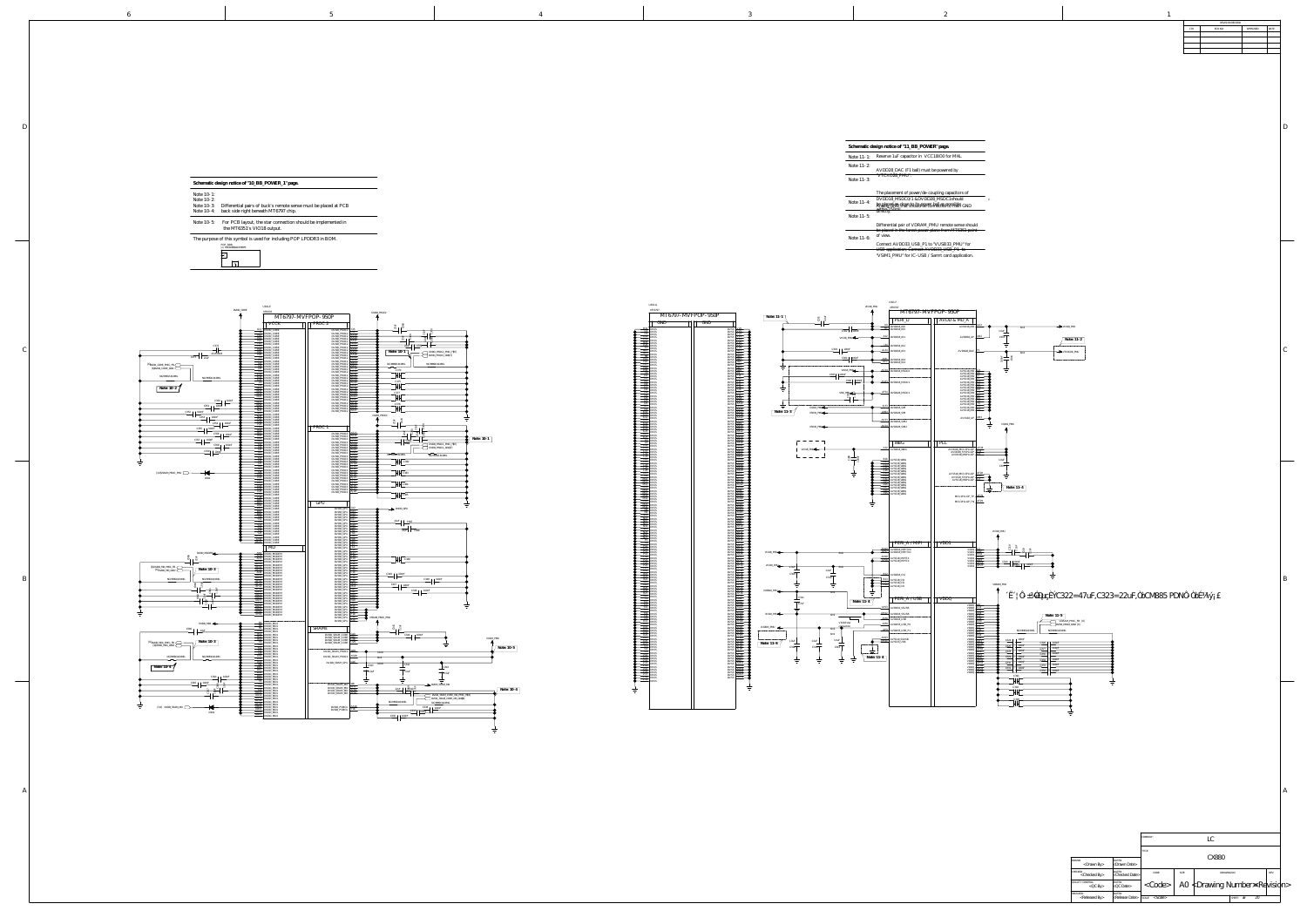DRAWN: <Drawn By> <Drawn Date> <Checked By> <QC By> RELEASED:<br>
<Released By><br>
<Release Date> <Checked Date>  $\vert < \infty$   $\vert <$  Code $> \vert$  A0  $<$  Drawing Number $\rm \approx$  Revision $>$ LC CX880 SHEET:  $4F$  20 CHECKED: DATED: DATED: CODE: SIZE: SIZE: DRAWING NO: REV: REV: QUALITY CONTROL: DATED: COMPANY: TITLE: DRAWING NO:

SCALE: < > SCALE> OF THE OF THE OF THE OF THE OF THE OF THE OF THE OF THE OF THE OF THE OF THE OF THE OF THE O

B

<u> 1989 - Andrea Stadt Britain, amerikansk politik (d. 1989)</u> i close to BB as possible.

6 D  $\vert$  $\overline{\phantom{a}}$ B  $\overline{\phantom{a}}$ A

D

A

 $\mathcal{C}_{0}^{(n)}$ 

| REVISION RECORD |         |           |       |  |  |  |
|-----------------|---------|-----------|-------|--|--|--|
| LTR             | ECO NO: | APPROVED: | DATE: |  |  |  |
|                 |         |           |       |  |  |  |
|                 |         |           |       |  |  |  |
|                 |         |           |       |  |  |  |
|                 |         |           |       |  |  |  |
|                 |         |           |       |  |  |  |
|                 |         |           |       |  |  |  |
|                 |         |           |       |  |  |  |
|                 |         |           |       |  |  |  |

| Note 12-1: | The DRAM's VREF(CA)(AA34 ball) must connect to VREF(DQ)(B22 ball).                                                                                             |
|------------|----------------------------------------------------------------------------------------------------------------------------------------------------------------|
| Note 12-2: | The de-coupling cap. of DRAM VREF have to be placed as close to BB as possible.                                                                                |
| Note 12-3: | Apply 1.8V to FSOURCE_P (D31) for eFuse programming.                                                                                                           |
| Note 12-4: | To shunt a 1uF capacitor in the AUXIN ADC input to prevent noise coupling. It should be placed as close to BB as p<br>Connect the unused AUX ADC input to GND. |
| Note 12-5: | For impedance calibration of DDRPHY                                                                                                                            |

**Schematic design notice of "11\_BB\_11" page.**

<u> El antigo de la contenentación de la contenentación de la contenentación de la contenentación de la contenentación de la contenentación de la contenentación de la contenentación de la contenentación de la contenentación </u>

| MT6797-MVFPOP-950P            |                                  |                                                                        |
|-------------------------------|----------------------------------|------------------------------------------------------------------------|
| <b>SIM</b>                    | ABB IF                           |                                                                        |
| M1_SCLK                       | MAIN_X26M_IN                     | AB <sub>6</sub><br>>RFIC_CLK_BB [9]                                    |
| M1_SIO                        |                                  |                                                                        |
| M1_SRST                       |                                  | LTE_TX_BB_IP[9]                                                        |
| T_SIM1                        | MAIN_TX_BBIP<br>MAIN_TX_BBIN     | M1<br>LTE_TX_BB_IN[9]                                                  |
| M <sub>2</sub> SCLK           | MAIN_TX_BBQP<br>MAIN_TX_BBQN     | M <sub>2</sub><br>LTE_TX_BB_QP[9]<br>N <sub>2</sub><br>LTE_TX_BB_QN[9] |
| M2 SIO                        |                                  | G2<br>LTE PRX BB1 IP[9]                                                |
| M2_SRST                       | MAIN PRX1 BBIP<br>MAIN_PRX1_BBIN | H <sub>2</sub><br>LTE_PRX_BB1_IN[9]                                    |
| T_SIM2<br><b>BPI</b>          | MAIN_PRX1_BBQP<br>MAIN_PRX1_BBQN | $11$<br>LTE_PRX_BB1_QP[9]<br>H1<br>LTE_PRX_BB1_QN[9]                   |
|                               |                                  | J5                                                                     |
| PLBUS23_DET1                  | MAIN DRX1 BBIP<br>MAIN_DRX1_BBIN | >LTE_DRX_BB1_IP [9]<br>J4<br>>LTE_DRX_BB1_IN [9]                       |
| PI BUS22 DETO<br>PLBUS21_SWP3 | MAIN DRX1 BBQP<br>MAIN_DRX1_BBQN | K4<br>LTE_DRX_BB1_QP[9]<br>K <sub>5</sub><br>LTE DRX BB1 QN[9]         |
| PLBUS20_SWP2                  |                                  |                                                                        |
| PLBUS19_SWP1                  | MAIN_PRX2_BBIP<br>MAIN_PRX2_BBIN | V1<br>LTE_PRX_BB2_IP[9]<br>U1<br>LTE PRX BB2 IN[9]                     |
| PLBUS18_SWP0                  | MAIN PRX2 BBQP                   | T2<br>LTE_PRX_BB2_QP[9]                                                |
| PI BUS17 VM1                  | MAIN PRX2 BBQN                   | U <sub>2</sub><br>LTE_PRX_BB2_QN[9]                                    |
| PLBUS16_VM0                   |                                  | V <sub>6</sub>                                                         |
| PLBUS15_ANT3                  | MAIN_DRX2_BBIP<br>MAIN_DRX2_BBIN | LTE DRX BB2 IP[9]<br>V <sub>5</sub><br>LTE_DRX_BB2_IN [9]              |
| PLBUS14_ANT2                  | MAIN DRX2 BBQP                   | U <sub>6</sub><br>LTE_DRX_BB2_QP [9]<br>U <sub>5</sub>                 |
| PLBUS13_ANT1                  | MAIN_DRX2_BBQN                   | LTE_DRX_BB2_QN[9]                                                      |
| PLBUS12_ANT0                  | DPDADC_IP                        | R5<br>$LTE\_DET_BB\_IP[9]$<br>R4<br>LTE_DET_BB_IN[9]                   |
| PI BUS11                      | DPDADC_IN<br>DPDADC QP           | R1<br>, LTE_DET_BB_QP[9]                                               |
| PLBUS10                       | DPDADC_QN                        | P1<br>>LTE_DET_BB_QN[9]                                                |
| PLBUS9                        |                                  | Digital Pre-distortion Detection (DPD)                                 |
| PI_BUS8                       |                                  |                                                                        |
| PLBUS7                        |                                  |                                                                        |
| PLBUS6                        | MAIN_RX_REF                      | R406<br>ıМC<br>K <sub>2</sub><br>$\vert$<br>0201                       |
| PI BUS5                       |                                  |                                                                        |
| PI_BUS4                       | RFIC_ET_P                        | M4                                                                     |
| PI BUS3                       | RFIC ET N                        | N4                                                                     |
| PLBUS2                        |                                  |                                                                        |
| PLBUS1                        | APC1                             | G6<br>APC1[11]                                                         |
| PI BUS0                       |                                  |                                                                        |
|                               |                                  |                                                                        |
| <b>MISC MIPI</b>              | RFIC BSI                         |                                                                        |
| ISC_MIPI_CK_0                 | RFICO_BSI_CK                     | AE2<br>RFICO_BSI_CK                                                    |
| ISC_MIPI_DO_0                 | RFICO_BSI_EN                     | AD <sub>2</sub><br>RFICO_BSI_EN                                        |
|                               | RFICO_BSI_D2                     | AD5<br>RFICO_BSI_D2                                                    |
| ISC_MIPI_CK_1                 | RFICO_BSI_D1                     | AE5<br>RFICO_BSI_D                                                     |
| <b>ICC MDI DO</b>             | price pet b                      | AF4<br>price pet pe                                                    |



|                 | <b>DITAI</b>         | unn <sup>-</sup> ii              |                                  |             |                                         |                                       |
|-----------------|----------------------|----------------------------------|----------------------------------|-------------|-----------------------------------------|---------------------------------------|
| AG30            | SIM1 SCLK            | MAIN_X26M_IN                     | AB <sub>6</sub>                  |             | RFIC_CLK_BB [9]                         |                                       |
| <u>AJ31</u>     | SIM1 SIO             |                                  |                                  |             |                                         |                                       |
| AH30            | SIM1_SRST            | MAIN_TX_BBIP                     |                                  |             | LTE_TX_BB_IP[9]                         |                                       |
| W30             | INT_SIM1             | MAIN_TX_BBIN                     | M1                               |             | LTE_TX_BB_IN[9]                         |                                       |
| AH31            | SIM2_SCLK            | MAIN_TX_BBQP<br>MAIN_TX_BBQN     | M <sub>2</sub><br>N <sub>2</sub> |             | LTE_TX_BB_QP[9]<br>LTE_TX_BB_QN[9]      |                                       |
| AK32            | SIM2_SIO             |                                  |                                  |             |                                         |                                       |
| AK31            | SIM2_SRST            | MAIN_PRX1_BBIP<br>MAIN_PRX1_BBIN | G <sub>2</sub><br>H2             |             | LTE_PRX_BB1_IP[9]<br>LTE_PRX_BB1_IN[9]  |                                       |
| Y30             | INT_SIM2             | MAIN_PRX1_BBQP                   |                                  |             | LTE_PRX_BB1_QP[9]                       |                                       |
|                 | <b>BPI</b>           | MAIN_PRX1_BBQN                   | H1                               |             | LTE_PRX_BB1_QN[9]                       |                                       |
| AM5             | BPI_BUS23_DET1       | MAIN_DRX1_BBIP                   | J5                               |             | >LTE_DRX_BB1_IP [9]                     |                                       |
| AM4             | BPI_BUS22_DET0       | MAIN_DRX1_BBIN                   | J4                               |             | >LTE_DRX_BB1_IN [9]                     |                                       |
| AG6             | BPI_BUS21_SWP3       | MAIN_DRX1_BBQP<br>MAIN_DRX1_BBQN | K4<br>K <sub>5</sub>             |             | )LTE_DRX_BB1_QP[9]<br>LTE_DRX_BB1_QN[9] |                                       |
| AG5             | BPI_BUS20_SWP2       |                                  |                                  |             |                                         |                                       |
| AH <sub>6</sub> | BPI BUS19 SWP1       | MAIN_PRX2_BBIP<br>MAIN_PRX2_BBIN | U1                               |             | LTE_PRX_BB2_IP[9]<br>LTE PRX BB2 IN[9]  |                                       |
| AJ6             | BPI_BUS18_SWP0       | MAIN_PRX2_BBQP                   | Т2<br>U2                         |             | LTE_PRX_BB2_QP[9]<br>LTE PRX BB2 QN[9]  |                                       |
| AN4             | BPI_BUS17_VM1        | MAIN_PRX2_BBQN                   |                                  |             |                                         |                                       |
| AL <sub>2</sub> | BPI_BUS16_VM0        |                                  | V6                               |             | LTE_DRX_BB2_IP[9]                       |                                       |
| AL4             | BPI_BUS15_ANT3       | MAIN_DRX2_BBIP<br>MAIN DRX2 BBIN | V <sub>5</sub>                   |             | LTE_DRX_BB2_IN [9]                      |                                       |
| AK4             | BPI_BUS14_ANT2       | MAIN DRX2 BBQP<br>MAIN_DRX2_BBQN | U6<br>U <sub>5</sub>             |             | LTE_DRX_BB2_QP [9]<br>LTE DRX BB2 QN[9] |                                       |
| AK3             | BPI_BUS13_ANT1       |                                  |                                  |             |                                         |                                       |
| AK1             | BPI_BUS12_ANT0       | DPDADC_IP<br>DPDADC_IN           | R5<br>R4                         |             | LTE_DET_BB_IP[9]<br>LTE_DET_BB_IN[9]    |                                       |
| AK <sub>2</sub> | BPI_BUS11            | DPDADC_QP                        | R1                               |             | LTE_DET_BB_QP[9] >                      |                                       |
| AK5             | BPI_BUS10            | DPDADC_QN                        | P1                               |             | LTE_DET_BB_QN[9]                        |                                       |
| AJ3             | BPI_BUS9             |                                  |                                  |             | Digital Pre-distortion Detection (DPD)  |                                       |
| AJ4             | BPI_BUS8             |                                  |                                  |             |                                         |                                       |
| AJ5<br>AH1      | BPI_BUS7             |                                  | K2                               | R406<br>NC. |                                         |                                       |
| AH3             | BPI_BUS6             | MAIN_RX_REF                      |                                  | 0201        | $\perp$                                 |                                       |
| AH5             | BPI_BUS5             |                                  |                                  |             |                                         |                                       |
| AB4             | BPI_BUS4             | RFIC_ET_P                        | M4<br>N4                         |             |                                         |                                       |
| AC4             | BPI BUS3<br>BPI_BUS2 | RFIC_ET_N                        |                                  |             |                                         |                                       |
| AD4             | BPI_BUS1             |                                  |                                  |             |                                         |                                       |
| AC <sub>2</sub> | BPI_BUS0             | APC1                             | G6                               |             | $\neg$ APC <sub>1</sub> [11]            |                                       |
|                 |                      |                                  |                                  |             |                                         |                                       |
|                 |                      |                                  |                                  |             |                                         |                                       |
|                 | <b>MISC MIPI</b>     | <b>RFIC BSI</b>                  |                                  |             |                                         |                                       |
| AG3             | MISC_MIPI_CK_0       | RFICO_BSI_CK                     | AE <sub>2</sub>                  |             | RFICO_BSI_CK[9]                         |                                       |
| AG4             | MISC_MIPI_DO_0       | RFICO_BSI_EN                     | AD <sub>2</sub>                  |             | RFICO_BSI_EN[9]                         |                                       |
|                 |                      | RFIC0_BSI_D2                     | AD <sub>5</sub>                  |             | RFICO_BSI_D2 <sup>[9]</sup>             |                                       |
| AG <sub>2</sub> | MISC_MIPI_CK_1       | RFIC0_BSI_D1                     | AE5                              |             | RFICO_BSI_D1[9]                         |                                       |
| AH <sub>2</sub> | MISC_MIPI_DO_1       | RFIC0_BSI_D0                     | AF4                              |             | RFICO_BSI_DO[9]                         |                                       |
|                 |                      | <b>AUX IN</b>                    |                                  |             |                                         |                                       |
| AF <sub>6</sub> | MISC_MIPI_CK_2       |                                  |                                  |             | Note: 12-4                              |                                       |
| AF <sub>5</sub> | MISC_MIPI_DO_2       | AUXIN4                           | W <sub>3</sub><br>W <sub>4</sub> |             |                                         | ID0[18]                               |
|                 |                      | AUXIN3<br>AUXIN3<br>AUXIN1       | Y4<br>Y5                         |             |                                         | AUX_IN2_BATID [6]<br>AUX_IN1_NTC [10] |
| AF <sub>2</sub> | MISC_MIPI_CK_3       | AUXIN0                           | AA5<br>1.0 <sub>u</sub> F        | 1.0uF       | 1.0uF<br>1.0uF                          | AUX_INO_NTC [19]                      |
| AF1             | MISC_MIPI_DO_3       |                                  | C418                             | C419        | C422<br>C420                            |                                       |
|                 |                      | <b>REF POWER</b>                 |                                  |             |                                         |                                       |
|                 |                      |                                  | W <sub>2</sub>                   |             |                                         |                                       |
|                 |                      | REFP<br>AVSS_REFN                | Y2                               |             |                                         |                                       |
|                 |                      |                                  |                                  | 5           | - 121<br>C421                           |                                       |
|                 |                      |                                  |                                  |             |                                         |                                       |
|                 |                      |                                  |                                  |             | Close to BB IC.<br>O.                   |                                       |
|                 |                      |                                  |                                  |             |                                         |                                       |
|                 |                      |                                  |                                  |             |                                         |                                       |
|                 |                      |                                  |                                  |             |                                         |                                       |

MT6797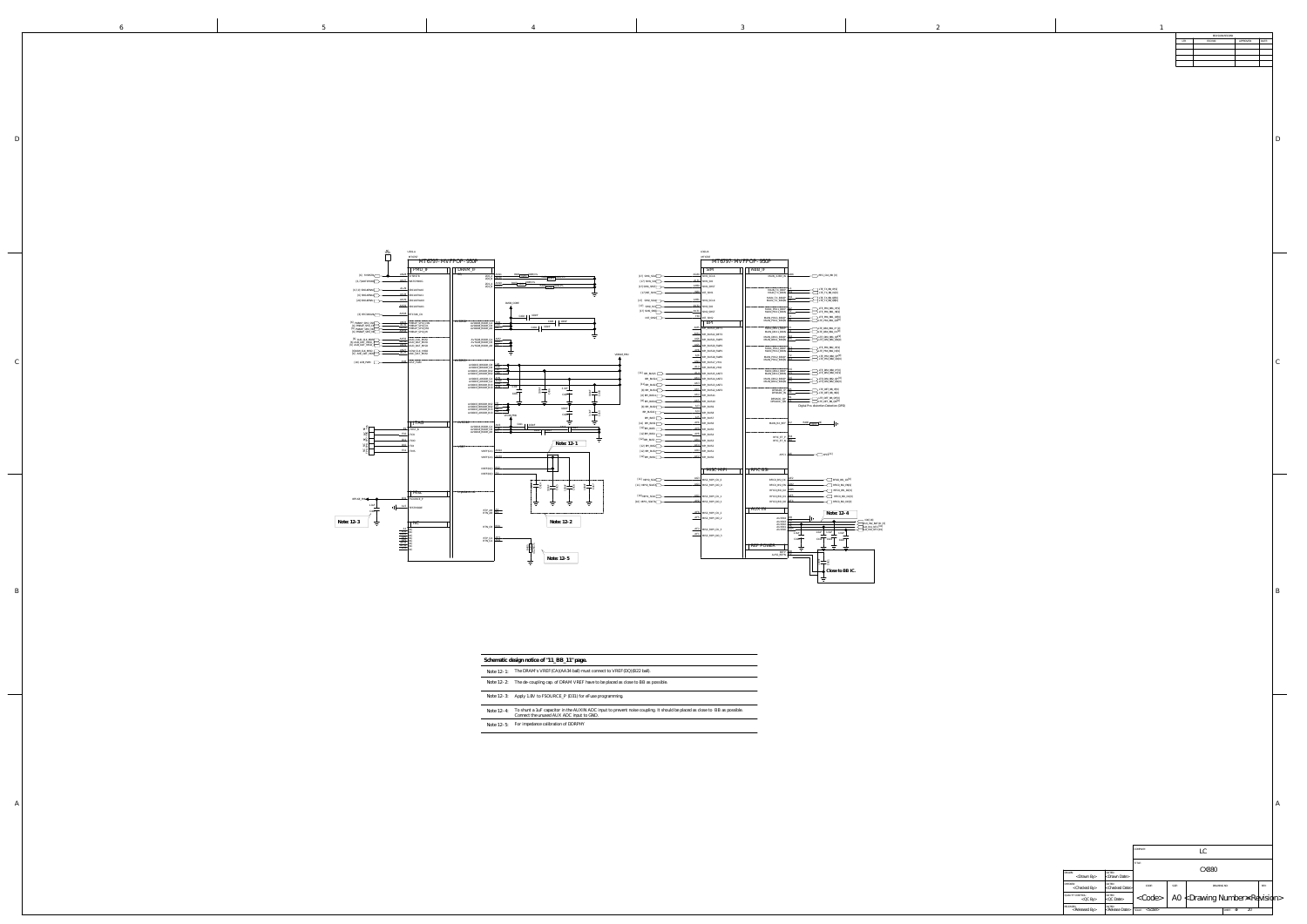|                                          |                                       | COMPANY:<br>LC          |       |                                              |              |    |      |  |
|------------------------------------------|---------------------------------------|-------------------------|-------|----------------------------------------------|--------------|----|------|--|
|                                          |                                       | TITLE:                  |       |                                              |              |    |      |  |
| DRAWN:<br>$<$ Drawn By $>$               | DATED:<br><drawn date=""></drawn>     | CX880                   |       |                                              |              |    |      |  |
| CHECKED:<br><checked by=""></checked>    | DATED:<br><checked date=""></checked> | CODE:                   | SIZE: | DRAWING NO:                                  |              |    | REV: |  |
| QUALITY CONTROL:<br>$QCD$ By             | DATED:<br>$<$ QC Date>                | $<$ Code $>$            |       | A0 $\nless$ Drawing Number $\Join$ Revisidn> |              |    |      |  |
| RELEASED:<br><released by=""></released> | DATED:<br><release date=""></release> | $s$ CALE: $<$ Scale $>$ |       |                                              | bг<br>SHEET: | 20 |      |  |

B

6 D  $\mathcal{C}_{0}^{(n)}$ B A

D

 $\mathcal{C}_{0}^{(n)}$ 

A

|     | REVISION RECORD |           |       |
|-----|-----------------|-----------|-------|
| LTR | ECO NO:         | APPROVED: | DATE: |
|     |                 |           |       |
|     |                 |           |       |
|     |                 |           |       |
|     |                 |           |       |
|     |                 |           |       |
|     |                 |           |       |
|     |                 |           |       |
|     |                 |           |       |

|            | Schematic design notice of "12_BB_2" page.                                        |  |  |  |  |  |  |
|------------|-----------------------------------------------------------------------------------|--|--|--|--|--|--|
| Note 13-1: | Default resistor of "SSUSB_VRT" can be NC if internal USB VRT is applied.         |  |  |  |  |  |  |
| Note 13-2: | Connect the the NC pins of CSI to GND                                             |  |  |  |  |  |  |
| Note 13-3: | The GPIO250 can't have external pull-up. "C2K DROP_ZONE" output indicator is      |  |  |  |  |  |  |
|            | not allow to have external pull-up.                                               |  |  |  |  |  |  |
| Note 13-4: | The I/O type of I2C6/7 is push-pull;                                              |  |  |  |  |  |  |
|            | External pull-up is required if I2C6/7 slave devices can only support open-drain. |  |  |  |  |  |  |
| Note 13-5: | The GPIO249 features I/O trap in system<br>bootup that must be pulled down.       |  |  |  |  |  |  |

U301-D



|                                                        | MT6797<br>MT6797-MVFPOP-950P                                           |                                            |                          |                                        |                                 |
|--------------------------------------------------------|------------------------------------------------------------------------|--------------------------------------------|--------------------------|----------------------------------------|---------------------------------|
|                                                        | USB                                                                    | <b>MSDCs</b>                               |                          |                                        |                                 |
| AL11<br>SSUSB_TXP<br><b>AK11</b><br>SSUSB_TXI          | SSUSB_TXP                                                              | MSDC0_RSTB                                 | AD <sub>30</sub>         |                                        | MSDCO_RST_[13]                  |
| AL13<br>SSUSB_RXP                                      | SSUSB_TXN<br>SSUSB_RXP                                                 | MSDC0_CMD                                  | AC30                     |                                        | MSDC0_CMD[13]                   |
| AM13<br>SSUSB_RXN                                      | SSUSB_RXN                                                              | MSDC0_CLK<br>MSDC0_DSL                     | AC33<br>AB30             |                                        | MSDCO_CLK [13]<br>MSDC0_DSL[13] |
| AK8                                                    |                                                                        | MSDC0_DAT7                                 | Y31<br>AA31              | MSDC0 DAT7<br>MSDC0 DAT6               |                                 |
| $[8]$ USB_DP_P0<br>AK9<br>$[8]$ USB_DM_PO              | USB DP P0<br>USB_DM_P0                                                 | MSDC0_DAT6<br>MSDC0_DAT5<br>MSDC0_DAT4     | AB31<br>AB32             | MSDC0 DAT5<br>MSDC0 DAT4               |                                 |
|                                                        |                                                                        | MSDC0_DAT3<br>MSDC0_DAT2                   | AB33<br>W33<br>Y33       | MSDC0 DAT3<br>MSDC0_DAT2<br>MSDC0 DAT1 |                                 |
| AN7<br>AP7                                             | USB_DP_P1<br>USB_DM_P1                                                 | MSDC0_DAT1<br>MSDC0_DAT0                   | AA33                     | MSDC0 DAT0                             |                                 |
|                                                        |                                                                        |                                            |                          |                                        |                                 |
| AN12                                                   | SSUSB_VRT                                                              | MSDC1_CMD<br>MSDC1_CLK                     | AF31<br>AF33             |                                        | MSDC1_CMD[17]<br>MSDC1 CLK[17]  |
|                                                        |                                                                        | MSDC1_DAT3                                 | AF32<br>AF30             | MSDC1 DAT3<br>MSDC1_DAT2               |                                 |
| $\frac{0201}{R505}$<br>$5.1K$<br>AL6<br>$[8]$ USB_ID   | <b>IDDIG</b>                                                           | MSDC1_DAT2<br>MSDC1_DAT1<br>MSDC1_DAT0     | AD31<br><b>AE31</b>      | MSDC1_DAT1<br>MSDC1 DAT0               |                                 |
| AK26                                                   |                                                                        |                                            |                          |                                        |                                 |
|                                                        | <b>DRVBUS</b>                                                          |                                            |                          |                                        |                                 |
|                                                        | $\overline{\text{BC}}$                                                 | CONN_IF                                    |                          |                                        |                                 |
| AN8.                                                   | CHD_DP_P0                                                              | XIN_WBG                                    | F <sub>26</sub>          | CONN_XO_IN_BB[14]                      |                                 |
| AN <sub>9</sub><br>Pd                                  | CHD_DM_P0                                                              |                                            | <b>B25</b>               |                                        |                                 |
|                                                        | <b>KEYPAD</b>                                                          | $GPS\_IP$<br>GPS_IN                        | A25                      | GPS_RX_IP [14]<br>GPS_RX_IN [14]       |                                 |
| G30<br>NN:                                             | KPROW2                                                                 | $GPS_QP$<br>GPS_QN                         | A24<br><b>B24</b>        | GPS_RX_QP [14]<br>GPS_RX_QN [14]       |                                 |
| G29<br>ΗEN<br>F <sub>29</sub><br>ŴΟ                    | KPROW1<br>KPROW0                                                       | $BT\_IP$                                   | 728<br>C27               | BT_IP [14]                             |                                 |
| F33<br>111<br>F31<br>110                               | KPCOL2<br>KPCOL1                                                       | $BT_$ IN<br>BT_QP                          | A27                      | BT_IN [14]<br> BT_QP [14]              |                                 |
| F32<br>O.IC                                            | <b>KPCOL0</b>                                                          | BT_QN                                      | <b>B27</b>               | <b>BT_QN</b> [14]                      |                                 |
|                                                        |                                                                        | WF_IP<br>WF_IN                             | <b>B31</b><br><b>B30</b> | WF_IP [14]<br>$WF$ <sup>IN [14]</sup>  |                                 |
| R506<br>4.7K/1%<br>0201<br>. <del>650</del>            | IC                                                                     | ${\rm WF\_QP}$<br>WF_QN                    | A30<br>A29               | WF_QP [14]<br>WF_QN [14]               |                                 |
| 0201<br>⊕<br>4.7K/1%<br>E30                            | $F30$ SCLO                                                             |                                            |                          |                                        |                                 |
| 4.7K/1%<br>0201                                        | SDA0                                                                   | $\texttt{CONN\_TOP\_CLK}$<br>CONN_TOP_DATA | D <sub>24</sub><br>D23   | $\Box$ CONN_TOP_CLK <sup>14]</sup>     | CONN_TOP_DATA14]                |
| 0201<br>R509<br>AN31<br>AN30                           | SCL1                                                                   | $\texttt{CONN\_BT\_CLK}$                   | <u>B33</u>               | BT_CLK [14]                            |                                 |
| R510<br>$-0201 + 4.7K/1\%$                             | SDA1                                                                   | CONN_BT_DATA                               | C33                      | BT_DATA[14]                            |                                 |
| $R511$ 0201                                            |                                                                        | CONN_WF_CTRL2                              | E28                      | WF_CTRL2 [14]                          |                                 |
| $rac{B10}{B9}$                                         | $\begin{array}{c}\text{SCL2}\\ \text{SDA2}\end{array}$<br>(For Camera) | CONN_WF_CTRL1                              | E27                      | WF_CTRL1[14]                           |                                 |
| .7K/1%<br>0201<br>0201<br>4.7K/1%<br>R513              |                                                                        | CONN_WF_CTRL0                              | E29                      | WF_CTRLO[14]                           |                                 |
| $\frac{F4}{G4}$                                        | SCL3<br>SDA3<br>(For Camera)                                           | CONN_WB_PTA<br>CONN_HRST_B                 | C23<br>D <sub>22</sub>   | CONN_WB_PTA[14]<br>CONN_RSTB[14]       |                                 |
| 4.7K/1%<br>0201<br>0201<br>$\frac{1}{6515}$<br>4.7K/1% |                                                                        |                                            |                          |                                        |                                 |
| M31<br>L31                                             | SCL4<br>SDA4<br>(For CTP)                                              | <b>GPIO</b>                                |                          |                                        |                                 |
| 4.7K/1%<br>0201<br>0201<br>4.7K/1%                     |                                                                        | $\text{EINT}{16}$                          | V33                      | EINT16_NFC_IRQ[20]                     |                                 |
| R517<br>N33<br>M33                                     | SCL5<br>SDA5<br>(For NFC)                                              | EINT15                                     | K30                      |                                        | EINT15_HS_DET [16]              |
| R518<br>$0201 + 1K$<br>0201                            |                                                                        | EINT14                                     | <u>J30</u><br><u>J33</u> | EINT14_HALL1 [8]                       |                                 |
| R519<br>AP30<br>AM30                                   | SCL6<br>SDA6<br>(For AP PMU)                                           | EINT13<br>EINT12                           | H29                      | NFC_SE_IRQ [20]                        | EINT13_HALL2 [8]                |
| 1K<br>R520<br>$\frac{0201}{1K}$                        |                                                                        | EINT11                                     | H30                      | ALSP_INT_EINT11[19]                    |                                 |
| 0201<br>R521<br>AL31<br><b>AK30</b>                    | SCL7<br>SDA7<br>(For GPU PMU)                                          | EINT10                                     | H34                      | EINT10 [18]                            |                                 |
|                                                        |                                                                        | EINT9                                      | AK22                     | EINT9_FP_INT [19]                      |                                 |
|                                                        |                                                                        | EINT8                                      | AK23                     | TP_EINT8 [8]                           |                                 |
|                                                        | UART                                                                   | EINT7                                      | AK24<br>AL.24            |                                        | EINT7_TP_RST [8]                |
| <b>DE</b><br>AM26                                      | URXD1                                                                  | $\rm EINT6$<br>EINT5                       | AM24                     | INT_TCARD [17]<br>EINT5 [8]            |                                 |
| $\frac{\text{NC}}{\text{TP2}}$<br>AM25                 | UTXD1                                                                  | EINT4                                      | AN24                     | EINT4                                  |                                 |
| $\mathbb{Z}_\mathbb{H}^\mathbb{C}$<br>D <sub>2</sub>   | URXD0                                                                  | EINT3                                      | AK25                     |                                        | MAG_RST_EINT3 [19]              |
| $_{\mathrm{TP4}}^{\mathrm{NC}}$<br>A3                  | UTXD0                                                                  | EINT2                                      | AL <sub>25</sub>         | GYRO_EINT2 [19]                        |                                 |
|                                                        |                                                                        | EINT1                                      | AN25                     | ACCL_EINT1[19]                         |                                 |
|                                                        |                                                                        | EINT0                                      | AP25                     | EINTO [7]                              |                                 |
|                                                        |                                                                        |                                            |                          |                                        |                                 |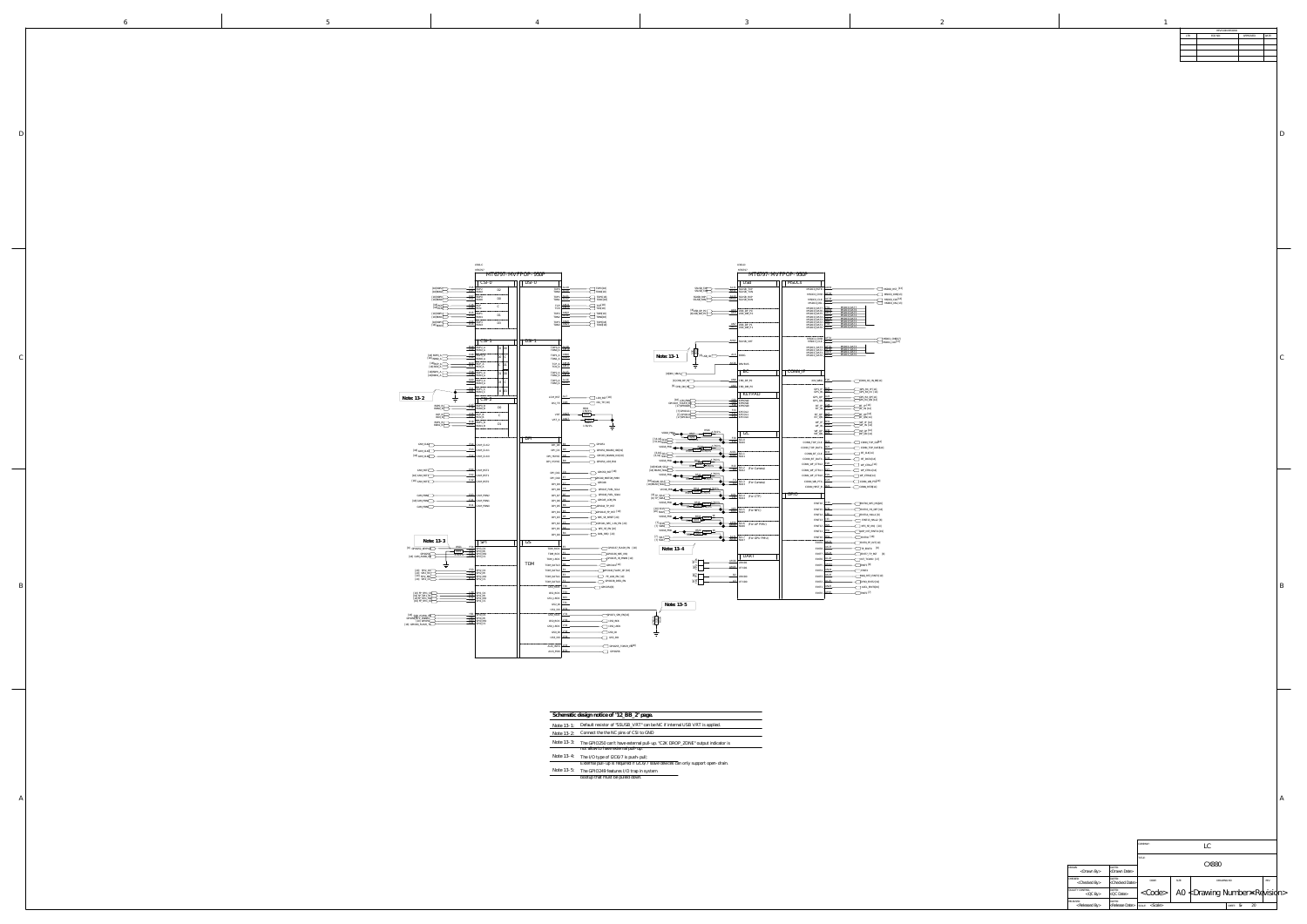<QC By> <QC Date> QUALITY CONTROL: DATED:

RELEASED:<br>
<Released By> <Release Date>

 $|\texttt{`}|`$  A0  $|\texttt{Drawing Number*Rel} \times \text{Rel}$ 

SCALE: < > SCALE: OF

SHEET:  $6F$  20

|                                                                                                                                                                                                                                                                                                                                                                                                                                                                                                                                                                                                                                                                                                                                                                                                                                                                                                                                                                                                                                                                                                                                                                                                                                                                                                                                                                                                                                                                                                                                                                                                                                                                                                                                                                                                                                                                                                                                                                                                                                                                                                                                                                                                                                                                                                                                                                                                                                                                                                                                                                                                                                                                                                                                                                                                                                                                                                   |                                                                                                                                                                                                                                                                                                                                                                                                                                                                                                                                                                                                                                                                                                                                                                                                                                                                                                                                                                                                                                                                                                                                                                                                                                                                                                                                                                                                                                                                                                                                                                                                                                                                                                                                                                                                                                                                                                                                                                                                                                                                                                                                                                                                                                                                                                                                                                                                                                                                                                                                                                                                                                                                                                                                                                                                                                                                                      |                                                                                                                                                                                                                                                                                                                                                                                                                                                                                                                                                   |                                                                                                                                                                                                                                                                                                                                                                                                                                                                                                                                                                                                                                                                                                                                                                                                                                         | LTR.                                                                                                                                                                                                                                                                                                                                                                                                                                                                                                                                                                                                                                                                                                                                                                                                                                                                                                                                                                                                                                                                                                                                                                                                                                                                                                                       | REVISION RECORD<br>ECO NO:<br>APPROVED:<br><b>DATE:</b> |
|---------------------------------------------------------------------------------------------------------------------------------------------------------------------------------------------------------------------------------------------------------------------------------------------------------------------------------------------------------------------------------------------------------------------------------------------------------------------------------------------------------------------------------------------------------------------------------------------------------------------------------------------------------------------------------------------------------------------------------------------------------------------------------------------------------------------------------------------------------------------------------------------------------------------------------------------------------------------------------------------------------------------------------------------------------------------------------------------------------------------------------------------------------------------------------------------------------------------------------------------------------------------------------------------------------------------------------------------------------------------------------------------------------------------------------------------------------------------------------------------------------------------------------------------------------------------------------------------------------------------------------------------------------------------------------------------------------------------------------------------------------------------------------------------------------------------------------------------------------------------------------------------------------------------------------------------------------------------------------------------------------------------------------------------------------------------------------------------------------------------------------------------------------------------------------------------------------------------------------------------------------------------------------------------------------------------------------------------------------------------------------------------------------------------------------------------------------------------------------------------------------------------------------------------------------------------------------------------------------------------------------------------------------------------------------------------------------------------------------------------------------------------------------------------------------------------------------------------------------------------------------------------------|--------------------------------------------------------------------------------------------------------------------------------------------------------------------------------------------------------------------------------------------------------------------------------------------------------------------------------------------------------------------------------------------------------------------------------------------------------------------------------------------------------------------------------------------------------------------------------------------------------------------------------------------------------------------------------------------------------------------------------------------------------------------------------------------------------------------------------------------------------------------------------------------------------------------------------------------------------------------------------------------------------------------------------------------------------------------------------------------------------------------------------------------------------------------------------------------------------------------------------------------------------------------------------------------------------------------------------------------------------------------------------------------------------------------------------------------------------------------------------------------------------------------------------------------------------------------------------------------------------------------------------------------------------------------------------------------------------------------------------------------------------------------------------------------------------------------------------------------------------------------------------------------------------------------------------------------------------------------------------------------------------------------------------------------------------------------------------------------------------------------------------------------------------------------------------------------------------------------------------------------------------------------------------------------------------------------------------------------------------------------------------------------------------------------------------------------------------------------------------------------------------------------------------------------------------------------------------------------------------------------------------------------------------------------------------------------------------------------------------------------------------------------------------------------------------------------------------------------------------------------------------------|---------------------------------------------------------------------------------------------------------------------------------------------------------------------------------------------------------------------------------------------------------------------------------------------------------------------------------------------------------------------------------------------------------------------------------------------------------------------------------------------------------------------------------------------------|-----------------------------------------------------------------------------------------------------------------------------------------------------------------------------------------------------------------------------------------------------------------------------------------------------------------------------------------------------------------------------------------------------------------------------------------------------------------------------------------------------------------------------------------------------------------------------------------------------------------------------------------------------------------------------------------------------------------------------------------------------------------------------------------------------------------------------------------|----------------------------------------------------------------------------------------------------------------------------------------------------------------------------------------------------------------------------------------------------------------------------------------------------------------------------------------------------------------------------------------------------------------------------------------------------------------------------------------------------------------------------------------------------------------------------------------------------------------------------------------------------------------------------------------------------------------------------------------------------------------------------------------------------------------------------------------------------------------------------------------------------------------------------------------------------------------------------------------------------------------------------------------------------------------------------------------------------------------------------------------------------------------------------------------------------------------------------------------------------------------------------------------------------------------------------|---------------------------------------------------------|
| U601-A<br>MT6351<br>  CONTROL SIGNAL    BUCK OUTPUT<br>$[17] \text{PWRKEY}$<br>PWRKEY<br>$[4]$ SYSRSTB<br>ئة RESETB<br>EXT_PMIC_EN<br>EXT PMIC EN<br>7] WATCHDOG<br><u>NZ</u> WDTRSTB_IN<br>603 0201 200K R15 UVLO_VTH<br>FSOURCE<br><sup>17</sup> PMU_TEST_MODE<br>SRCLKEN_IN0<br>SRCLKEN_IN1<br>VMODEM FB H<br>GND_VMODEM_FB<br>$\mathrel{\sqcup}$ SPI_CSN<br><sup>RY</sup> SPI_CLK<br>SPI_MOSI<br><sup>8</sup> SPI_MISO<br>AUX ADC<br>$VA18$ $\longrightarrow$<br>$\overline{C602}$ $100nF$<br>$\frac{15}{3}$ mil $\frac{15}{3}$ AVDD18_AUXADC<br>$\frac{R5}{15 \text{ mil}}$ AVSS18_AUXADC<br>AUXADC_VIN<br>VBAT INPUT                                                                                                                                                                                                                                                                                                                                                                                                                                                                                                                                                                                                                                                                                                                                                                                                                                                                                                                                                                                                                                                                                                                                                                                                                                                                                                                                                                                                                                                                                                                                                                                                                                                                                                                                                                                                                                                                                                                                                                                                                                                                                                                                                                                                                                                                        | $\begin{tabular}{lll} \multicolumn{2}{c}{\textbf{30mil}} & \multicolumn{2}{c}{\textbf{DVD\_MODEM}} & \multicolumn{2}{c}{\textbf{VMODEM:0.5V}\sim1.4V/1.2A} \end{tabular}$<br>$\begin{array}{c c}\n\hline\n\text{UMODEM} & A2 \longrightarrow 50 \text{mil} & \text{MeV} \\ \hline\n\text{VMODEM} & B2 \longrightarrow 0.47 \text{ uH/2016}\n\end{array}$<br>NOD_MD_RMC_FB [3]<br>$\begin{array}{cccccccccccccc} \text{75mil} & \text{75mil} & \text{75 mil} & \text{75 mil} & \text{75 mil} & \text{75 ml} & \text{75 ml} & \text{75 ml} & \text{75 ml} & \text{75 ml} & \text{75 ml} & \text{75 ml} & \text{75 ml} & \text{75 ml} & \text{75 ml} & \text{75 ml} & \text{75 ml} & \text{75 ml} & \text{75 ml} & \text{75 ml} & \text{75 ml} & \text{75 ml} & \text{75 ml} & \text{75 ml} & \text{75 ml} & \text{75 ml} & \text$<br>$\frac{1603}{15000}$ $\frac{1603}{1500}$ $\frac{1603}{0.47 \text{ uH/2016}}$ $\frac{75 \text{ mil}}{25000}$ $\frac{75 \text{ mil}}{25000}$ $\frac{75 \text{ mil}}{25000}$ $\frac{1603}{1500}$ $\frac{1603}{1500}$ $\frac{1603}{1500}$ $\frac{1603}{1500}$ $\frac{1603}{1500}$ $\frac{1603}{1500}$ $\frac{16$<br>VCORE $\frac{BZ}{B}$ 0.47 uH/2016<br>VCORE_FB F4<br>GND_VCORE_FB F5<br>DVDD_CORE_GND [3]<br>$\frac{1.85}{1.85}$ 30mil $\frac{1.604}{0.47 \text{ uH/2016}}$ 30mil $\bullet$ DVDD_MD1 $\text{VMD1:1V/1.2A}$<br>$\begin{tabular}{c c c c} \hline VMD1_FB & E3 & & \multicolumn{3}{c}{\text{D3}}\\ \hline GND\_VMD1_FB & D3 & & \multicolumn{3}{c}{\text{NDD\_MD1\_END}} & [3] \\ \hline \end{tabular}$                                                                                                                                                                                                                                                                                                                                                                                                                                                                                                                                                                                                                                                                                                                                                                                                                                                                                                                                                                                                                                                                                                                                                                                                                                                                                                                               |                                                                                                                                                                                                                                                                                                                                                                                                                                                                                                                                                   |                                                                                                                                                                                                                                                                                                                                                                                                                                                                                                                                                                                                                                                                                                                                                                                                                                         |                                                                                                                                                                                                                                                                                                                                                                                                                                                                                                                                                                                                                                                                                                                                                                                                                                                                                                                                                                                                                                                                                                                                                                                                                                                                                                                            |                                                         |
| 25mil A1 VBAT_VMODEM<br>$\begin{tabular}{c c} 50mil & $\pbox{\small \bf 0.41} $VBA1$VBAT_VGPU \\ 50mil & $\pbox{\small \bf 0.41} $VBAT_VGPU \\ 50mil & $\pbox{\small \bf 0.41} $VBAT_VGPU \\ 20mil & $\pbox{\small \bf 0.48} $VBAT_VCORE \\ 20mil & $\pbox{\small \bf 0.48} $VBAT_VCORE \\ 20mil & $\pbox{\small \bf 0.48} $VBAT_VMDI \\ 45 mil & $\pbox{\small \bf 0.8} $VBAT_VS1 \\ 30mil & $\pbox{\small \bf 0.49} $VBAT_VS1$<br>$\frac{L5 \text{m}}{25 \text{m}}$ VBAT_LDOS1<br>$\frac{25 \text{ mil}}{25 \text{ mil}}$ $\frac{P15}{W10}$ VBAT_LDOS2<br>$\frac{113}{25}$ VBAT_LDOS3<br>$\overline{\phantom{a}}$<br>$\overline{\phantom{a}}$ $\overline{\phantom{a}}$<br>25mil H17 VBAT_LDOS4<br>VPA FB $\frac{1}{2}$<br>$\begin{tabular}{c c c} 25mil & $\bullet$ & $\text{G16}$ & $\text{AVDD14\_SLDO1}$ \\ \hline 25mil & $\bullet$ & $\text{G17}$ & $\text{AVDD14\_SLDO1}$ \\ \hline 25mil & $\text{E16}$ & $\text{AVDD14\_SLDO2}$ \\ \end{tabular}$<br>$GND_VPAFB$ $FB$ $\rightarrow$ $\rightarrow$ $\rightarrow$<br>SLDO INPUT<br>$AVDD20\_SLDO1$ $LL17$ $25mil$ $25mil$<br>$D16$ $AVDD14$ $SLDO3$<br>DIG Power<br>10mil<br>10mii 119 DVDD18_10<br>L/W:2800mil/8mii T10 DVDD18_DIG<br>$\circ$ $\circ$<br>$\overline{19}$ DVSS18_IO<br>LDO OUTPUT<br>VREF<br>---<br>VTCXO28 T6 L/W:2800mil/6mil<br>VTCXO24 R6 L/W:2800mil/6mil<br>$\frac{12\text{mil}}{\text{VREF}}$<br>$\frac{1.0uF}{17 \cdot 0.618}$<br>$=$<br>1.0uF<br>VSIM1 G13 L/W:2800mil/6mil<br>VSIM2 H14 L/W:2800mil/6mil<br>$\frac{1.0 \text{uF}}{2}$<br>$T14$ GND_VREF<br>C619<br>C621<br><u>and the state of the state of the state of the state of the state of the state of the state of the state of the state of the state of the state of the state of the state of the state of the state of the state of the state</u><br>$=$<br>GND<br>$\frac{1}{\pi} \frac{1}{\pi}$ $\frac{1}{\pi}$ $\frac{1}{\pi}$<br>一二<br>C <sub>2</sub> GND_VMODEM<br>D11 GND_VGPU<br>D12 GND_VGPU<br>$C5$ GND VMD1<br>$\frac{D}{A}$ GND VCORE<br>E8 GND_VCORE<br>$\frac{C3}{D40}$ GND_VSRAM_MD<br>$\begin{tabular}{ll} \textbf{w} & \textbf{N15} & L/W:2800 \text{mil/8mil} \\ \textbf{VLDO28} & \textbf{N15} & L/W:2800 \text{mil/8mil} \\ \textbf{VCAMA} & \textbf{F15} & L/W:2800 \text{mil/8mil} \\ \textbf{VCAMD} & L13 & L/W:2800 \text{mil/8mil} \\ \end{tabular}$<br>$\overline{\mathbf{B}}$ $\overline{\mathbf{B}}$ $\overline{\mathbf{B}}$ $\overline{\mathbf{C}}$ $\overline{\mathbf{A}}$ $\overline{\mathbf{D}}$ $\overline{\mathbf{C}}$ $\overline{\mathbf{S}}$ $\overline{\mathbf{A}}$ $\overline{\mathbf{B}}$ $\overline{\mathbf{C}}$ $\overline{\mathbf{A}}$ $\overline{\mathbf{D}}$ $\overline{\mathbf{C}}$ $\overline{\mathbf{S}}$ $\overline{\mathbf{A}}$ $\overline{\mathbf{B}}$ $\overline{\mathbf{B}}$ $\overline{\$<br>D13 GND_VS2<br>$\overline{G3}$ GND_VPA<br>VXO22 T4 L/W:2800mil/10mil<br>VA18 J14 L/W:2800mil/8mil | $\begin{array}{c c c c c c c c c} \hline \text{C} & \text{C} & \text{C} & \text{C} & \text{C} & \text{C} & \text{C} & \text{C} & \text{C} & \text{C} & \text{C} & \text{C} & \text{C} & \text{C} & \text{C} & \text{C} & \text{C} & \text{C} & \text{C} & \text{C} & \text{C} & \text{C} & \text{C} & \text{C} & \text{C} & \text{C} & \text{C} & \text{C} & \text{C} & \text{C} & \text{C} & \text{C} & \text$<br>$\begin{tabular}{l c c c c c} \multicolumn{2}{c }{VSRAM\_MD\_FB} & D2 & \multicolumn{2}{c }{DND\_SRAM\_CORE\_MD\_PMIC\_FB} & 3} \\ \hline \multicolumn{2}{c }{GND\_VSRAM\_MD\_FB} & D1 & \multicolumn{2}{c }{DND\_SRAM\_CORE\_MD\_GND} & 3} \\ \hline \multicolumn{2}{c }{GND\_VSRAM\_CDRE\_MD\_GND} & 3} & 3 \\ \hline \multicolumn{2}{c }{VDD\_SRAM\_CORE\_MD\_GND} & 3} & 3 \\ \hline \multicolumn{2}{c }{VDD\_SRAM\_CORE\_MD$<br>50mil<br>$\rightarrow$ $\rightarrow$ vsi_pmu $\frac{V}{S1:2V/2A}$<br>1.606<br>S1 R10 9 50mil 1.606<br>S1 A10 9 0.47 uH/2016<br>$\equiv$ C623<br>40mil 40mil<br>VS2:1.4V/2A<br>$\leftarrow \qquad \qquad \bullet \qquad \qquad \bullet$ VS2_PMU<br>$VSS \n\n\left[\n\begin{array}{ccc}\n\text{A13} & \text{Q} & \text{1.607} \\ \text{B13} & \text{Q} & \text{0.47} \text{ uH/2016}\n\end{array}\n\right]\n\rightarrow$<br>>=30mil<br>$\longrightarrow$ =30mii $\bigoplus$ VPA_PMU $\frac{1}{\longrightarrow}$<br>VPA:0.5V~3.4V/800mA<br>VPA $\frac{F2}{T1}$ 30mil 1.608<br>C625<br>$T_{1.0uF}$<br>VS1_PMU<br>VS1_PMU<br>VS1_PMU<br>$\Omega$ and $\Omega$<br>$AVDD20$ _SLDO2 $K15$ $25$ mil $\overline{\phantom{0}}$<br>C627<br>C626<br>VORAM R16 L/W:1500mil/18mil<br>VMIP1 M16 L/W:2800mil/8mil<br>VUSB33 H16 L/W:2800mil/8mil<br>VUSB33 H16 L/W:2800mil/8mil<br>VA10 E15 L/W:2800mil/8mil<br>VIO28 L16 L/W:2800mil/8mil<br>VIO18 L13 L/W:2800mil/8mil<br>VEIF28 L18 L/W:2800mil/8<br><u>and the state of the state of the state of the state of the state of the state of the state of the state of the state of the state of the state of the state of the state of the state of the state of the state of the state</u><br>$\overline{\phantom{a}}$ . The contract of $\overline{\phantom{a}}$<br>P16 L/W:2800mil/8mil<br>L/W:2800mil/8mil                                                                                                                                                                                                                                                                                                                                                                                                                                                                                                                                                                                                                                                                               | VTCXO28_PMU<br>VTCXO24_PMU<br>VSIM1_PMU<br>VSIM2_PMU<br>$\blacktriangleright$ VCN18 PMU<br>$\rightarrow$ VCN28 PMU<br>VDRAM_LDO_PMU<br>$\longrightarrow$ VMIPI_PMU<br>$\sim$ VUSB33_PMU<br>$\blacktriangleright$ VIO18 PMU<br>$\blacktriangleright$ VBIF28_PMU<br>VEFUSE PMU<br>VMC PMU<br>$\rightarrow$ VMCH_PMU<br>$\rightarrow$ VEMC_3V3_PMU<br>VCAM_AF_PMU<br>VCAMA_PMU<br>———— <del>——————</del><br>$VCAMD$ PMU<br>$\overline{\phantom{a}}$ VCAM IO PMU<br>- VIBR PMU<br>VGP3_PMU<br>- VDCXO PMU                                             | Schematic design notice of "21_POWER_MT6351_2" page.                                                                                                                                                                                                                                                                                                                                                                                                                                                                                                                                                                                                                                                                                                                                                                                    |                                                                                                                                                                                                                                                                                                                                                                                                                                                                                                                                                                                                                                                                                                                                                                                                                                                                                                                                                                                                                                                                                                                                                                                                                                                                                                                            | $\vert C \vert$                                         |
| HA GND_LDO<br>HA GND_LDO<br>HA GND_LDO<br>HA GND_LDO<br>B GND_LDO<br>19 GND_LDO<br>THE CRIP LIDE<br>CRIP LIDE OF A SAMPLE CRIP LIDE<br>GAD LIDE OF A SAMPLE CRIP LIDE<br>CRIP LIDE OF A SAMPLE CRIP LIDE<br>FILE OF A SAMPLE CRIP LIDE<br>FILE OF A SAMPLE CRIP LIDE<br>CRIP LIDE OF A SAMPLE CRIP LIDE<br>CRIP LIDE CRIP LIDE<br>RTC<br>AVDD28_VRTC T12 L/W:2800mil/6mil<br>$XIN \ \blacksquare$<br>XOUT $\vdash$ $\qquad \qquad$ $\qquad$ $\qquad$ $\qquad$ $\qquad$ $\qquad$ $\qquad$ $\qquad$ $\qquad$ $\qquad$ $\qquad$ $\qquad$ $\qquad$ $\qquad$ $\qquad$ $\qquad$ $\qquad$ $\qquad$ $\qquad$ $\qquad$ $\qquad$ $\qquad$ $\qquad$ $\qquad$ $\qquad$ $\qquad$ $\qquad$ $\qquad$ $\qquad$ $\qquad$ $\qquad$ $\qquad$ $\qquad$ $\qquad$ $\q$<br>$RTC32K_2V8$ $\rightarrow$ $12$<br>RTC32K_1V8_0 <u>N9 __</u> ____<br>RTC32K_1V8_1 H <sup>N8</sup><br>言。<br>DCXO<br>XMODE HILL<br>AVSS22 XOBUF HY<br>AVSS22_XO $\overline{\phantom{1}}$<br>$\overline{\text{XTAL1}}$ $\overline{\phantom{0}}$<br>– XTAL2 ∣ <sup>⊥J</sup><br>XO_SOC <u>P</u><br>XO_WCN ├─<br>– XO_CEL ⊣<br>XO_NFC P                                                                                                                                                                                                                                                                                                                                                                                                                                                                                                                                                                                                                                                                                                                                                                                                                                                                                                                                                                                                                                                                                                                                                                                                                                                                                                                                                                                                                                                                                                                                                                                                                                                                                                                                                                                                             | _____<br>$\frac{1.0 \text{uF}}{1.0 \text{uF}}$ $\frac{1.0 \text{uF}}{1.0 \text{uF}}$ $\frac{1.0 \text{uF}}{1.0 \text{uF}}$<br>$\overline{C} = \frac{C632 \cdot 0 \text{uF}}{C}$<br>$C632$ OuF<br>C637<br>C638<br>C630<br>$\overline{C629}$<br>C628<br>$\frac{1}{4.7uF}$ C635<br>$C639$ $C640$ $C641$<br>C631<br>$\sqrt{2.2uF}$ C633<br>C636<br>$\sqrt{4.7uF}$ $\sqrt{4.7uF}$<br>$\overline{\phantom{a}}$<br>المستشمر المستحدث<br>$\begin{tabular}{c} \multicolumn{2}{c} {\textbf{1}} & \multicolumn{2}{c} {\textbf{1}} & \multicolumn{2}{c} {\textbf{1}} \\ \multicolumn{2}{c} {\textbf{1}} & \multicolumn{2}{c} {\textbf{1}} & \multicolumn{2}{c} {\textbf{1}} \\ \multicolumn{2}{c} {\textbf{1}} & \multicolumn{2}{c} {\textbf{1}} & \multicolumn{2}{c} {\textbf{1}} \\ \multicolumn{2}{c} {\textbf{1}} & \multicolumn{2}{c} {\textbf{1}} & \multicolumn{2}{c} {\textbf{1}} \\ \multicolumn{2}{c} {\textbf{1}} & \multicolumn$<br>그는 그는 그<br>$\overline{\phantom{a}}$<br>$\overline{\phantom{a}}$<br>$\begin{tabular}{c} \multicolumn{2}{c} {\textbf{1}} & \multicolumn{2}{c} {\textbf{1}} & \multicolumn{2}{c} {\textbf{1}} \\ \multicolumn{2}{c} {\textbf{1}} & \multicolumn{2}{c} {\textbf{1}} & \multicolumn{2}{c} {\textbf{1}} \\ \multicolumn{2}{c} {\textbf{1}} & \multicolumn{2}{c} {\textbf{1}} & \multicolumn{2}{c} {\textbf{1}} \\ \multicolumn{2}{c} {\textbf{1}} & \multicolumn{2}{c} {\textbf{1}} & \multicolumn{2}{c} {\textbf{1}} \\ \multicolumn{2}{c} {\textbf{1}} & \multicolumn$<br>$\begin{tabular}{c} \multicolumn{2}{c} {\textbf{1}} & \multicolumn{2}{c} {\textbf{1}} & \multicolumn{2}{c} {\textbf{1}} \\ \multicolumn{2}{c} {\textbf{1}} & \multicolumn{2}{c} {\textbf{1}} & \multicolumn{2}{c} {\textbf{1}} \\ \multicolumn{2}{c} {\textbf{1}} & \multicolumn{2}{c} {\textbf{1}} & \multicolumn{2}{c} {\textbf{1}} \\ \multicolumn{2}{c} {\textbf{1}} & \multicolumn{2}{c} {\textbf{1}} & \multicolumn{2}{c} {\textbf{1}} \\ \multicolumn{2}{c} {\textbf{1}} & \multicolumn$<br>المستطيعات<br>$\overline{\phantom{a}}$<br>$\overline{\phantom{a}}$<br>Close to MT6351<br>ی ــــــــــ ﷺ<br>8—g<br>X601<br>$1 \square 1$<br>- 1 1 1<br>LC644<br>$\overline{22pF}$<br>$\sqrt{22pF}$<br>$\overline{\phantom{a}}$ $\overline{\phantom{a}}$<br>RTC32K1V8[4]<br>$\begin{tabular}{c} \multicolumn{1}{c} {\textbf{1}} & \multicolumn{1}{c} {\textbf{1}} & \multicolumn{1}{c} {\textbf{1}} & \multicolumn{1}{c} {\textbf{1}} \\ \multicolumn{1}{c} {\textbf{1}} & \multicolumn{1}{c} {\textbf{1}} & \multicolumn{1}{c} {\textbf{1}} & \multicolumn{1}{c} {\textbf{1}} & \multicolumn{1}{c} {\textbf{1}} & \multicolumn{1}{c} {\textbf{1}} \\ \multicolumn{1}{c} {\textbf{1}} & \multicolumn{1}{c} {\textbf{1}} & \multicolumn{1}{c} {\textbf{1}} & \multicolumn$<br>$\overline{\phantom{a}}$<br>$DCXO32K_EN$ $PL3$ $R607$ $0201$ $0R$ $VRTC$<br>$OR$ 0201 $R609$ | $\rightarrow$ VA18<br><b>Example 2018</b> VSRAM_PROC_PMU<br>VRF12_PMU<br>VRF12_PMU<br>$1.0uF$ $1.0uF$ $1.0uF$ $1.0uF$ $1.0uF$ $1.0uF$ $1.0uF$ $1.0uF$ $1.0uF$<br>$\overline{C642}$ $C643$<br>그 눈이 눈이<br>一士<br>$\overbrace{\phantom{aaaaa}}^{\text{Differential}}$<br>VSYS <<br>4mil<br>VBAT<br>المستعملة ومسايدين<br>VSYS<br>1.0uF<br>$4\text{mi}$ <sub>LOUF</sub><br>(647)<br>C648<br>VBUS $\leftarrow$ $\frac{R614}{Q201}$ $\downarrow$ $\downarrow$ VCDT rating<br>VCDI rating: 1.268V<br>330K   A1%<br>$5V \sim 12V$<br>INOTE: 41-1<br>VBUS O | Note 21-1:<br>Reserve 1.5K in order to give additional power to turn on<br>charger LED driver while low battery.<br>U601-C<br>MT6351<br>Charger<br>$\sqrt{\text{BC1.1/1.2}}$<br>$_{\rm ACA\_ID}$ $\mathsf{\perp}^{\rm E14}$<br>[17] HOMEKEY $B17$ FCHR_ENB<br><del>" I</del> BATSNS<br>  ISENSE<br>Gauge<br>$\cos N$ $\frac{\mu}{\mu}$<br>$CSP$ $\overline{+}$<br>⊣ VSYSSNS<br><b>ISINK</b><br>ISINKO $\vdash$<br>$\overline{\phantom{a}}$ BATON<br>1.0uF<br>$\overline{\phantom{a}}$<br>$ISINK1$ $\frac{111}{11}$<br>C649<br>$K13$ VDRV<br>$K14$ CHRLDO<br>ISINK3 H<br>PCHR_LED <u>  NL3</u><br>$GND$ ISINK $R16$<br>CHR_LDO<br>$[3, 4, 5, 6, 7, 8, 9, 10, 13, 16, 18, 19, 20]$<br>$\rightarrow$ 0201<br>C650<br>R620<br>Close to PMIC<br>$\begin{array}{c c} \hline 0201 \end{array}$<br>$[4]$ AUX_IN2_BATII $\overline{\phantom{1}}$ | $CHG_DM$ $F13$ CHD_DM_P0 [5]<br>$CHG\_DP$ $E12$ $CHD\_DP\_PO$ [5]<br>$\begin{array}{c}\n\hline\n\text{CS}_N [6]\n\end{array}$<br>CHARGE_LED_R [15]<br>$\overline{\phantom{A}}$ CHARGE_LED_B [15]<br>$\leftarrow$ CHARGE_LED_G [15]<br>$\overline{\phantom{A}}$ MT6351_PCHG_LED<br>三 三<br><b>BATTERY</b><br>TP20 TP19 TP16<br>TP15<br>From MT63 $51$<br>$\overline{\phantom{0}}$<br>VBIF28_PMU<br>$\frac{1}{2}$ $\frac{1}{2}$ $\frac{1}{2}$ $\frac{1}{2}$ $\frac{1}{2}$ $\frac{1}{2}$ $\frac{1}{2}$ $\frac{1}{2}$ $\frac{1}{2}$ $\frac{1}{2}$ $\frac{1}{2}$ $\frac{1}{2}$ $\frac{1}{2}$ $\frac{1}{2}$ $\frac{1}{2}$ $\frac{1}{2}$ $\frac{1}{2}$ $\frac{1}{2}$ $\frac{1}{2}$ $\frac{1}{2}$ $\frac{1}{2}$ $\frac{1}{2}$<br>on BAT_ON<br>$\overline{\phantom{a}}$ $\overline{\phantom{a}}$ $\overline{\phantom{a}}$ $\overline{\phantom{a}}$ $\overline{\phantom{a}}$ $\overline{\phantom{a}}$ $\overline{\phantom{a}}$ $\overline{\phantom{a}}$ $\overline{\phantom{a}}$ $\overline{\phantom{a}}$ $\overline{\phantom{a}}$ $\overline{\phantom{a}}$ $\overline{\phantom{a}}$ $\overline{\phantom{a}}$ $\overline{\phantom{a}}$ $\overline{\phantom{a}}$ $\overline{\phantom{a}}$ $\overline{\phantom{a}}$ $\overline{\$<br>$ESD$ suggest $\xi$ 5pf<br>$\downarrow \downarrow \downarrow$<br>Rfg > 0.5W<br>$0.01R/1\%$<br>R601 | CONNECTOR<br>BM25-4S<br>J601<br>_______                 |
| U601-B<br>$[9] RFIC_CCLK_PMU \t\t 15 CLK26M$<br>AU_MICBIAS0<br>AU_MICBIAS1 <u>R</u><br>$[4]$ AUD_CLK_MOSI $\Box$ AUD_CLK<br>AU_MICBIAS2 Pb<br>$[4]$ ANC_DAT_MOSI $\boxed{\phantom{2557711}}$ AUD_DAT_ANC_MOSI<br>$[4]\text{AUD\_DAT\_MOSI\_1} \begin{tabular}{ c c c c } \hline & & & & \text{N11} & \text{AUD\_DAT\_MOSI} \end{tabular}$<br>$FLYP$ $\perp$<br>$[4]\text{AUD\_DAT\_MISO\_1} \begin{picture}(100,100) \put(0,0){\line(1,0){10}} \put(10,0){\line(1,0){10}} \put(10,0){\line(1,0){10}} \put(10,0){\line(1,0){10}} \put(10,0){\line(1,0){10}} \put(10,0){\line(1,0){10}} \put(10,0){\line(1,0){10}} \put(10,0){\line(1,0){10}} \put(10,0){\line(1,0){10}} \put(10,0){\line(1,0){10}} \put(10,0){\line(1,$<br>FLYN H<br>$[4]$ VOW_CLK_MISO $\sqrt{\frac{P10}{P10}}$ VOICE_CLK_MISO<br>$[16]$ AU0_HPL $\overline{\phantom{1}}$ AU_LOLN<br>$[16]$ AU_HSP $K2$ AU_HSP<br>$AVDD30_AUD$ $K5$<br>$[16]$ AU_HSN $\longrightarrow$ $L^2$ AU_HSN<br>AVSS30_AUD<br>$H5$ AU_HPL<br>AU_HPL<br>AU_HPL<br>AVDD18_CODEC <u>  L4</u><br>20mil<br>$[16]$ AU_HPR $\overline{\phantom{151}}$ AU_HPR<br>$AVDD18_AUD$ $K3$<br>$\begin{tabular}{ c c c c } \hline & $16$ & $\ldots$ & $\ldots$ & $\ldots$ & $\ldots$ \\ \hline & $16$ & ACCDET1 & $\ldots$ & $\ldots$ & $\ldots$ & $\ldots$ \\ \hline & $16$ & ACCDET2 & $\ldots$ & $\ldots$ & $\ldots$ & $\ldots$ \\ \hline \end{tabular}$<br>$AVSS18_AUD$ $12$<br>AU_V18N $\frac{\mu_{2}}{\mu_{1}}$<br>$[16]\text{AU_VINO_P}\xrightarrow{\text{N1}}\xrightarrow{\text{AU_VINO_P}}\xrightarrow{\text{N1}}\xrightarrow{\text{AU_VINO_P}}$<br>$\perp$ C657<br>$\begin{tabular}{ c c c c c } \hline & $16\,\mathrm{AU\_VIN1\_P}$ & & & $P2$ \\ \hline \hline $16\,\mathrm{AU\_VIN1\_N}$ & & & & $N2$ \\ \hline \end{tabular} \begin{tabular}{ c c c c c c c c c } \hline & $P2$ & $\mathrm{AU\_VIN1\_P}$ \\ \hline $N2$ & $\mathrm{AU\_VIN1\_N}$ \\ \hline \end{tabular}$<br>$\frac{1}{4.7}$ uF<br>$\begin{picture}(10,10) \put(0,0){\line(1,0){10}} \put(10,0){\line(1,0){10}} \put(10,0){\line(1,0){10}} \put(10,0){\line(1,0){10}} \put(10,0){\line(1,0){10}} \put(10,0){\line(1,0){10}} \put(10,0){\line(1,0){10}} \put(10,0){\line(1,0){10}} \put(10,0){\line(1,0){10}} \put(10,0){\line(1,0){10}} \put(10,0){\line(1,0){10}} \put(10,0){\line(1$<br>P4 AU_VIN3_P<br>R3 AU_VIN3_N<br>$\text{AUDREFN}$ $\left \frac{G4}{4} \right $ $\left \frac{Q}{G4} \right $ $\left \frac{Q}{G4} \right $ $\left \frac{Q}{G4} \right $ $\left \frac{Q}{G4} \right $ $\left \frac{Q}{G4} \right $ $\left \frac{Q}{G4} \right $ $\left \frac{Q}{G4} \right $ $\left \frac{Q}{G4} \right $ $\left \frac{Q}{G4} \right $ $\left \frac{Q}{G4} \right $ $\left \frac{Q}{G4} \right $ $\left \frac{Q}{G4} \right $ $\$                                                                                                                                                       | $\odot$ MICBIASO<br>MICBIAS1<br>$\bigoplus$ MICBIAS2<br>C654<br>C655<br>$\bigoplus$ VUSB33_PMU<br>$\longrightarrow$ VA18<br>$\overline{\mathbf{P}}$ R619 0201 OR VS1_PMU<br>1.0uF<br>$\overline{a}$<br>C659<br>$\sqrt{2}$                                                                                                                                                                                                                                                                                                                                                                                                                                                                                                                                                                                                                                                                                                                                                                                                                                                                                                                                                                                                                                                                                                                                                                                                                                                                                                                                                                                                                                                                                                                                                                                                                                                                                                                                                                                                                                                                                                                                                                                                                                                                                                                                                                                                                                                                                                                                                                                                                                                                                                                                                                                                                                                            |                                                                                                                                                                                                                                                                                                                                                                                                                                                                                                                                                   | $[5,19]$ SCL1 $\Box$                                                                                                                                                                                                                                                                                                                                                                                                                                                                                                                                                                                                                                                                                                                                                                                                                    | Read Address 0xC5<br>WriteAddress 0xC4<br>CW2015CSAD U602<br>$\frac{16}{0201}$ R622<br>$VDD$ $\overline{3}$ $\overline{Q}$ $\overline{0201}$ $\overline{R621}$<br>$C660$ $C661$<br>$\boxed{\hspace{.2cm}100nF}$ $\boxed{\hspace{.2cm}100nF}$<br>$-$<br>R2120 º Í C2138 ¿ÉÒÔÅä±È£¬ĐèÒª º Í Ô- ª§È⋅ÈÏ ¡£<br>COMPANY:<br>$\begin{matrix} NN: \\ <\text{Drawn By>}\end{matrix}$ $\begin{matrix} \text{DATE:} \\ \text{Drawn Date>}\end{matrix}$<br>DRAWN:<br>DATED:<br><checked date=""><br/>CHECKED:<br/>SIZE:<br/>CODE:<br/><checked by=""></checked></checked>                                                                                                                                                                                                                                                                                                                                                                                                                                                                                                                                                                                                                                                                                                                                                              | _____<br>A<br>LC<br><b>CX880</b><br>DRAWING NO:         |

B

 $\mathcal{C}$ 

 $\overline{\phantom{a}}$ 

 $\overline{\phantom{a}}$ 

A

 $\mathbb{D}$ 

 $\overline{\phantom{a}}$ 

6



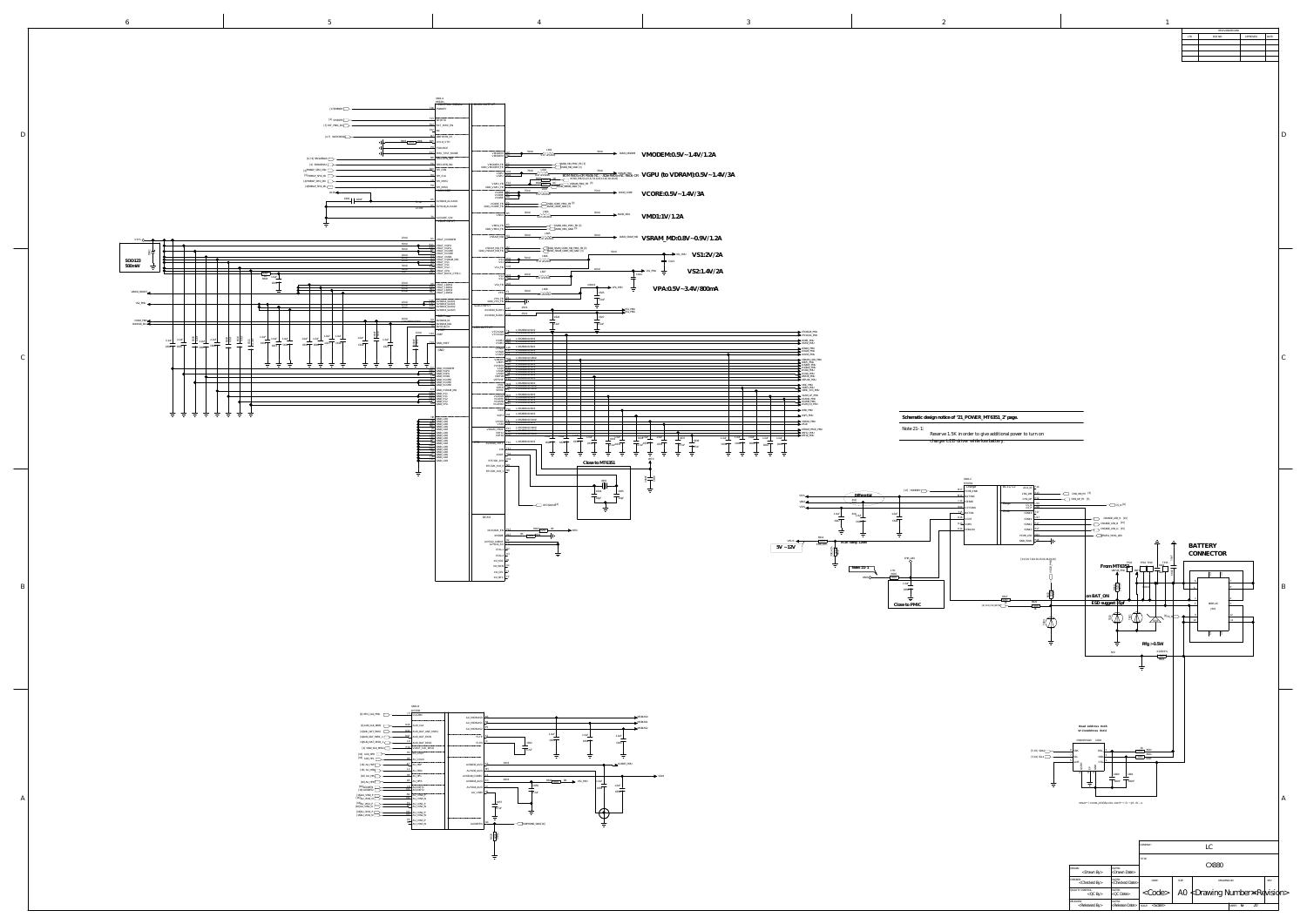LC DRAWN: <Drawn By> <Drawn Date> <Checked By> <QC By> <QC Date> QUALITY CONTROL: DATED: RELEASED:<br>
<Released By><br>
<Release Date> <Checked Date>  $|\ll$ Code $>|\hspace{0.1cm}$  A0  $|\ll$ Drawing Number $\ll$ Re $|$ visi $|$ n $>$ SHEET:  $\vec{\delta}$ F 20 CODE: SIZE: REV: DRAWING NO: CKED: TITLE: SCALE: < > SCALe> called > setting the setting of structure of sheet in the setting of  $\sim$  sheet in the setting of  $\sim$ 20\_POWER\_MT6328

COMPANY:

B

D

 $\mathcal{C}_{0}^{(n)}$ 

 $\sim$   $\sim$   $\sim$   $\sim$   $\sim$   $\sim$ 

B

A

D

A

| REVISION RECORD |         |           |       |  |  |  |  |
|-----------------|---------|-----------|-------|--|--|--|--|
| LTR             | ECO NO: | APPROVED: | DATE: |  |  |  |  |
|                 |         |           |       |  |  |  |  |
|                 |         |           |       |  |  |  |  |
|                 |         |           |       |  |  |  |  |
|                 |         |           |       |  |  |  |  |
|                 |         |           |       |  |  |  |  |

 $\mathcal{C}_{0}^{(n)}$ 

Note 22-1: Buck EN is controlled by SRCLKEN0 or I2C

### **VPROC Buck**





**Schematic design notice of "23\_POWER\_VGPU" page.**  $\frac{1}{2}$  and  $\frac{1}{2}$  and  $\frac{1}{2}$ FAN53555's EN pin is driven by MT6351. Note 23-1:

<u> The Communication of the Communication of the Communication of the Communication of the Communication of the Communication of the Communication of the Communication of the Communication of the Communication of the Commun</u>



If R709=0ohm,R710 NC,R5109=0ohm: MT6605 can't support card mode function when phone off (quick boot disable) If R709=NC,R710=0ohm,R5109=0ohm: MT6605 can support card mode function when phone off(quick boot disable)



### **Schematic design notice of "23\_POWER\_VGPU\_VM" page.**



| Note 23-2: | BOM option to select MT6351's VGPU or 3rd party PMIC as VDRAM (1.2V) power                       | U2302           | PL2302    | C <sub>2303</sub> | C <sub>2304</sub> | R2301    | R2302 |  |  |
|------------|--------------------------------------------------------------------------------------------------|-----------------|-----------|-------------------|-------------------|----------|-------|--|--|
|            | MT6351's VGPU as VDRAM                                                                           | NC / DNI        | NC/DN     | NC / DNI          | NC / DNI          | NC / DNI | NC/DN |  |  |
|            | 3rd party PMIC as VDRAM                                                                          | <b>FAN53526</b> | $0.47$ uF | $0.1$ u $F$       | 4.7uF             | 4.7K     | 4.7K  |  |  |
|            | Note: $NC / DN = No$ connect / Do not install.                                                   |                 |           |                   |                   |          |       |  |  |
| Note 23-3: | Use pin muxed I2C-1 to control FAN53526 since its I2C base address is 0x60 same as VGPU and MHL. |                 |           |                   |                   |          |       |  |  |
| Note 23-4: | FAN53526's EN pin is driven by MT6351.                                                           |                 |           |                   |                   |          |       |  |  |



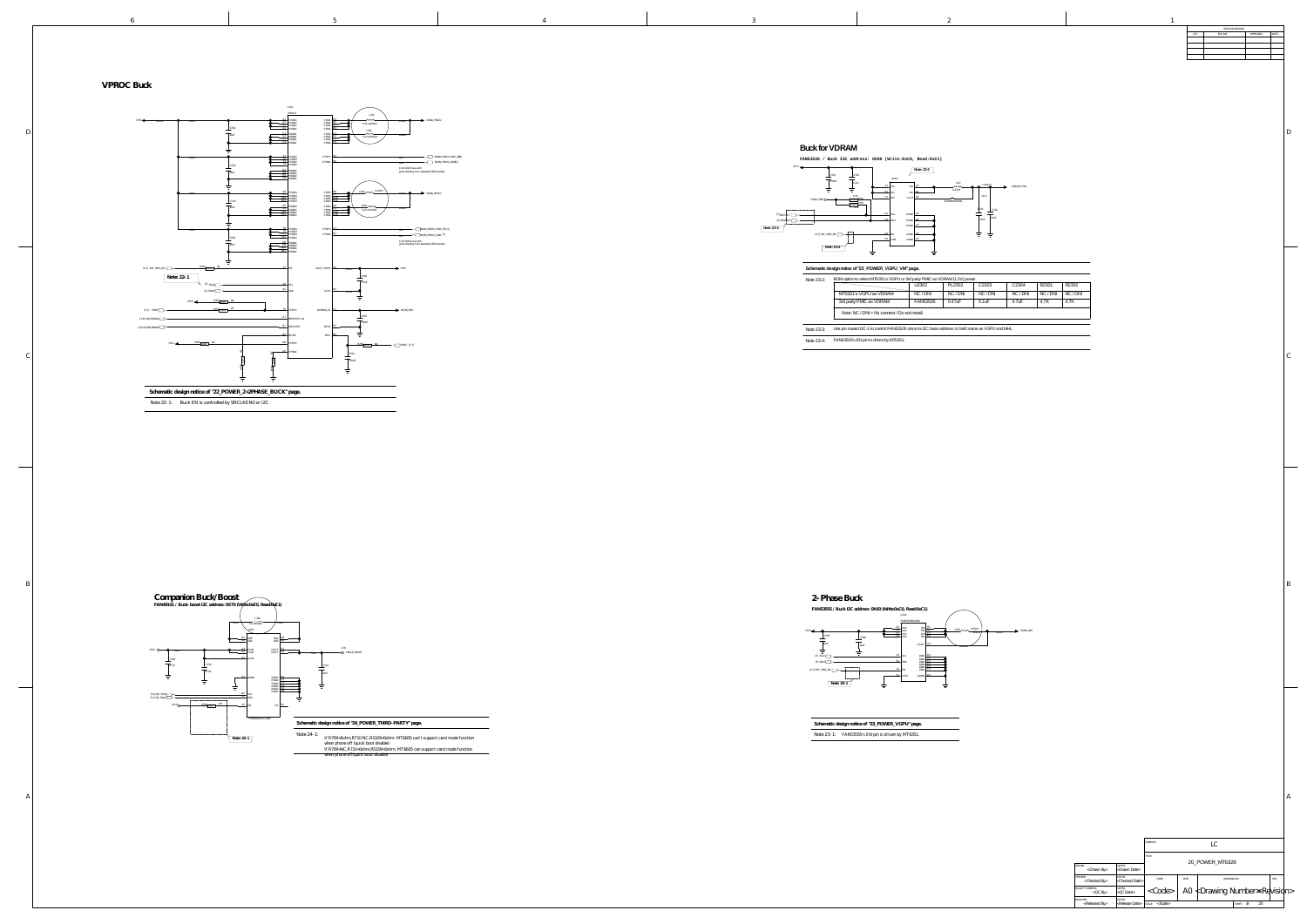|                                          |                                       | COMPANY:<br>LC          |       |                                              |                    |      |  |
|------------------------------------------|---------------------------------------|-------------------------|-------|----------------------------------------------|--------------------|------|--|
|                                          |                                       | TITLE:                  |       | <b>CX880</b>                                 |                    |      |  |
| DRAWN:<br>$<$ Drawn By $>$               | DATED:<br>$\kappa$ Drawn Date>        |                         |       |                                              |                    |      |  |
| CHECKED:<br><checked by=""></checked>    | DATED:<br><checked date=""></checked> | CODE:                   | SIZE: | DRAWING NO:                                  |                    | REV: |  |
| QUALITY CONTROL:<br>$<$ QC By $>$        | DATED:<br>$<$ QC Date $>$             | $<$ Code $>$            |       | A0 $\nless$ Drawing Number $\Join$ Revisidn> |                    |      |  |
| RELEASED:<br><released by=""></released> | DATED:<br><release date=""></release> | $<$ Scale $>$<br>SCALE: |       |                                              | 20<br>8F<br>SHEET: |      |  |

B

 $\mathcal{C}_{0}^{(n)}$ 

D

 $\mathcal{C}_{0}^{(n)}$ 

<u> a shekara t</u>

B

A

6

D

| $\mathbf{1}$ |                           |                 |           |       |
|--------------|---------------------------|-----------------|-----------|-------|
|              |                           | REVISION RECORD |           |       |
|              | $\ensuremath{\text{LTR}}$ | ECO NO:         | APPROVED: | DATE: |
|              |                           |                 |           |       |
|              |                           |                 |           |       |
|              |                           |                 |           |       |
|              |                           |                 |           |       |
|              |                           |                 |           |       |
|              |                           |                 |           |       |
|              |                           |                 |           |       |
|              |                           |                 |           |       |
|              |                           |                 |           |       |
|              |                           |                 |           |       |
|              |                           |                 |           |       |
|              |                           |                 |           |       |
|              |                           |                 |           |       |
|              |                           |                 |           |       |
|              |                           |                 |           |       |
|              |                           |                 |           |       |
|              |                           |                 |           |       |
|              |                           |                 |           |       |
|              |                           |                 |           |       |
|              |                           |                 |           |       |
|              |                           |                 |           |       |







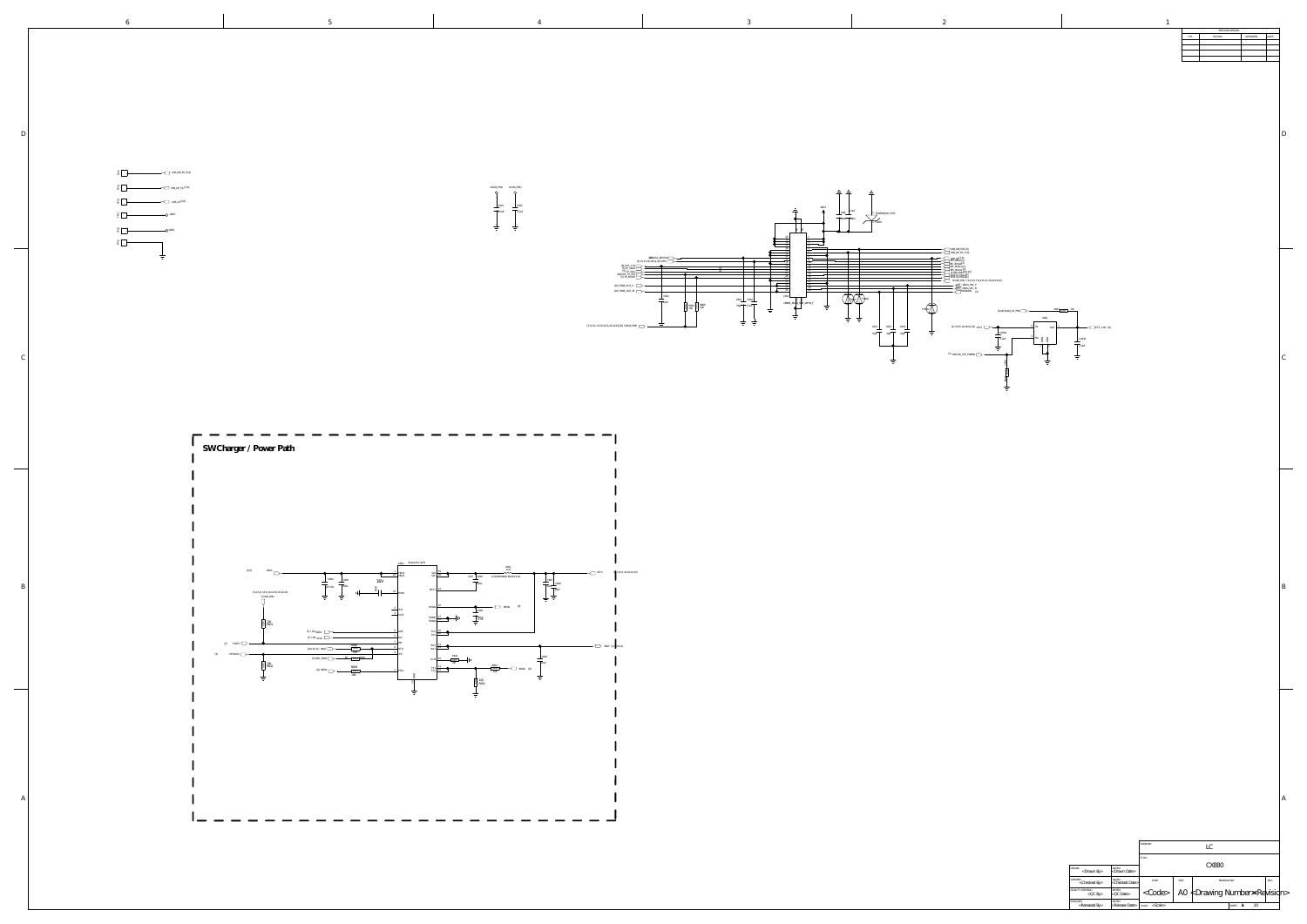| REVISION RECORD |         |           |       |  |  |  |
|-----------------|---------|-----------|-------|--|--|--|
| LTR             | ECO NO: | APPROVED: | DATE: |  |  |  |
|                 |         |           |       |  |  |  |
|                 |         |           |       |  |  |  |
|                 |         |           |       |  |  |  |
|                 |         |           |       |  |  |  |
|                 |         |           |       |  |  |  |
|                 |         |           |       |  |  |  |
|                 |         |           |       |  |  |  |
|                 |         |           |       |  |  |  |
|                 |         |           |       |  |  |  |

 $\mathcal{C}_{0}^{(n)}$ 

 $\overline{\phantom{a}}$ 

B



| ۰. |  |
|----|--|
|    |  |
|    |  |

A

DRAWN: <Drawn By> <Drawn Date> <Checked By> <QC By> RELEASED:<br>
<Released By><br>
<Release Date> <Checked Date> <QC Date> LC CX880  $]\texttt{`}\parallel`$  A0  $\texttt{ Number $\texttt{ Re $\texttt{ivisidn}>$$$ SHEET:  $\theta$ F 20 CODE: SIZE: REV: DRAWING NO: CHECKED: DATED: QUALITY CONTROL: DATED: COMPANY: TITLE: SCALE:  $<$  SCAle $>$   $\blacksquare$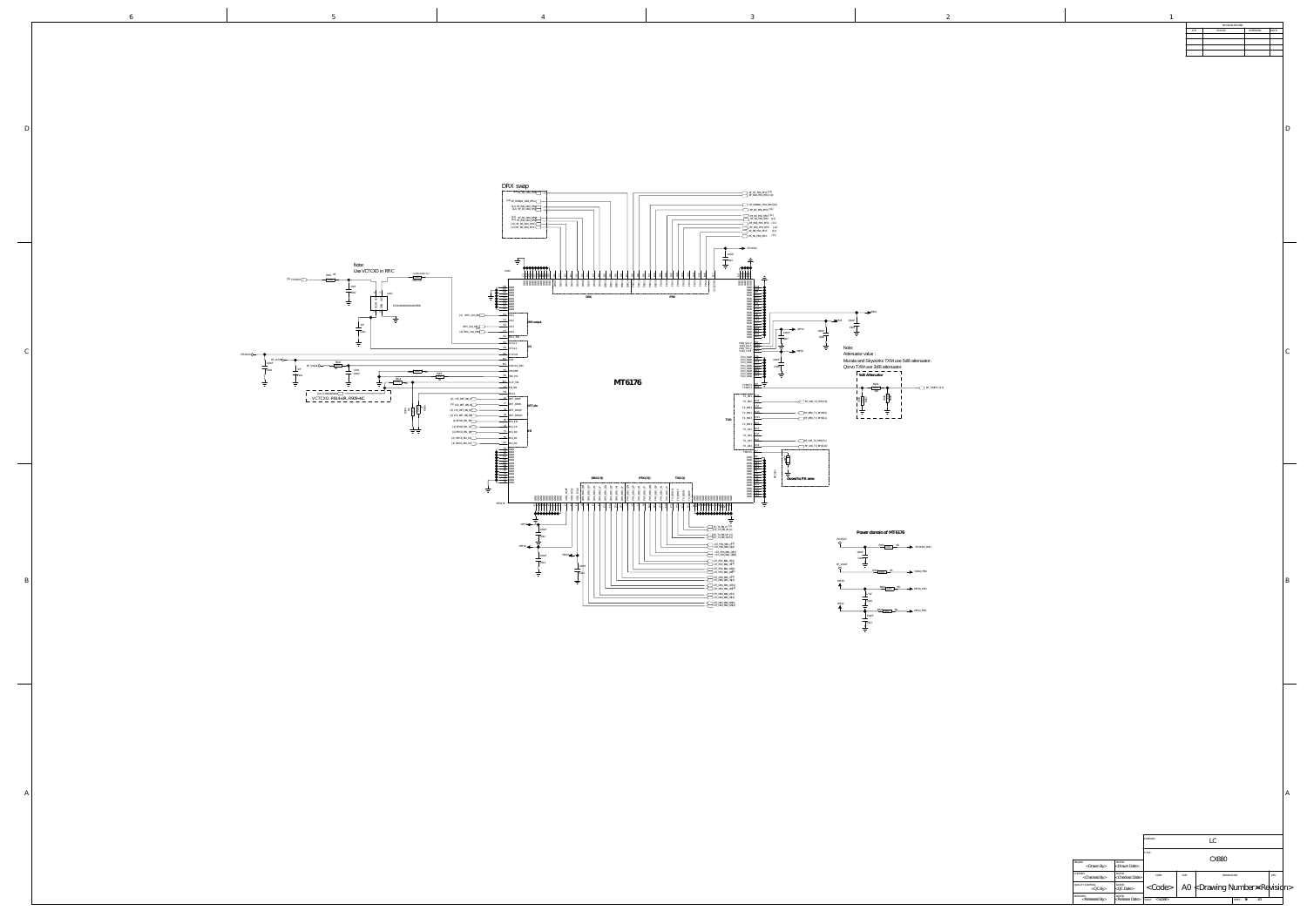<Drawn By> <Checked By> <QC By> <QC Date> RELEASED:<br>
<Released By><br>
<Release Date> <Drawn Date> hecked Date: LC CX880 <Code> A0 <Drawing Number><Revision> SHEET:  $\delta\theta$  20 CODE: SIZE: REV: DRAWING NO: DRAWN: DATED: CKED:  $'$  CONTROL COMPANY: TITLE: SCALE: SHEET: OF

B

5 4 3 2 1

D

 $\mathcal{C}_{0}^{(n)}$ 

B

A

D

 $\mathcal{C}_{0}^{(n)}$ 

 $\overline{\phantom{a}}$ 

A

|     | REVISION RECORD |           |       |  |  |  |
|-----|-----------------|-----------|-------|--|--|--|
| LTR | ECO NO:         | APPROVED: | DATE: |  |  |  |
|     |                 |           |       |  |  |  |
|     |                 |           |       |  |  |  |
|     |                 |           |       |  |  |  |
|     |                 |           |       |  |  |  |
|     |                 |           |       |  |  |  |

### **Thermister / To sense board level temperature**

# B41 TRX



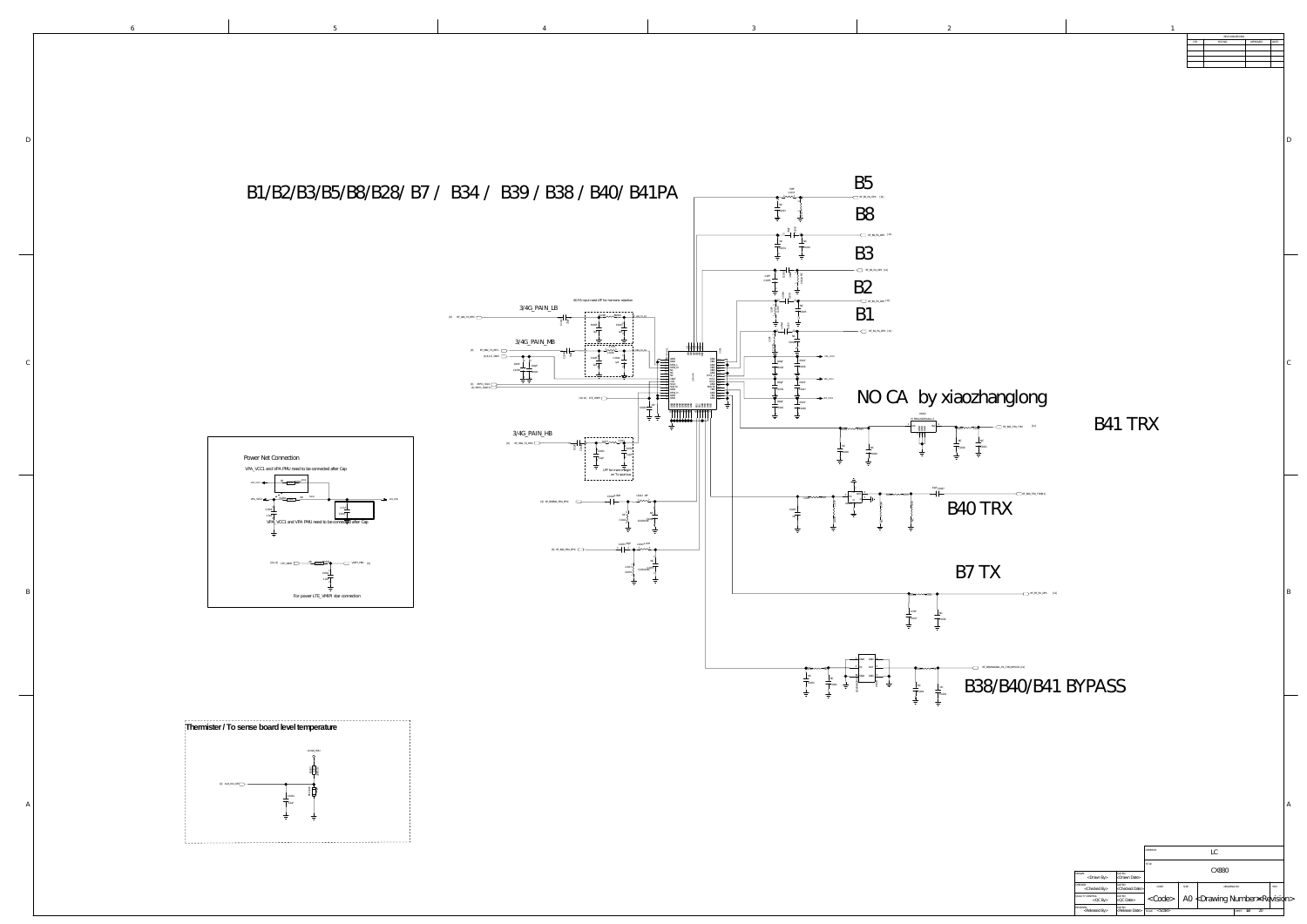DRAWN:<br>
<Drawn By> <Draw CHECKED:<br>
<Checked By> <Checked By> <QC By> <QC Date> QUALITY CONTROL: DATED: RELEASED:<br>
<Released By><br>
<Release Date> <sub>DATED:</sub><br><Drawn Date: DATED:<br><Checked Date LC CX880 <Code> A0 <Drawing Number><Revision> SHEET: 0d CODE: SIZE: REV: DRAWING NO: COMPANY: TITLE: SCALE: SHEET: OF

B

D

 $\mathcal{C}_{0}^{(n)}$ 

|     | REVISION RECORD |           |       |
|-----|-----------------|-----------|-------|
| LTR | ECO NO:         | APPROVED: | DATE: |
|     |                 |           |       |
|     |                 |           |       |
|     |                 |           |       |
|     |                 |           |       |
|     |                 |           |       |

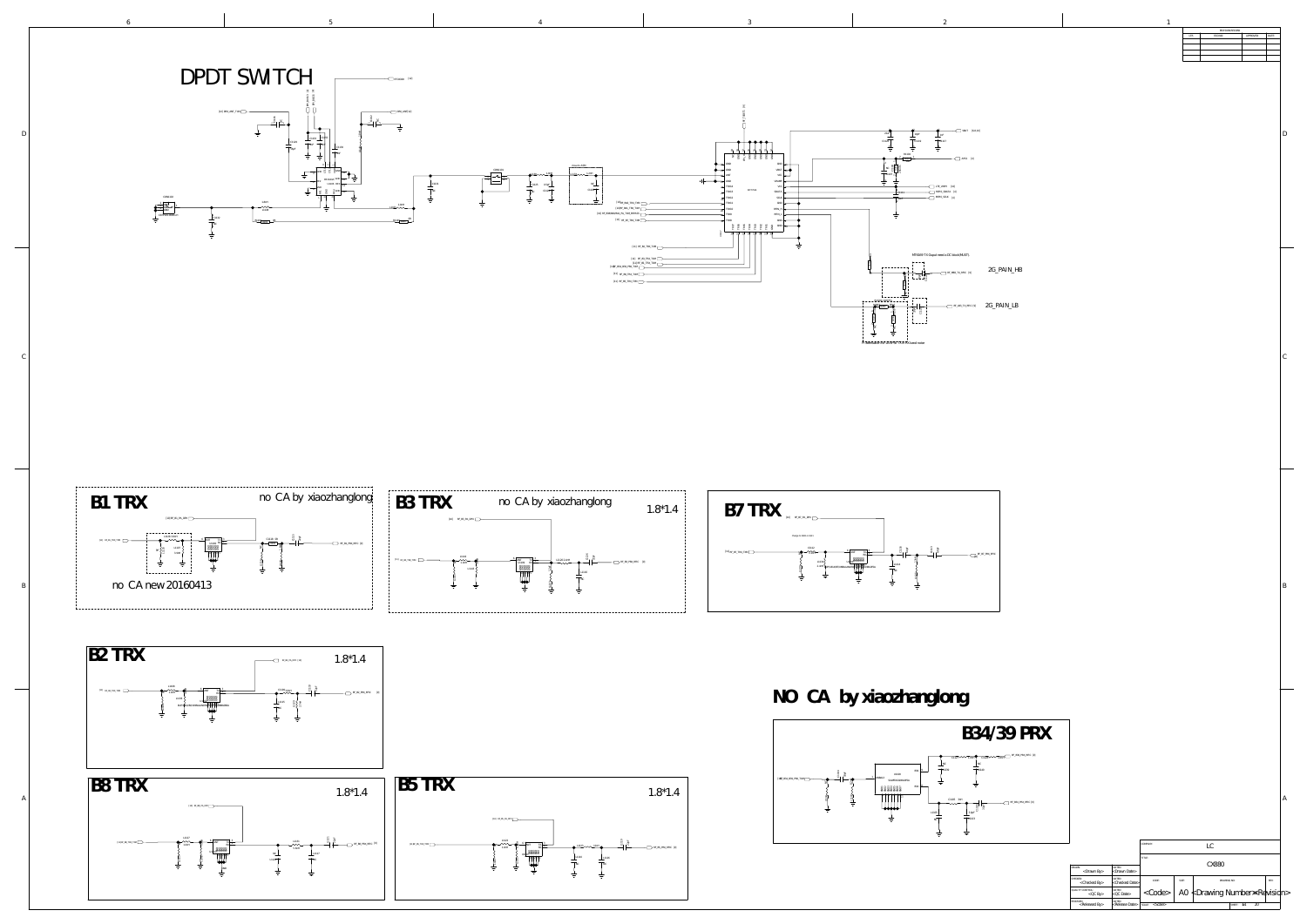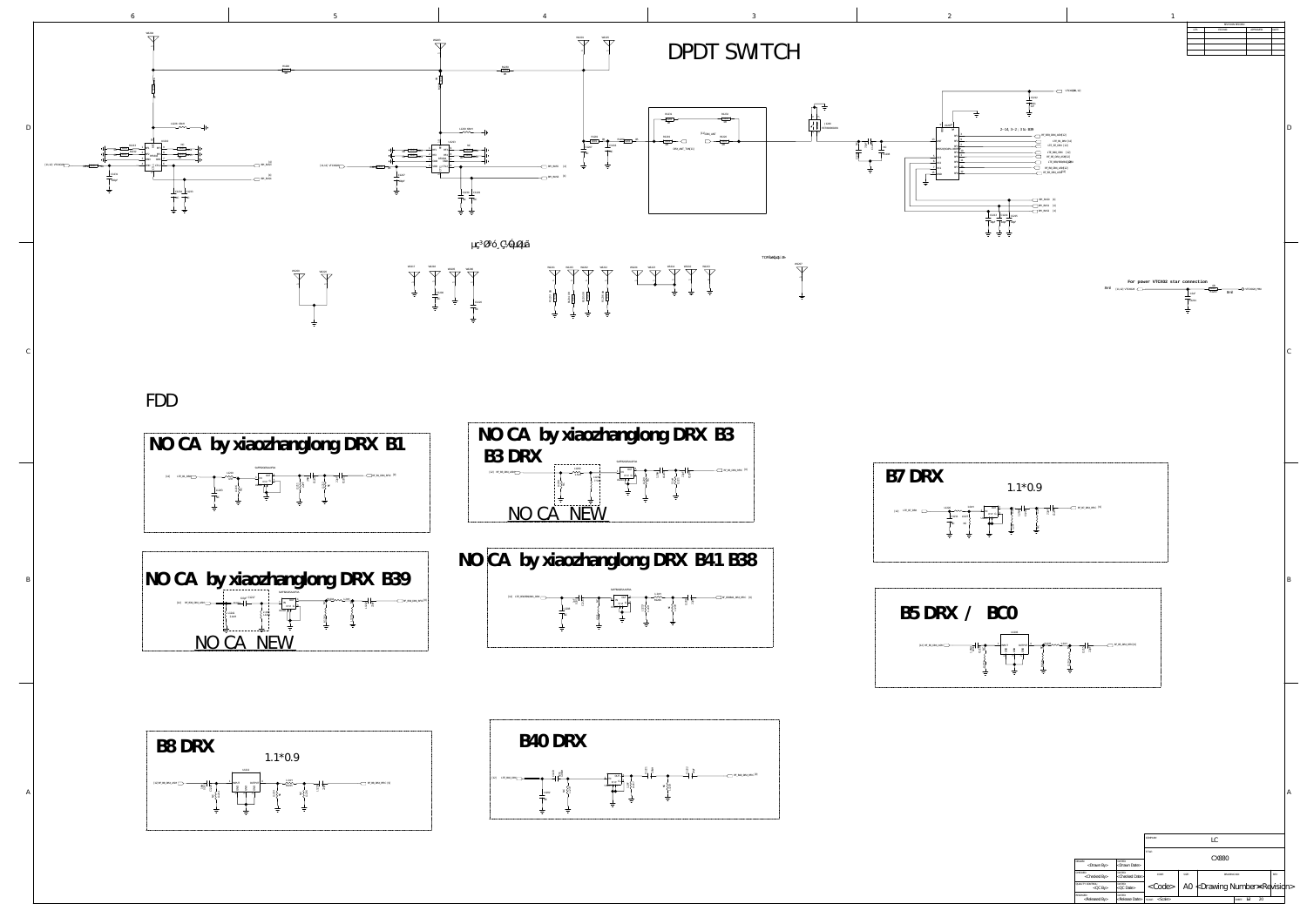DRAWN: <Drawn By> <Drawn Date> <Checked By> <QC By> <Released By> <Checked Date> <QC Date> <Release Date> LC CX880  $\langle \text{Code} \rangle$  | A0  $\langle \text{Drawing Number} \times \text{Re} \rangle$  $\sim$ Scale> 20 CHECKED: DATED: DATED: CODE: SIZE: SIZE: DRAWING NO: REV: REV: QUALITY CONTROL: DATED: RELEASED: DATED: COMPANY: TITLE: DRAWING NO: SCALE: SHEET: OF

B

| ———    | 169 ball eMMC<br>1 bit mode for eMMC boot<br>$\phi$ VEMC_3V3_PMU                                                                                                                                                                                                                                                                                                                                                                                                                                                                                                                                                                                                                                                                                                                                                                                                                                                                                                                                                                                                                                                                                                                                                                                                                                                                                                                                                                                                                                                                                                                                                                                                                                                                                                                                                                                                                                                                                                                                                                                                                                                                                                                                                                                                                                                                                                                                                                                                                                                                                               |
|--------|----------------------------------------------------------------------------------------------------------------------------------------------------------------------------------------------------------------------------------------------------------------------------------------------------------------------------------------------------------------------------------------------------------------------------------------------------------------------------------------------------------------------------------------------------------------------------------------------------------------------------------------------------------------------------------------------------------------------------------------------------------------------------------------------------------------------------------------------------------------------------------------------------------------------------------------------------------------------------------------------------------------------------------------------------------------------------------------------------------------------------------------------------------------------------------------------------------------------------------------------------------------------------------------------------------------------------------------------------------------------------------------------------------------------------------------------------------------------------------------------------------------------------------------------------------------------------------------------------------------------------------------------------------------------------------------------------------------------------------------------------------------------------------------------------------------------------------------------------------------------------------------------------------------------------------------------------------------------------------------------------------------------------------------------------------------------------------------------------------------------------------------------------------------------------------------------------------------------------------------------------------------------------------------------------------------------------------------------------------------------------------------------------------------------------------------------------------------------------------------------------------------------------------------------------------------|
|        | $\frac{\text{C}}{4.7 \text{uF}}$<br>C1304<br>C1305<br>100nF<br>$\boxed{\phantom{1}100nF}$<br>U1301<br>$\frac{153 \text{ ball eMMC} / \text{H26M64208EMR}}{\bigcap_{\substack{\text{N=10}}{\text{N=10}}}}$<br>$\frac{\text{VCC}}{\text{VCC}} \begin{array}{c}\text{M6} \\ \text{M5} \\ \text{T10} \\ \text{VCC} \end{array}$<br>$\begin{tabular}{c} \top \end{tabular}$<br>MSDCO_DATO<br>MSDCO_DATO<br>MSDCO_DAT2<br>MSDCO_DAT2<br>MSDCO_DAT2<br>MSDCO_DAT3<br>MSDCO_DAT4<br>MSDCO_DAT5<br>MSDCO_DAT5<br>MSDCO_DAT5<br>MSDCO_DAT5<br>MSDCO_DAT5<br>MSDCO_DAT7<br>15<br>DAT7<br>15<br>DAT7<br>15<br>DAT7<br>15<br>DAT7<br>15<br>DAT7<br>15<br>DAT7<br>15<br>DA<br>$\frac{14}{10}$ $\frac{1}{10}$ $\frac{1}{10}$ $\frac{1}{10}$ $\frac{1}{10}$ $\frac{1}{10}$ $\frac{1}{10}$ $\frac{1}{10}$ $\frac{1}{10}$ $\frac{1}{10}$ $\frac{1}{10}$ $\frac{1}{10}$ $\frac{1}{10}$ $\frac{1}{10}$ $\frac{1}{10}$ $\frac{1}{10}$ $\frac{1}{10}$ $\frac{1}{10}$ $\frac{1}{10}$ $\frac{1}{10}$<br>$\overline{\phantom{a}}$ VDDI<br>$\frac{1}{2.2}$ uF<br>$\boxed{\phantom{1}100nF}$<br><b>EVERY SEE AND ARRANGEMENT OF SEE AND SEE AND SEE AND SEE AND SEE AND SEE AND SEE AND SEE AND SEE AND SEE AND SEE AND SEE AND SECURE AND SECURE AND SECURE AND SECURE SEE AND SECURE SEE AND SECURE SECURE SECURE SECURE SECUR</b><br>C1303<br>المستشفين<br>$\boxed{\phantom{1}1.0\text{uF}}$<br>RC 2002 ARE ARREST AND MARKET SERIES AND MANUSIAL CONTROLL OF A SERIES AND MANUSIAL CONTROLL OF A SERIES AND MANUSIAL CONTROLL OF A SERIES AND MANUSIAL CONTROLL OF A SERIES AND MANUSIAL CONTROLL OF A SERIES AND MANUSIAL CO<br>M<br>PESS<br>RIO VSS<br>RIO VSS<br>LIB<br>VSS<br>HES VSS<br>TE VSS<br>TE VSS<br>MSDCO_CMD [5]<br>$\frac{1}{\sqrt{2}}$<br>Close to<br>Memory<br>$\begin{tabular}{c c} \multicolumn{1}{c }{\multicolumn{1}{c }{\multicolumn{1}{c }{\multicolumn{1}{c }{\multicolumn{1}{c }{\multicolumn{1}{c }{\multicolumn{1}{c }{\multicolumn{1}{c }{\multicolumn{1}{c }{\multicolumn{1}{c }{\multicolumn{1}{c }{\multicolumn{1}{c }{\multicolumn{1}{c }{\multicolumn{1}{c }{\multicolumn{1}{c }{\multicolumn{1}{c }{\multicolumn{1}{c }{\multicolumn{1}{c }{\multicolumn{1}{c }{\multicolumn{1}{c }{\multicolumn{1}{c }{$<br>$\overline{\phantom{0}}$ MSDCO_RST_[5]<br>$\mathbb{R}^n$<br>Note: 40-1<br>the control of the control of<br>$\frac{110}{N}$ NC<br>Schematic design notice of "40_MEMORY_eMMC" page.<br>$\frac{112}{113}$ NC<br>$\frac{113}{114}$ NC<br>$\frac{114}{N}$ NC<br>Note 40-1: For eMMC 5.0/5.1, connect eMMC's H6 & T5 pin to GND.<br>$K3$ No |
| $\mid$ | $\begin{array}{r l}\n & R2 \\ \hline\n R3 & \text{NC} \\ \hline\n R12 & \text{NC} \\ \hline\n R13 & \text{NC} \\ \hline\n R14 & \text{NC}\n\end{array}$<br>For eMMC 4.5, check eMMC's H6 & T5 is real no connection (NC).<br>THE TIP WAS NOT WELD AND NOT WAS ALLES AND NOT WAS ARRESTED WITH THE WAY AND NOT WAS NOT WITH THE WAY AND NOT WELD A MANUFACTURE OF THE WAY AND NOT THE WAY AND NOT THE WAY OF THE WAY OF THE WAY OF THE WAY OF THE WAY OF THE<br>$\_$ AA2 $\pm$ NC<br>AAS NC<br>AAS NC<br>AAS NC<br>AA11 NC<br>AA12 NC<br>AA12 NC<br>AA12 RFU<br>AA10 RFU<br>II0 RFU<br>II6 RFU<br>II6 RFU<br>PIO RFU<br>PIO RFU<br>PIO RFU<br>PIO RFU<br>PIO RFU<br>PIO RFU<br>PIO RFU<br>PIO RFU<br>PIO RFU<br>PIO RFU<br>PIO RFU<br>PIO RFU<br>PIO RFU<br>PIO RFU<br>$\begin{tabular}{l c} RFL & H7 \\ \hline RFU & K5 \\ \hline RFU & M8 \\ \hline RFU & M9 \\ \hline RFU & M10 \\ \hline RFU & N10 \\ \hline KFU & P3 \\ \hline RFU & P3 \\ \hline \end{tabular}$<br>$\sim$ $\sim$ $\sim$                                                                                                                                                                                                                                                                                                                                                                                                                                                                                                                                                                                                                                                                                                                                                                                                                                                                                                                                                                                                                                                                                                                                                                                                                                                                                                                                                                                                                                                                                                                                                                   |
|        |                                                                                                                                                                                                                                                                                                                                                                                                                                                                                                                                                                                                                                                                                                                                                                                                                                                                                                                                                                                                                                                                                                                                                                                                                                                                                                                                                                                                                                                                                                                                                                                                                                                                                                                                                                                                                                                                                                                                                                                                                                                                                                                                                                                                                                                                                                                                                                                                                                                                                                                                                                |
|        | COMPANY:<br>DRAWN:<br><drawn by=""><br/> <drawn date=""><br/> CHECKED:<br/> <checked by=""><br/> Checked Date&gt;<br/> ODE:</checked></drawn></drawn>                                                                                                                                                                                                                                                                                                                                                                                                                                                                                                                                                                                                                                                                                                                                                                                                                                                                                                                                                                                                                                                                                                                                                                                                                                                                                                                                                                                                                                                                                                                                                                                                                                                                                                                                                                                                                                                                                                                                                                                                                                                                                                                                                                                                                                                                                                                                                                                                          |

A

| REVISION RECORD |         |           |       |  |  |  |
|-----------------|---------|-----------|-------|--|--|--|
| LTR             | ECO NO: | APPROVED: | DATE: |  |  |  |
|                 |         |           |       |  |  |  |
|                 |         |           |       |  |  |  |
|                 |         |           |       |  |  |  |
|                 |         |           |       |  |  |  |
|                 |         |           |       |  |  |  |
|                 |         |           |       |  |  |  |

 $\mathbb{D}$ 

 $\frac{1}{\sqrt{1-\frac{1}{2}}}\left( \frac{1}{\sqrt{1-\frac{1}{2}}}\right) ^{2}$ 

 $\mathcal{C}_{0}^{(n)}$ 



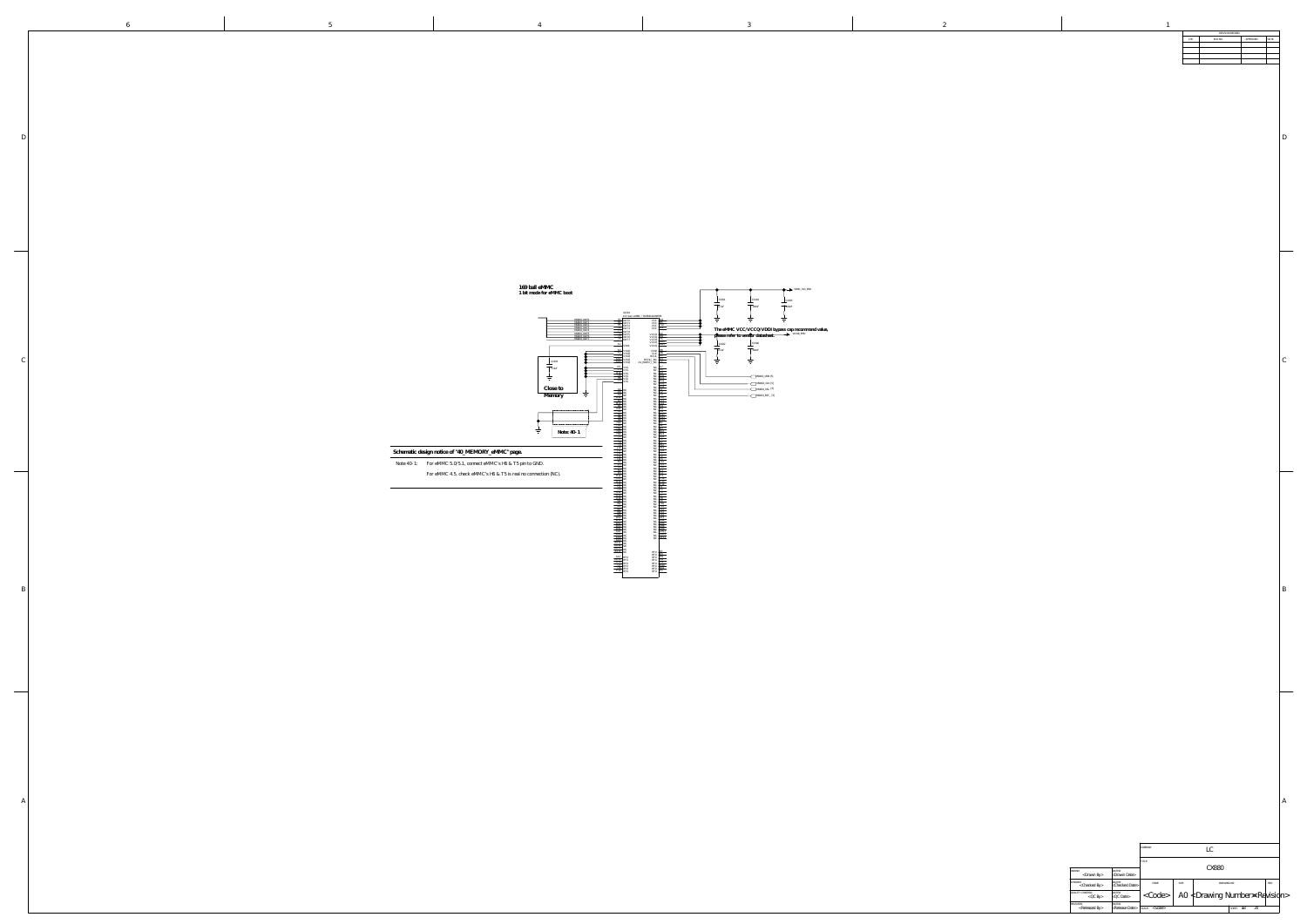<Drawn By> <Checked By> <QC By> <Released By> <Drawn Date> <Checked Date> <QC Date> <Release Date> LC CX880  $\langle \text{Code} \rangle$  | A0  $\langle \text{Drawing Number} \times \text{Re} \rangle$ <Scale>  $\blacksquare$   $\blacksquare$   $\blacksquare$   $\blacksquare$   $\blacksquare$   $\blacksquare$   $\blacksquare$   $\blacksquare$   $\blacksquare$   $\blacksquare$   $\blacksquare$   $\blacksquare$   $\blacksquare$   $\blacksquare$   $\blacksquare$   $\blacksquare$   $\blacksquare$   $\blacksquare$   $\blacksquare$   $\blacksquare$   $\blacksquare$   $\blacksquare$   $\blacksquare$   $\blacksquare$   $\blacksquare$   $\blacksquare$   $\blacksquare$   $\blacksquare$   $\blacksquare$   $\blacksquare$   $\blacks$ CODE: SIZE: I SIZE: DRAWING NO: REV: DRAWN: DATED: CHECKED: DATED: QUALITY CONTROL: DATED: RELEASED: DATED: TITLE: DRAWING NO: SCALE: SHEET: OF

COMPANY:

B



D

A

 $\mathcal{C}$ 

| $\,1\,$ |                           |                 |           |       |
|---------|---------------------------|-----------------|-----------|-------|
|         |                           | REVISION RECORD |           |       |
|         | $\ensuremath{\text{LTR}}$ | $ECO$ $NO:$     | APPROVED: | DATE: |
|         |                           |                 |           |       |
|         |                           |                 |           |       |
|         |                           |                 |           |       |
|         |                           |                 |           |       |
|         |                           |                 |           |       |
|         |                           |                 |           |       |
|         |                           |                 |           |       |
|         |                           |                 |           |       |
|         |                           |                 |           |       |
|         |                           |                 |           |       |
|         |                           |                 |           |       |
|         |                           |                 |           |       |
|         |                           |                 |           |       |
|         |                           |                 |           |       |
|         |                           |                 |           |       |
|         |                           |                 |           |       |
|         |                           |                 |           |       |
|         |                           |                 |           |       |
|         |                           |                 |           |       |
|         |                           |                 |           |       |
|         |                           |                 |           |       |
|         |                           |                 |           |       |
|         |                           |                 |           |       |
|         |                           |                 |           |       |
|         |                           |                 |           |       |
|         |                           |                 |           |       |
|         |                           |                 |           |       |
|         |                           |                 |           |       |
|         |                           |                 |           |       |
|         |                           |                 |           |       |
|         |                           |                 |           |       |
|         |                           |                 |           |       |
|         |                           |                 |           |       |
|         |                           |                 |           |       |
|         |                           |                 |           |       |
|         |                           |                 |           |       |
|         |                           |                 |           |       |
|         |                           |                 |           |       |
|         |                           |                 |           |       |
|         |                           |                 |           |       |

 $\text{AVDD33\_WBT}$   $\begin{array}{ccc} \text{R1415} & \text{O402} & \text{OR} & \text{O6} \end{array}$   $\text{VCN33\_PMU}$ 



AVDD18\_WBT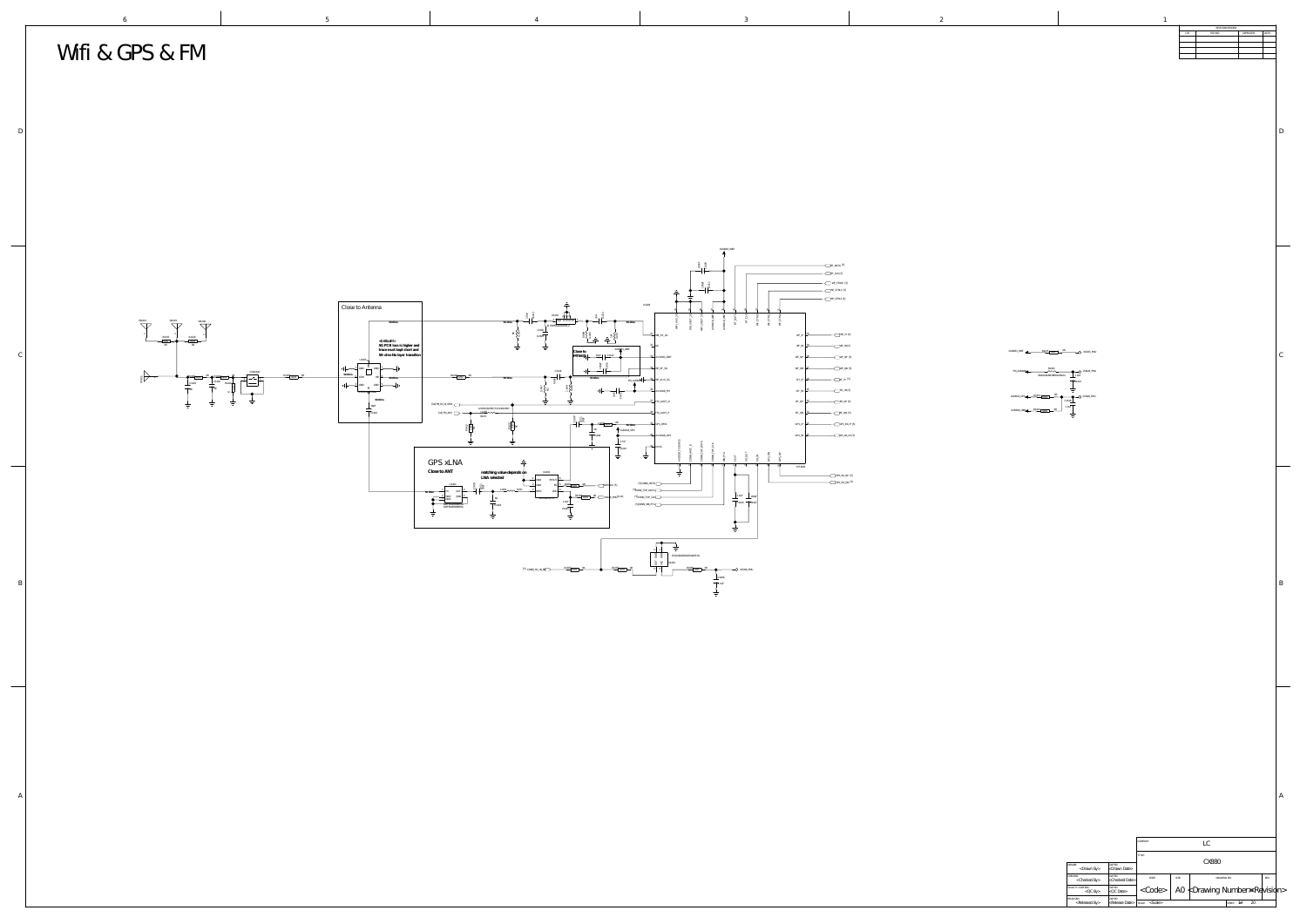| <checked by=""></checked>                                | <checked date=""></checked>                     | CODE:<br>SIZE:       | drawing no:                                    |                | KEV: |  |
|----------------------------------------------------------|-------------------------------------------------|----------------------|------------------------------------------------|----------------|------|--|
| QUALITY CONTROL:<br>DATED:<br>$<$ QC Date $>$<br>$QC$ By |                                                 | $\langle$ Code $>$ ' | A0 $\angle$ Drawing Number $\approx$ Rewisidn> |                |      |  |
| DATED:<br>RELEASED:                                      |                                                 |                      |                                                |                |      |  |
| <released by=""></released>                              | $\kappa$ Release Date>   scale: $\kappa$ Scale> |                      |                                                | SHEET:<br>- Ф. | 20   |  |

|              | $\,6\,$ |                                        | $\mathcal{5}$              |
|--------------|---------|----------------------------------------|----------------------------|
|              |         |                                        |                            |
| $\mathbf D$  |         |                                        | RGB LED<br>BlinkLED Driver |
|              |         |                                        |                            |
|              |         |                                        |                            |
| C            |         |                                        | MOTOR DRIVER               |
|              |         |                                        |                            |
|              |         |                                        |                            |
|              |         |                                        |                            |
| $\, {\bf B}$ |         |                                        |                            |
|              |         |                                        |                            |
|              |         |                                        |                            |
|              |         | $\blacksquare$<br>$\qquad \qquad \Box$ |                            |
| $\mathsf{A}$ |         |                                        |                            |
|              |         |                                        |                            |
|              |         |                                        |                            |





MOTOR CONTACT



## RIVER CIRCUIT

 $\qquad \qquad \blacksquare$ 







SH1501 CM885\_BB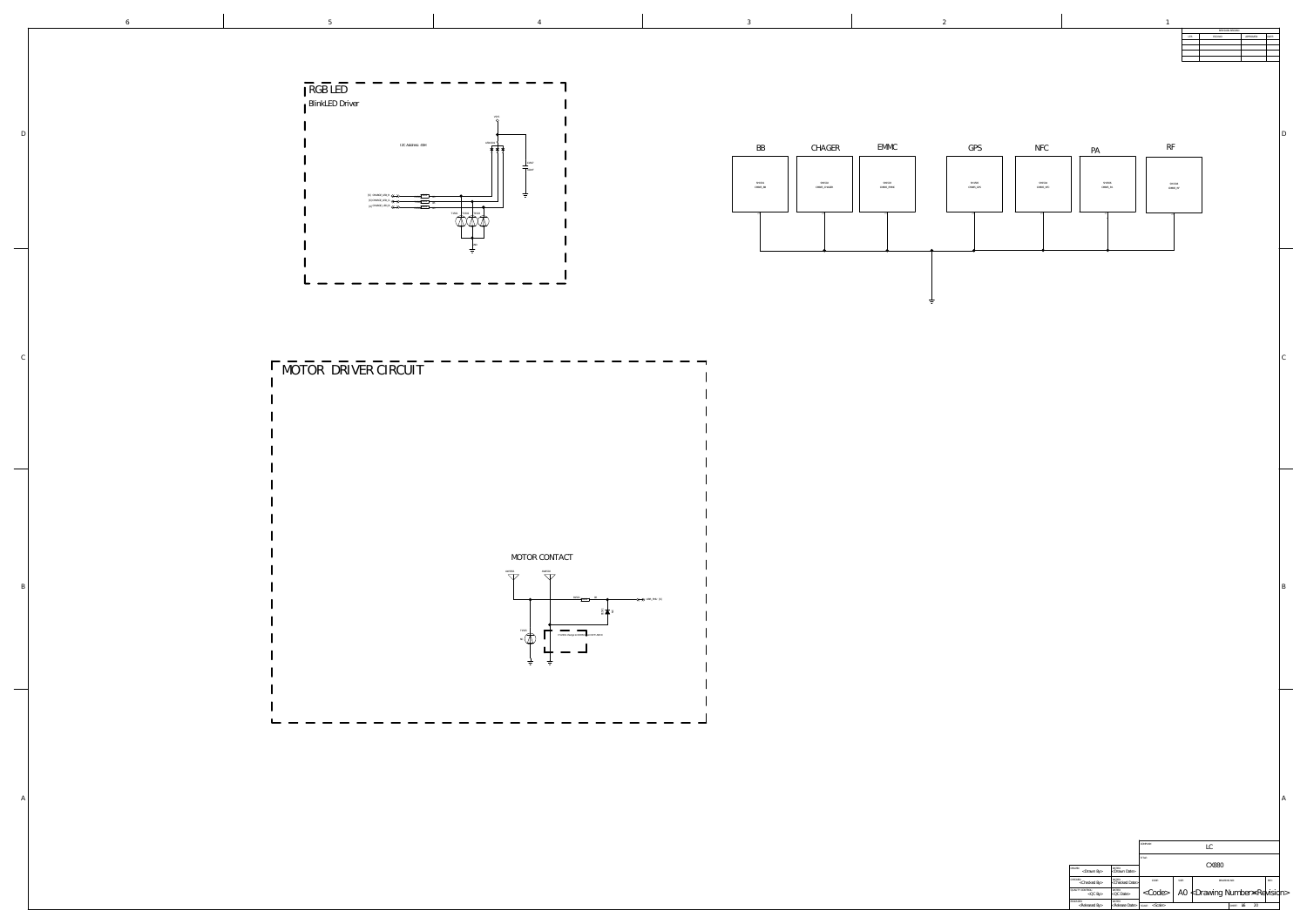6

B

 $\mathcal{C}_{0}^{(n)}$ 

D

C836£° when use AW8145 please use 1uF CAP; when use AW8155 or AW8155A please use 0 ohm res

5 4 3 2 1



|                                          |                                           | TITLE:       |       |                              |        |    |      |  |
|------------------------------------------|-------------------------------------------|--------------|-------|------------------------------|--------|----|------|--|
| DRAWN:<br><drawn by=""></drawn>          | DATED:<br><drawn date=""></drawn>         |              | CX880 |                              |        |    |      |  |
| CHECKED:<br><checked by=""></checked>    | DATED:<br><checked date=""></checked>     | CODE:        | SIZE: | DRAWING NO:                  |        |    | REV: |  |
| QUALITY CONTROL:<br>$<$ QC By $>$        | DATED:<br>$&$ QC Date>                    | $<$ Code $>$ |       | A0 ≮Drawing Number≋Revisidn> |        |    |      |  |
| RELEASED:<br><released by=""></released> | DATED:<br>$\kappa$ Release Date>   scale> |              |       |                              | SHEET: | 20 |      |  |

![](_page_15_Figure_0.jpeg)

### **Speaker PA**

![](_page_15_Figure_2.jpeg)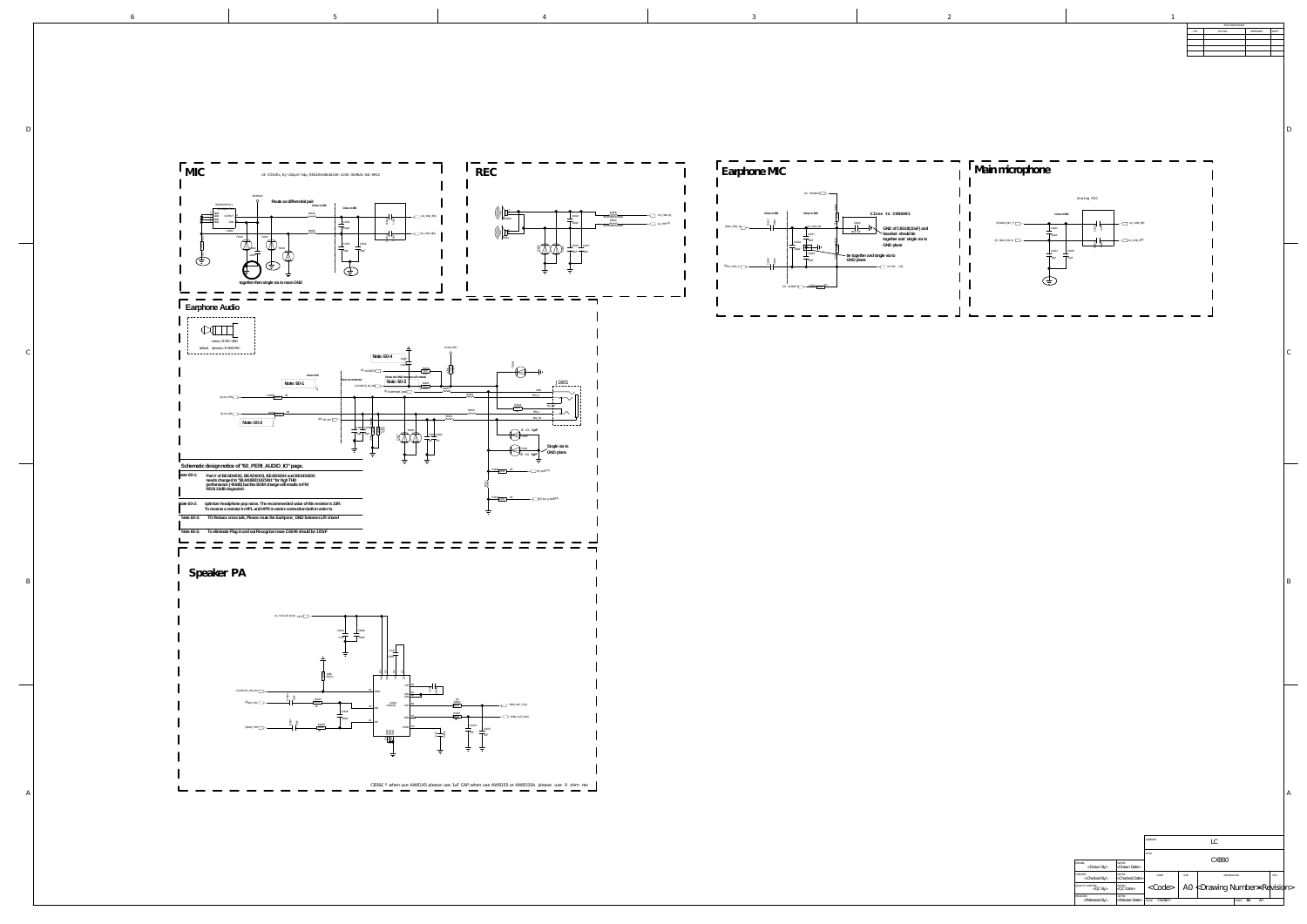|                                          |                                       | TITLE:<br>CX880               |       |                              |                              |    |  |  |
|------------------------------------------|---------------------------------------|-------------------------------|-------|------------------------------|------------------------------|----|--|--|
| DRAWN:<br>$\langle$ Drawn By             | DATED:<br><drawn date=""></drawn>     |                               |       |                              |                              |    |  |  |
| CHECKED:<br><checked by=""></checked>    | DATED:<br><checked date=""></checked> | CODE:                         | SIZE: | DRAWING NO:<br>REV:          |                              |    |  |  |
| QUALITY CONTROL:<br>$QCD$ By             | DATED:<br><qc date=""></qc>           | $\langle \text{Code} \rangle$ |       | A0 ≮Drawing Number≤Revisidn> |                              |    |  |  |
| RELEASED:<br><released by=""></released> | DATED:<br><release date=""></release> | $<$ Scale $>$<br>SCALE:       |       |                              | $\delta \tilde{H}$<br>SHEET: | 20 |  |  |

|          | $_{\rm LTR}$ | REVISION RECORD<br>ECO NO: | APPROVED: | DATE: |              |
|----------|--------------|----------------------------|-----------|-------|--------------|
|          |              |                            |           |       |              |
|          |              |                            |           |       |              |
|          |              |                            |           |       |              |
|          |              |                            |           |       |              |
|          |              |                            |           |       |              |
|          |              |                            |           |       | $\mathbf{D}$ |
|          |              |                            |           |       |              |
|          |              |                            |           |       |              |
|          |              |                            |           |       |              |
|          |              |                            |           |       |              |
|          |              |                            |           |       |              |
|          |              |                            |           |       |              |
|          |              |                            |           |       |              |
|          |              |                            |           |       |              |
|          |              |                            |           |       |              |
|          |              |                            |           |       |              |
|          |              |                            |           |       |              |
|          |              |                            |           |       |              |
|          |              |                            |           |       | $\mathsf C$  |
|          |              |                            |           |       |              |
|          |              |                            |           |       |              |
|          |              |                            |           |       |              |
|          |              |                            |           |       |              |
|          |              |                            |           |       |              |
|          |              |                            |           |       |              |
|          |              |                            |           |       |              |
|          |              |                            |           |       |              |
|          |              |                            |           |       |              |
|          |              |                            |           |       |              |
|          |              |                            |           |       |              |
|          |              |                            |           |       |              |
|          |              |                            |           |       |              |
|          |              |                            |           |       | $\, {\bf B}$ |
|          |              |                            |           |       |              |
|          |              |                            |           |       |              |
|          |              |                            |           |       |              |
|          |              |                            |           |       |              |
|          |              |                            |           |       |              |
|          |              |                            |           |       |              |
|          |              |                            |           |       |              |
|          |              |                            |           |       |              |
|          |              |                            |           |       |              |
|          |              |                            |           |       |              |
|          |              |                            |           |       |              |
|          |              |                            |           |       |              |
|          |              |                            |           |       | $\mathbb A$  |
|          |              |                            |           |       |              |
| COMPANY: |              |                            |           |       |              |
|          |              | ${\rm LC}$                 |           |       |              |

 $\sim$ 

B

 $\mathbb{D}$ 

 $\mathcal{C}_{0}^{(n)}$ 

|             | re ou 1. Duit par par up resister on Fritanni                              |  |
|-------------|----------------------------------------------------------------------------|--|
| pte 65-2: I | Volume Up : HOME Key / GND<br>Volume Down: (KPROWO/KPCOLO) or KPCOLO / GND |  |
|             |                                                                            |  |

| Switch            |  |  |  |                              |
|-------------------|--|--|--|------------------------------|
|                   |  |  |  |                              |
|                   |  |  |  |                              |
|                   |  |  |  |                              |
|                   |  |  |  |                              |
|                   |  |  |  |                              |
|                   |  |  |  |                              |
|                   |  |  |  |                              |
| — — — — — — — — — |  |  |  | $\qquad \qquad \blacksquare$ |

![](_page_16_Figure_0.jpeg)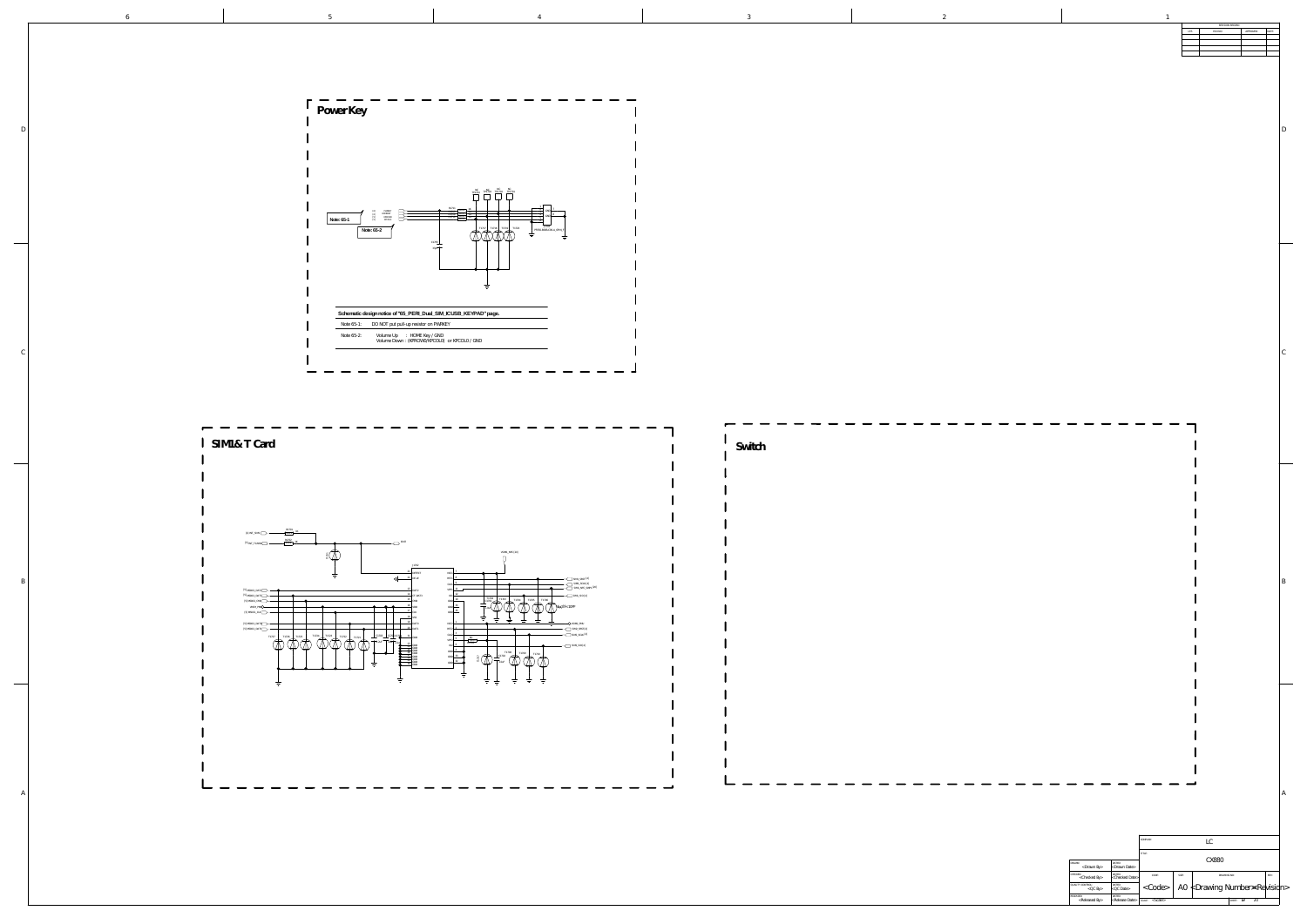![](_page_17_Figure_7.jpeg)

SHEET:  $\delta 8$  20

SCALE: SHEET: OF

**Flash**

 $\mathbf{I}$ 

![](_page_17_Figure_0.jpeg)

[5,7,8,18] SCL0 [5,7,8,18] SDA0 [5]GPIO60\_FLASH

 $[5]$  GPIO140\_FLA

RELEASED:<br>
<Released By><br>
<Release Date>

[5] GPIO255\_TORCH\_EN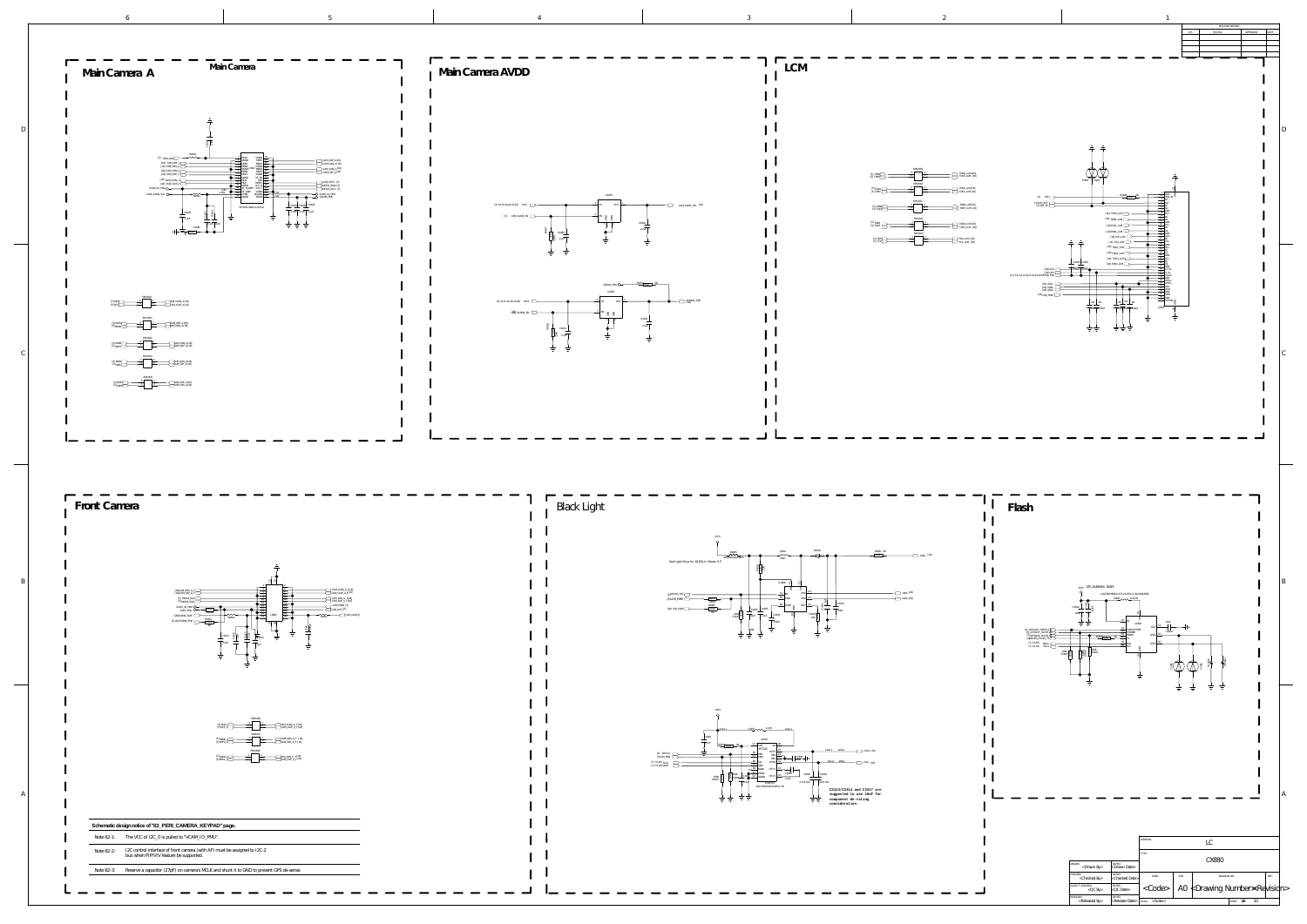| $\ensuremath{\text{LTR}}$ | REVISION RECORD<br>$ECO NO:$ | APPROVED: | DATE: |                                  |
|---------------------------|------------------------------|-----------|-------|----------------------------------|
|                           |                              |           |       |                                  |
|                           |                              |           |       |                                  |
|                           |                              |           |       |                                  |
|                           |                              |           |       |                                  |
|                           |                              |           |       |                                  |
|                           |                              |           |       |                                  |
|                           |                              |           |       | $\begin{array}{c} \n\end{array}$ |
|                           |                              |           |       |                                  |
|                           |                              |           |       |                                  |
|                           |                              |           |       |                                  |
|                           |                              |           |       |                                  |
|                           |                              |           |       |                                  |
|                           |                              |           |       |                                  |
|                           |                              |           |       |                                  |
|                           |                              |           |       |                                  |
|                           |                              |           |       |                                  |
|                           |                              |           |       |                                  |
|                           |                              |           |       |                                  |
|                           |                              |           |       |                                  |
|                           |                              |           |       |                                  |
|                           |                              |           |       |                                  |
|                           |                              |           |       |                                  |
|                           |                              |           |       |                                  |
|                           |                              |           |       |                                  |
|                           |                              |           |       |                                  |
|                           |                              |           |       | $\mathsf C$                      |
|                           |                              |           |       |                                  |
|                           |                              |           |       |                                  |
|                           |                              |           |       |                                  |
|                           |                              |           |       |                                  |
|                           |                              |           |       |                                  |
|                           |                              |           |       |                                  |
|                           |                              |           |       |                                  |
|                           |                              |           |       |                                  |
|                           |                              |           |       |                                  |
|                           |                              |           |       |                                  |
|                           |                              |           |       |                                  |
|                           |                              |           |       |                                  |
|                           |                              |           |       |                                  |
|                           |                              |           |       |                                  |
|                           |                              |           |       |                                  |
|                           |                              |           |       |                                  |
|                           |                              |           |       |                                  |
|                           |                              |           |       | $\, {\bf B}$                     |
|                           |                              |           |       |                                  |
|                           |                              |           |       |                                  |
|                           |                              |           |       |                                  |
|                           |                              |           |       |                                  |
|                           |                              |           |       |                                  |
|                           |                              |           |       |                                  |
|                           |                              |           |       |                                  |
|                           |                              |           |       |                                  |
|                           |                              |           |       |                                  |

A

![](_page_18_Picture_0.jpeg)

|                                          |                                       | COMPANY:                |       | LC                                           |          |      |  |
|------------------------------------------|---------------------------------------|-------------------------|-------|----------------------------------------------|----------|------|--|
|                                          |                                       | TITLE:                  |       |                                              |          |      |  |
| DRAWN:<br>$<$ Drawn By $>$               | DATED:<br><drawn date=""></drawn>     | CX880                   |       |                                              |          |      |  |
| CHECKED:<br><checked by=""></checked>    | DATED:<br><checked date=""></checked> | CODE:                   | SIZE: | DRAWING NO:                                  |          | REV: |  |
| <b>QUALITY CONTROL:</b><br>$QC$ By       | DATED:<br>$<$ QC Date $>$             | $<$ Code $>$            |       | A0 $\nless$ Drawing Number $\Join$ Revisidn> |          |      |  |
| RELEASED:<br><released by=""></released> | DATED:<br><release date=""></release> | $<$ Scale $>$<br>SCALE: |       | SHEET:                                       | 20<br>∄6 |      |  |

## MARK POINT

1 M1001 MARKD2MM 1 M1002 MARKD2MM  $\frac{M1003}{1}$ MARKD2MM

1 M<sub>1004</sub> MARKD2MM